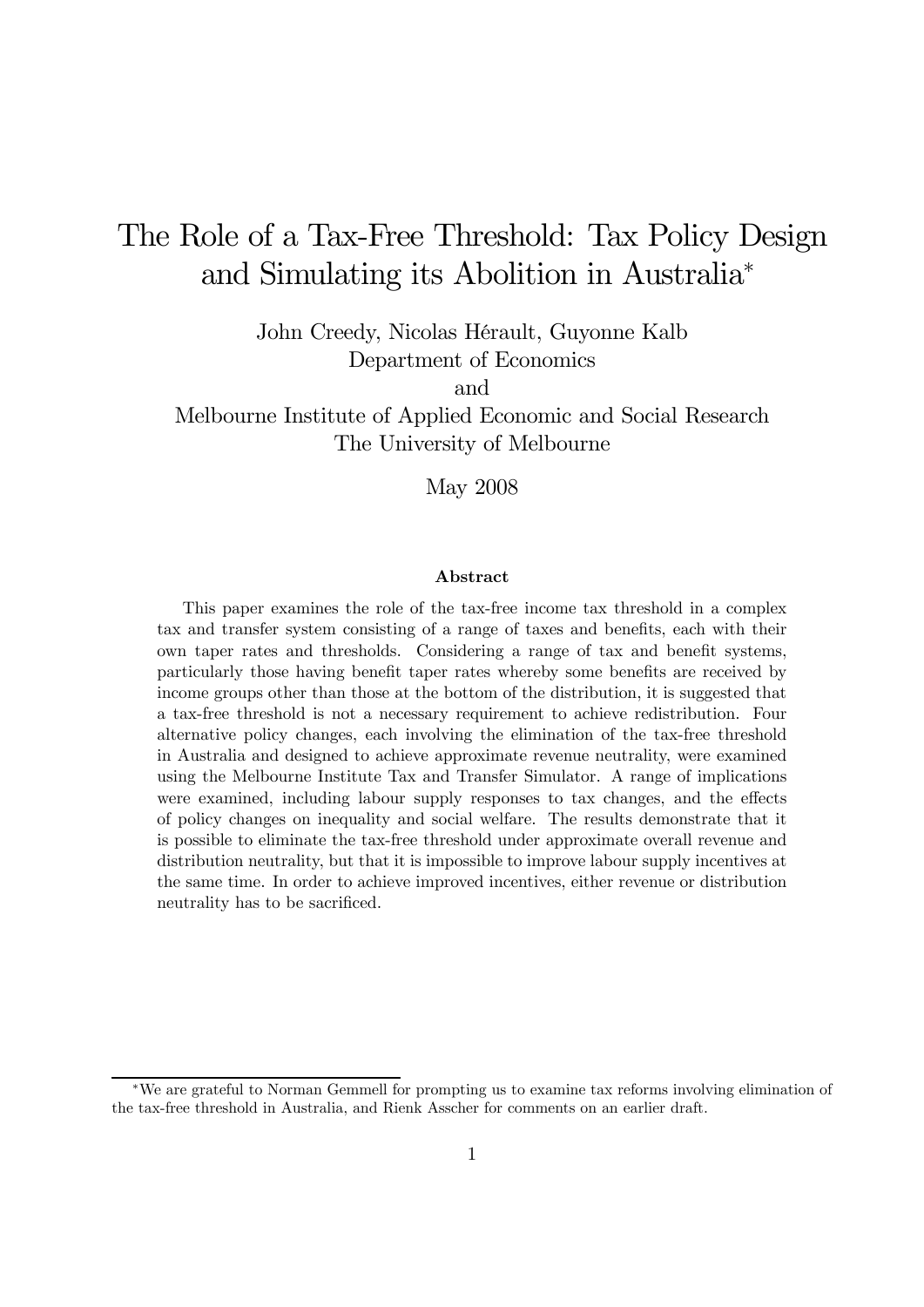# 1 Introduction

This paper examines the role of a tax-free threshold in income tax structures. Such a threshold, below which the income tax rate is zero, is a feature of many tax systems and was initially motivated largely by equity considerations. However, this feature is not required in an integrated tax and transfer structure. Those countries without a tax-free threshold usually have some kind of tax rebate to deal with distributional objectives in low-income ranges, and the simultaneous payment of income tax and receipt of benefits is a feature of modern tax and transfer systems which can only be avoided by introducing tax-free thresholds at a very high level. This paper considers alternative structures, concentrating on revenue-neutral comparisons. Simply eliminating a tax-free threshold without introducing complementary adjustments to other features of the tax structure would have undesirable budgetary and distributional impacts.<sup>1</sup> Without imposing revenue-neutrality, alternative policies cannot be properly compared.2

After discussing general issues regarding the design of tax and transfer systems with and without a tax-free threshold, this paper reports policy simulations for Australia in which elimination of the threshold is combined with adjustments to tax rebates, as well as marginal income tax rates. The reforms include a flattening of the income tax rate structure, which is often suggested by those who are in favour of cutting the tax-free threshold. The simulations allow for potential labour supply responses using the Melbourne Institute Tax and Transfer Simulator (MITTS).3 A range of inequality and welfare effects are reported. Such simulations can contribute to rational policy analysis, as quantitative orders of magnitude are crucial and labour supply effects may be substantial.

In policy debates on tax and welfare reform, the tax-free threshold is often seen as a crucial equity component. Criticism of a lack of indexation of the threshold is accompanied by arguments in favour of raising it to a level which ensures that no individual in receipt

<sup>&</sup>lt;sup>1</sup>This statement, as in many policy debates, clearly attaches much weight to the *status quo*, whereby the existing sytem is implicitly judged to have desirable properties.

<sup>2</sup>For example, Saunders (2006, p. xxvi) argues that, 'At the same time as the top marginal rate is reduced, the tax-free threshold should be raised to a level above the welfare minimum (subsistence) level ... it would mean that all taxpayers enjoyed a substantial tax cut'. He does not mention compensating changes to other forms of revenue or expenditure along with this revenue-reducing reform, so it is unclear how this policy change would be financed and what the impact of this alternative revenue-generating process would be.

<sup>&</sup>lt;sup>3</sup>This is described briefly in Appendix A and in detail in Creedy  $et$  al. (2002). Creedy and Kalb (2006) describe some of the more recently introduced features of MITTS, and Kalb and Lee (2007, 2008) report updated wage and labour supply estimates underlying the labour supply responses in the behavioural simulations.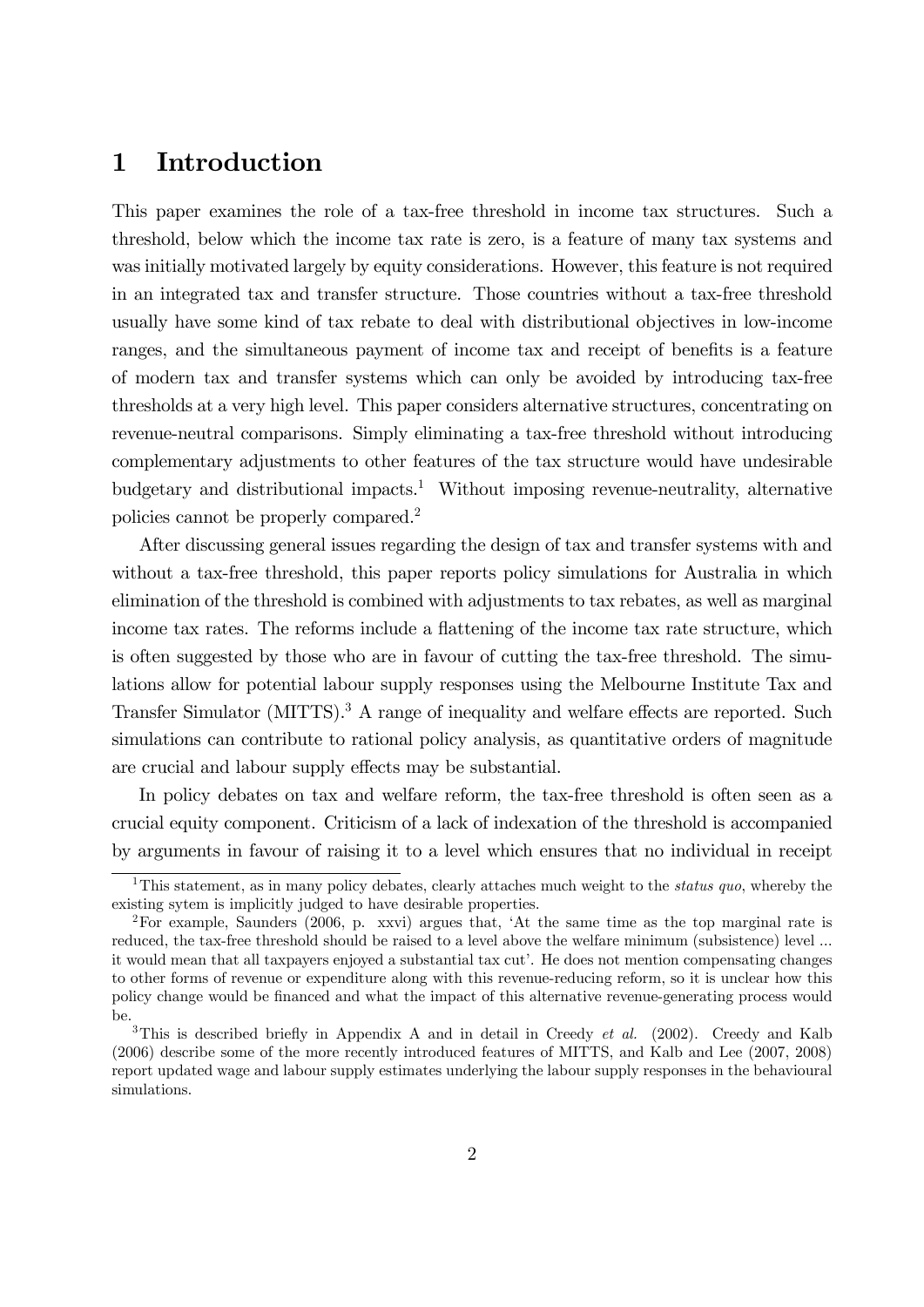of transfer payments actually pays income  $\text{tax.}^4$  However, in a structure with many meanstested benefits involving taper, or benefit withdrawal, rates such that some benefits are not confined to the lower-income ranges, this could prove difficult to achieve. What really matters in a complex multi-tax and transfer structure is the overall redistributive effect.<sup>5</sup> Raising the threshold in order to help low-income groups actually has a low 'target efficiency' in that it involves at least the same absolute gains by those subject to higher marginal tax rates. Different sides of the debate are clearly recognised in the summary by Freebairn (1998, p. 67), who suggested that,

Removing the tax-free threshold for many taxpayers would enable funding lower marginal tax rates, and hence lower efficiency costs. But equity concerns almost certainly will require the addition of a means tested threshold or grant. Withdrawal of the grant can only mean higher effective marginal rates, and greater distortions, for those on low and middle incomes. Given the distribution of tax payable with the present system, and stated intentions not to disadvantage those on low incomes, it is difficult to envisage a tax rate schedule without a tax-free threshold which is not regressive.

However, as the following analysis shows, careful consideration of practical design aspects of taxes and transfers, using a microsimulation model, makes it possible to achieve an elimination of the tax-free threshold which is both approximately distribution and revenue neutral, although marginal effective tax rates for middle to higher incomes are increased.

In order to place the debate regarding the role of the tax-free threshold in perspective, Section 2 examines early views when income taxation was first introduced. In structures containing few  $-$  if any  $-$  transfer payments and a large number of individuals below the threshold who were considered to be at a subsistence level, and where income tax revenue formed a relatively low proportion of total tax revenue, the threshold played an important

<sup>4</sup>For example, Saunders and Maley (2006, p. 113) argue that, 'The principled case for raising the threshold is that workers should be allowed to earn and retain enough money to meet their own subsistence needs before any tax is taken away from them.' However, the principle involved (whether of a basic value judgement or an efficiency criterion) is not actually mentioned. A similar argument for raising the threshold was made by Veit-Wilson (1999), who showed that in practice in the UK there had been no coordination between those responsible for tax thresholds and those responsible for setting benefit levels.

 $5$ An early clear statement of this view was made by Hicks (1946, p. 150) who dated its realisation from the last quarter of the 19th century: 'Instead of regarding each tax separately, and attempting the impossible task of choosing only those taxes which would pass all the tests, it was suddenly realized that any desired distributional result could be obtained by a compensatory strucutre of taxes, in which the faults of one would be offset by the virtues of another'. Hicks then made the point that expenditures, as well as taxes, also need to be taken into account.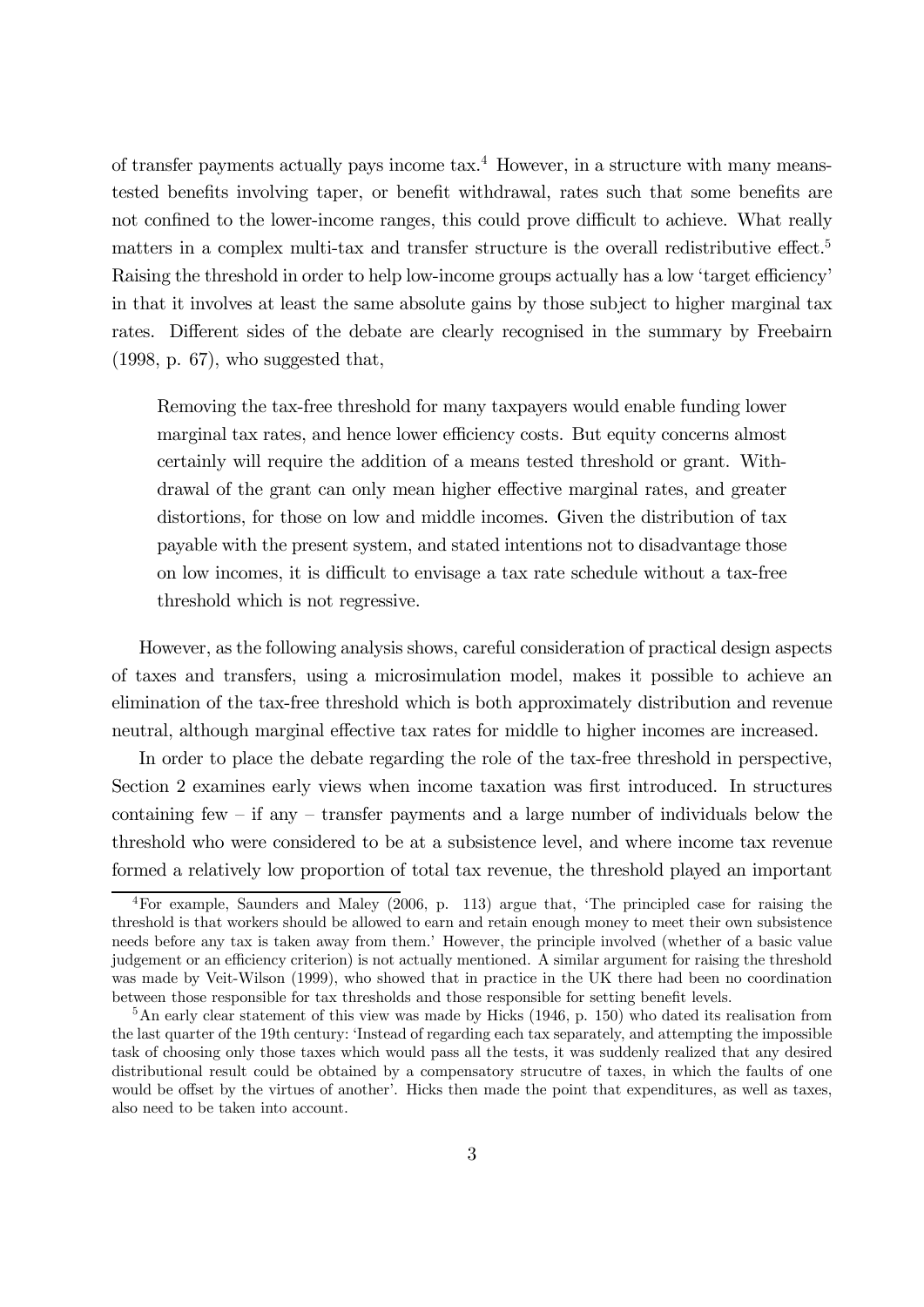role. However, unlike current systems, the tax structure was designed to achieve proportionality at higher income levels.<sup>6</sup> Section 3 considers alternative tax and transfer systems, paying attention to the need to make revenue-neutral comparisons. The role of tax rebates is examined, along with the possibility of achieving a revenue- and distribution-neutral change involving abolition of the tax-free threshold. Policy simulations for Australia are reported in Section 4, using the Melbourne Institute's behavioural microsimulation model MITTS. Conclusions are in Section 5.

# 2 Early Views on Income Taxation

In early discussions on income tax, considerably more attention was given to the subject of differentiation by income source rather than the question of progression.<sup>7</sup> Indeed, the use of different tax rates according to the source of income (particularly with regard to 'permanent' and 'temporary' incomes) was discussed 'with a sophistry comparable only to that of later scholastic logic' (Shehab, 1953).<sup>8</sup> Attitudes to progression were influenced by the dominance of an 'ability to pay' view of the role of taxation, concentrating on the sacrifice made. This is in contrast with a 'benefit' or quid pro quo view according to which taxation should relate to the benefits obtained from the resulting tax-financed activity.<sup>9</sup> Given the huge importance for the classical economists of the concept of a 'subsistence' level, and since there was no significant system of transfer payments (as relief to the poor involved entry to the dreaded 'workhouse') it is not surprising that there was virtually universal support for the idea of a tax-free income range. But, other than the acceptance of such a range, there was little acceptance of a redistributive role for income taxation.10 Clarification of the utilitarian arguments relating to decreasing marginal utility — which imply progression

<sup>6</sup>This involved a variety of rate 'degression' discussed in Section 2.

<sup>7</sup>Five separate schedules for different sources, operated in the UK from 1803, when the income tax was first introduced as a temporary revenue-raising measure during the Napoleonic Wars. They lasted for 150 years.

<sup>8</sup> In the UK, much of the discussion was associated with various Select Committees appointed by Gladstone during his long attempt to repeal the income tax reintroduced by Peel in 1842. Later, debate was stimulated by two Royal Commissions (Colwyn, 1920; Radcliffe,1955). For a survey of the history of public finance, see Creedy (1984), and for a collection of writings on taxation, see O'Brien (1999).

<sup>&</sup>lt;sup>9</sup>Some people argued that these were equivalent because the state provided the protection and rights under which all incomes are obtained, while others believed that benefits were too difficult to assign.

<sup>10</sup>Sabine (1980, p. 130) states, 'Until 1894 its only real concession to equity was a comparatively high threshold', and Blum and Kalven (1953, p. 4) suggest that, 'it is almost unanimously agreed that some exemption keyed to at least a minimum subsistence standard of living is desirable'. It should also be remembered that tax rates were initially very low, there was no pay-as-you-go collection mechanism and income declarations were difficult to monitor.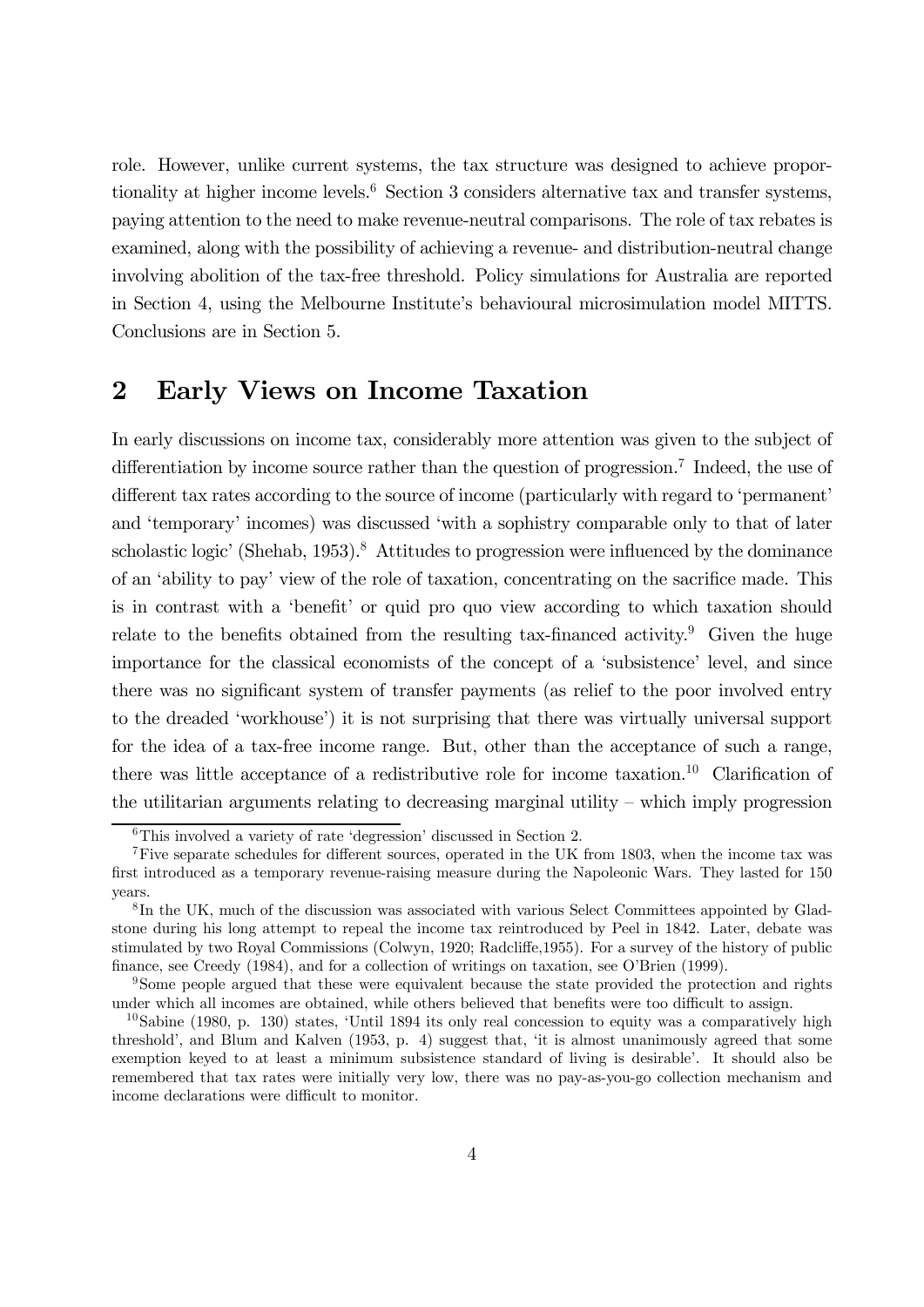only under special conditions — was not provided until the work of Cohen Stuart (1889) and Edgeworth (1897).

A simple 'equal sacrifice' approach was taken, particularly by Mill (1848), in the context of an 'ability to pay' approach. He provided an early argument for the use of a single tax rate applied to all incomes measure in excess of the subsistence level, and in this he was strongly supported by McCulloch  $(1845)^{11}$  This system gives rise to an increasing average tax rate for those above the threshold, so that despite a constant marginal tax rate it is progressive (and inequality reducing). However, the principle that the tax-free threshold should apply to all incomes was not actually adopted in the UK until after the Royal Commission of 1920: see Shehab (1953, pp. 93, 246) for details. The system in use for many years involved taxation of gross income above the threshold, but with a gradual 'shading in' of the tax rate until the point where a fixed rate applied.<sup>12</sup> Hence many higher-income taxpayers were subject to a constant marginal and average tax rate. Another similar system involves a gradual reduction in the tax-free threshold as income increases, until it is 'exhausted' and the tax is proportional. Hence the UK system for many years was more strictly described, using the now unfamiliar term, as 'degressive' rather than progressive, $^{13}$  although it implied increasing average rates over a range.<sup>14</sup>

As redistribution came to be accepted as a legitimate role of government, most income tax schemes not only applied a common tax-free threshold to all income levels (as well as introducing various personal 'allowances', often positively related to income), but also introduced a progressive ('graduated') tax rate scale.15 The income tax structure also came to exist alongside a complex range of (usually means-tested) transfer payments. The latter feature means that there is often an overlap between the tax and benefit systems, so that many benefit recipients are also liable to pay income tax. The overlap has in turn led to the introduction of tax 'rebates', also subject to what are variously called taper, withdrawal or abatement rates. In attempts to improve the 'target efficiency' of tax and transfer systems,

<sup>&</sup>lt;sup>11</sup>The later utilitarian approaches redefined Mill's 'equal sacrifice' to mean 'equal marginal sacrifice', thus implying minimum aggregate sacrifice.

<sup>&</sup>lt;sup>12</sup>This is similar to the current Australian low income tax offset, where low-income individuals in essence receive additional tax-free income, which is taken away at higher income levels by increasing the marginal tax rate.

<sup>13</sup>On degression, see for example Bastable (1903, pp. 316-317), de Viti de Marco (1936, pp. 289-290). Goode (1964, p. 226) refers to a 'vanishing exemption'.

 $14\text{Cassel}$  (1901) later suggested that the tax-free threshold should actually increase as income increases, because expenditure on necessities increases, while still maintaining a structure that can be described as being progressive.

<sup>&</sup>lt;sup>15</sup>This often involved a large number of marginal rates, increasing to very high levels. An historical overview of the Australian system is given in, for example, Groenewegen (1990).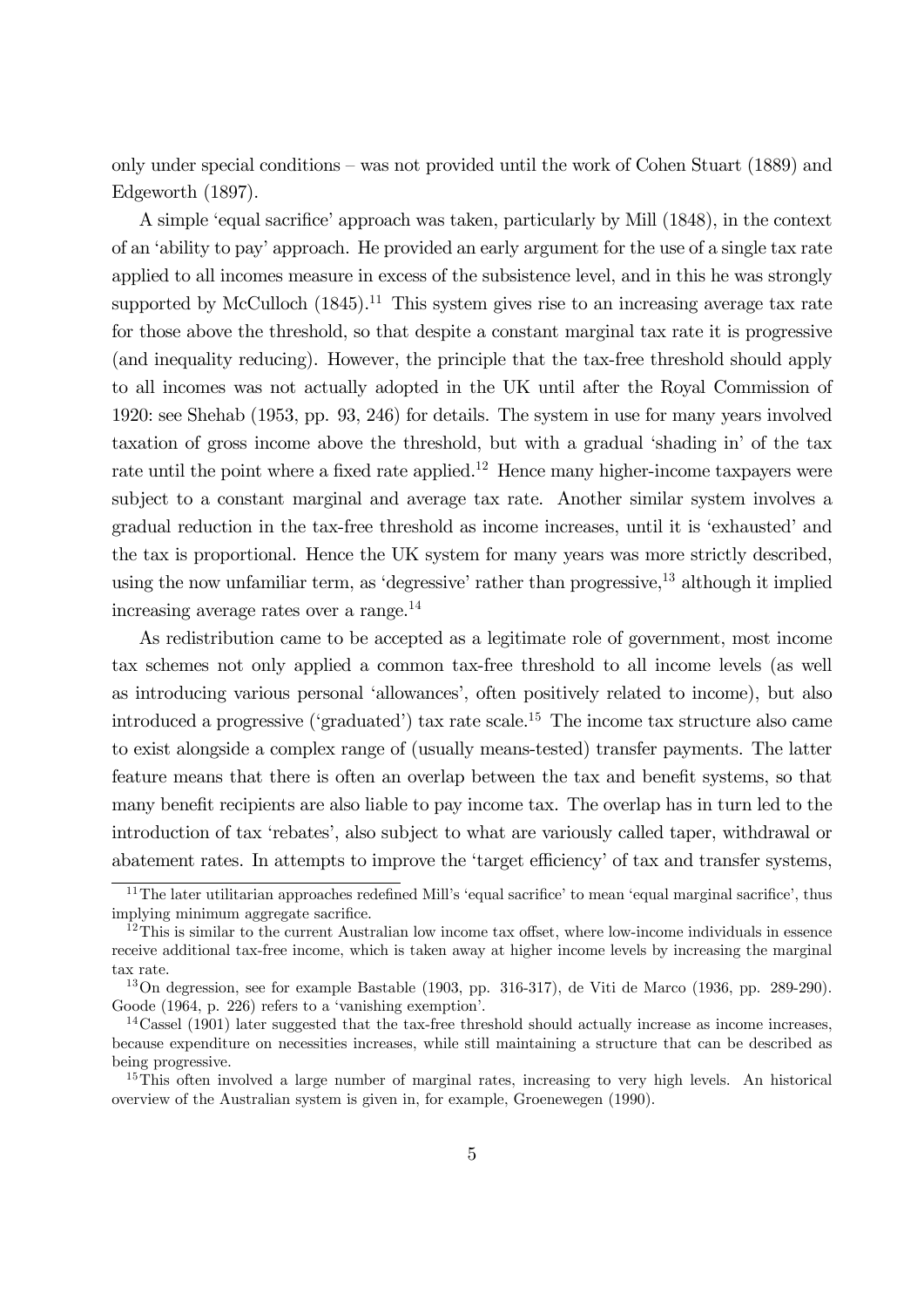effective marginal tax rates (allowing for all tax rates and tapers) are typically highest for the low-income benefit recipients, although their average tax rates are negative.

An increase in the tax-free threshold, while moving some individuals out of the tax 'net', provides a benefit to all taxpayers so that, as a way of helping the poor, it is not well-targeted. Furthermore, in a tax and transfer system consisting of a range of taxes and benefits, what matters is the overall effect rather than that of a single tax, so it is far from clear that the role of the tax-free threshold corresponds to its original one of helping lowincome individuals at a subsistence level. The fact that many benefit reforms are introduced independently without full consideration of the overall effects can easily lead to unintended consequences, such as discontinuities in the relationship between gross and net income and ranges where marginal tax rates can exceed 100 percent.

In modern tax and transfer systems it is therefore by no means unusual for individuals both to pay income tax (which for some people is partly compensated by income tax rebates) and receive benefits.<sup>16</sup> Given the presence of income tax rebates, the need for a tax-free threshold is not as strong as formerly. The simplest tax and transfer system is an integrated 'basic income — flat tax' structure (or BI—FT) which has no role for a tax-free threshold but instead combines a universal (non-means-tested) basic income with a proportional tax applied to all income.<sup>17</sup> Nevertheless, although there has been a general movement towards flatter rate scales over the last 15 or so years, very few countries have adopted an income tax structure without a tax-free threshold. An exception is New Zealand. However, the use of personal allowances meant that there was an effective tax-free threshold from the introduction of the income tax in 1891 until 1972. There is now a relatively broad base, with a range of tax rebates for low incomes, a combination of different means-tested transfer payments and a progressive, or graduated, marginal income tax rate structure. For discussion of the tax reform changes in New Zealand, see Stevens (1990).

In Australia, where there has been limited indexation of tax thresholds over many years<sup>18</sup>, there have been calls to increase the tax-free threshold as a way of helping low-income groups. But, as mentioned above, such an increase (unnecessarily) gives the same support

 $16$ Bastable (1903, p. 319) suggested that 'In any country where legal provision is made for poor relief, it would seem that to tax those at the point of minimum subsistence would be simply to drive them into the ranks of pauperism, and to take with one hand in order to give back with the other'. But there is no longer anything unusual about giving with one hand while taking with another.

<sup>&</sup>lt;sup>17</sup>For an extensive discussion of this option, see Atkinson (1996).

<sup>18</sup> In Australia, no indexation has taken place from 2000/2001 up to 2003/2004, when the tax thresholds were increased slightly, and again in 2004/2005. In 2005/2006 and 2006/2007 larger increases were introduced, particularly for the top two tax thresholds. The tax-free income threshold has not changed since 2000/2001. Before the July 2000 change, there was no indexation over a long period.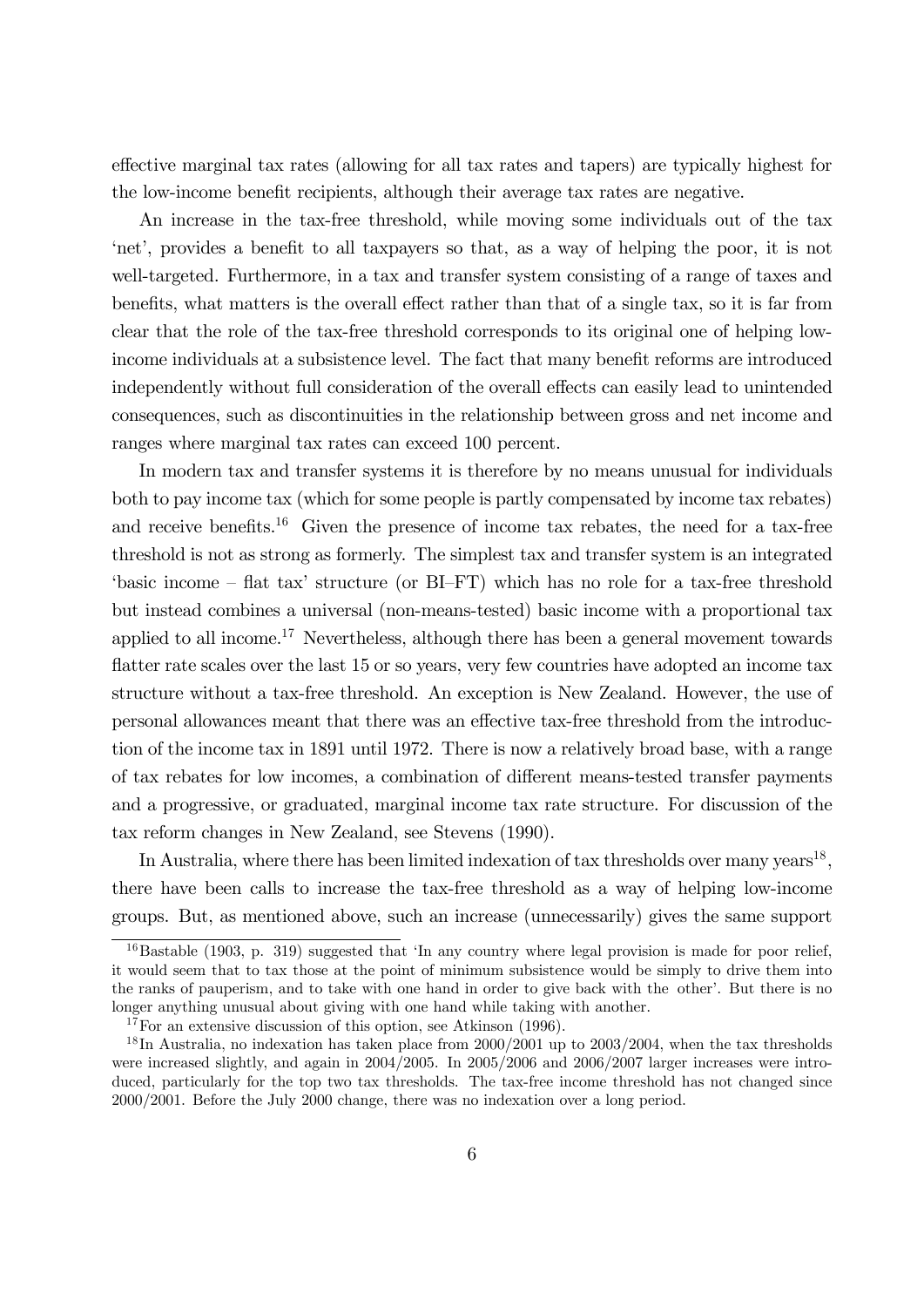to higher-rate taxpayers. The question is how might elimination of the Australian tax-free threshold be achieved with minimal impacts on lower-income groups? One alternative may be to abolish the tax-free income range and replace this with a similar amount in rebates for lower income individuals. The remaining funds could be used to pay for a reduction in the middle income tax rates to compensate those on middle and higher incomes (outside of the range of the new rebate) at least partly. Such a policy change could be expected to result in labour supply effects, since high-level rebates extend further up the income scale and thus lead to higher effective marginal rates for all people who have income in the extended rebate withdrawal range. In addition, higher taxes are expected for high income groups if the increase in tax base is not sufficient to allow tax rates to be reduced by a large enough amount to compensate each individual fully for the loss of the tax-free income range.

Determining a revenue-neutral policy change that abolishes the tax-free income range is complex, as is the determination of potential labour supply responses with a range of effects working in opposite directions. A proper analysis requires a microsimulation model to evaluate the hypothetical policy options and enable full inclusion of all aspects of the reform. However, before reporting policy simulations using a behavioural microsimulation model for Australia, the following section considers some basic aspects of integrated tax and transfer systems.

# 3 Comparison of Alternative Tax Structures

This section considers, using a simple framework, the potential implications of a reform involving elimination of the tax-free threshold in a range of different income tax systems. In particular, it raises the question of whether a revenue-neutral and distribution-neutral reform is possible in principle, and considers potential labour supply responses and welfare implications arising from alternative reforms. This discussion assists in designing sensible policy options for investigation, using a microsimulation approach.

Subsection 3.1 discusses the case of income tax in isolation, while subsection 3.2 introduces transfer payments in the simplest possible system, that of a proportional income tax combined with a basic income. Variations involving means-tested benefits are then examined in subsections 3.3 and 3.4. Means-tested transfer payments form an important part of the tax structures of many countries.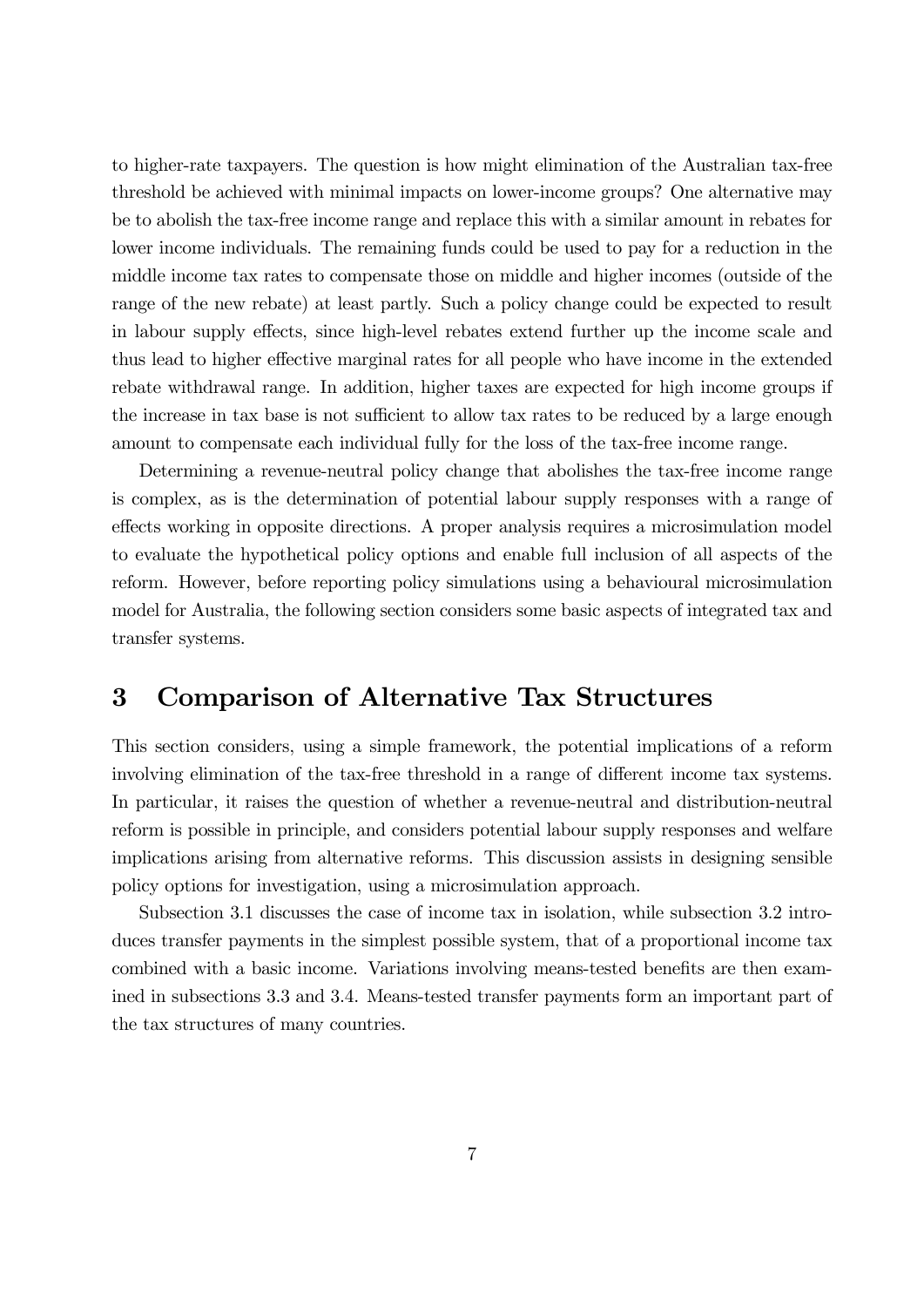### 3.1 Income Tax Only

Consider first the income tax system in isolation, and suppose that initially there is only one (positive) marginal tax rate of t and a tax-free threshold of  $a$ .<sup>19</sup> Hence income tax paid on an income of y, denoted  $T(y)$ , is given by:

$$
T(y) = t(y - a) \qquad y > a
$$
  
\n
$$
T(y) = 0 \qquad y \leq a
$$
\n(1)

For taxpayers, the average tax rate is  $t(1 - a/y)$ , which clearly increases towards t with increasing y. Marginal and average rates for this income tax structure are illustrated in Figure 1. This system has an increasing average tax rate and is thus progressive, for incomes over a. Overall it is inequality reducing (the inequality of post-tax is less than that of pretax income) so long as a is not too high.<sup>20</sup> It is this characteristic that provides the basic motivation for the use of a tax-free threshold. Indeed, when income tax was first introduced, there were typically no transfer payments. However, in modern systems with many different types of benefit, what matters is the overall effect, rather than the effect of a single tax in isolation.



Figure 1: Marginal and Average Tax Rates with a Tax-free Threshold

In fact, the income tax with a tax-free threshold shares characteristics of a combined tax and transfer scheme. This is because, for taxpayers, net (after income tax) income, z, is:

$$
z = at + (1 - t) y \tag{2}
$$

<sup>&</sup>lt;sup>19</sup>A system of personal allowances is equivalent to a tax-free threshold, though allowances may vary by household size and composition.

<sup>&</sup>lt;sup>20</sup> If t is held constant and a is increased, inequality gradually falls. However, if for already high taxfree thresholds a, the threshold is further increased, very few people remain to pay tax, so that inequality increases, since the post-tax distribution again moves closer to the pre-tax distribution. For inequality to fall continuously, the tax rate must be increased as a is increased.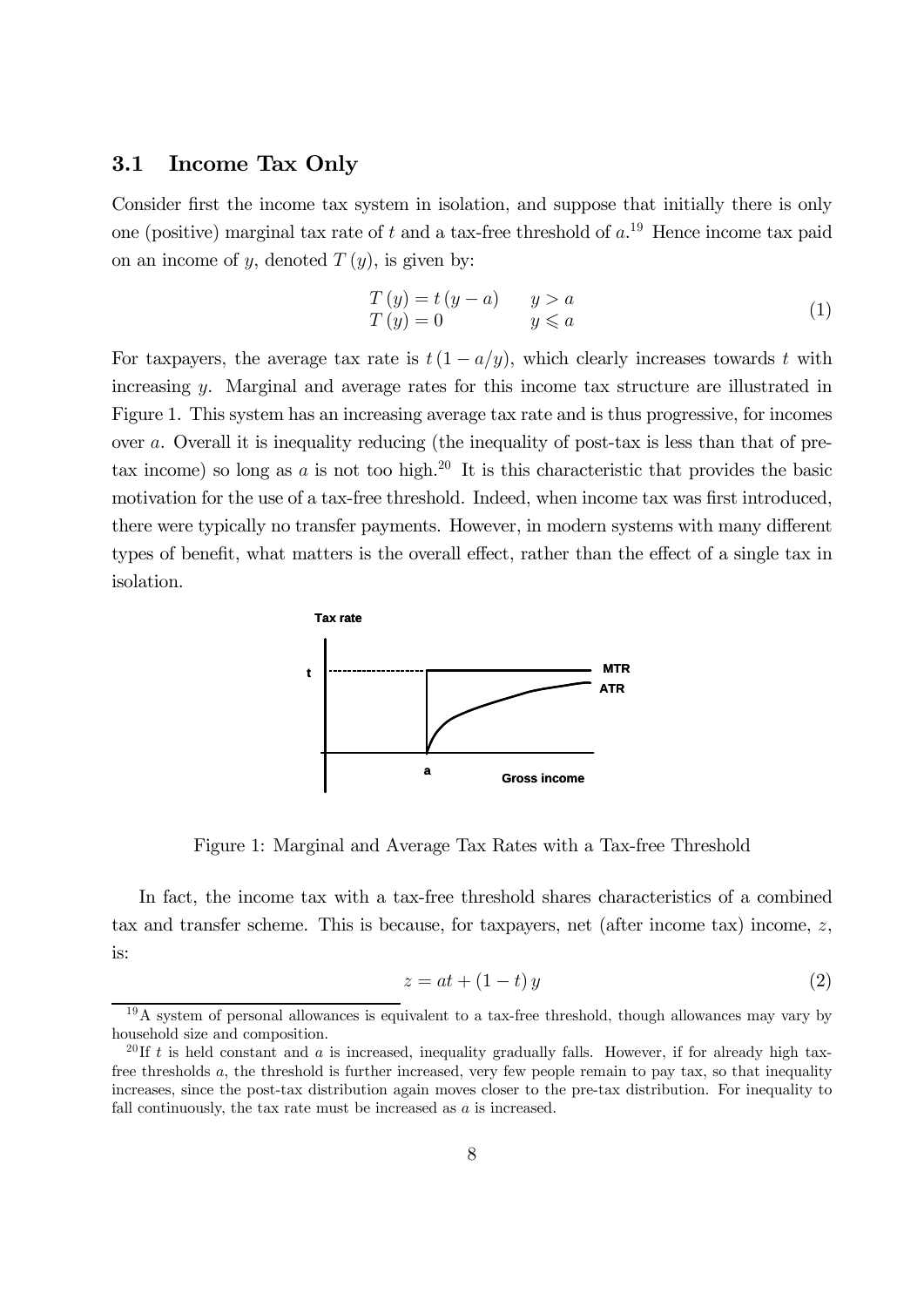For  $y > a$ , this income tax system is equivalent to a BI-FT tax and transfer system (a linear tax) with a basic income of  $at$  and a flat tax rate  $t$ . This characteristic provides a motivation for eliminating the tax-free threshold. With a tax-free threshold, any attempt to help the very low paid taxpayers — those close to, but above, the threshold — by raising the threshold and taking them out of the 'tax net' is accompanied by a simultaneous increase in the implicit transfer given to all taxpayers. Furthermore, if there is marginal rate progression and increasing the threshold shifts all the other income tax thresholds up by the same amount as the tax-free threshold increase, then the increase is highest for the higher ratepayers. A further motivation for eliminating the tax-free threshold is that the accounting period and the unit of analysis are no longer relevant.21

Expected total revenue per person from the income tax,  $R$ , is:

$$
R = t \int_{a}^{\infty} (y - a) dF(y)
$$
 (3)

where  $F(y)$  is the distribution function of pre-tax income and  $0 \leq y < \infty$ . This can be written as  $R = t\bar{y}G(a)$  where  $\bar{y}$  is expected income  $\int_0^\infty y dF(y)$  and:

$$
G(a) = \{1 - F_1(a)\} - \frac{a}{\bar{y}} \{1 - F(a)\}\
$$
 (4)

and  $F_1(a)$  denotes the first moment distribution function, that is the proportion of total income in the population obtained by those with income below  $a^{22}$  Clearly,  $G(0) = 1$ , and a proportional, or flat, tax raises  $R = t\bar{y}$  per person.

Eliminating the tax-free threshold therefore obviously increases the revenue raised from the income tax. A revenue-neutral elimination of the threshold allows a reduction in the constant marginal tax rate, now applying over all  $y > 0$ , to be made. If the new rate is denoted  $t'$ , then:

$$
t' = tG(a) \tag{5}
$$

However, such a change involves a move from a progressive income tax to one having a constant average rate  $t'$ . This affects the income distribution, benefiting high-income individuals relative to lower-income individuals.

Some progression can be re-introduced by the explicit introduction of a transfer payment or rebate which is given to low-income individuals, or a transfer applying over the whole

 $21$ Considerable energy is involved in treating the accounting period for tax purposes as a single year, when individuals have fluctuating incomes and other circumstances during the year, and are subject to pay-as-you-go tax collection.

<sup>&</sup>lt;sup>22</sup>The function  $G(.)$ , and extensions, has a fundamental role in the analysis of tax and transfer systems; see Creedy (1996).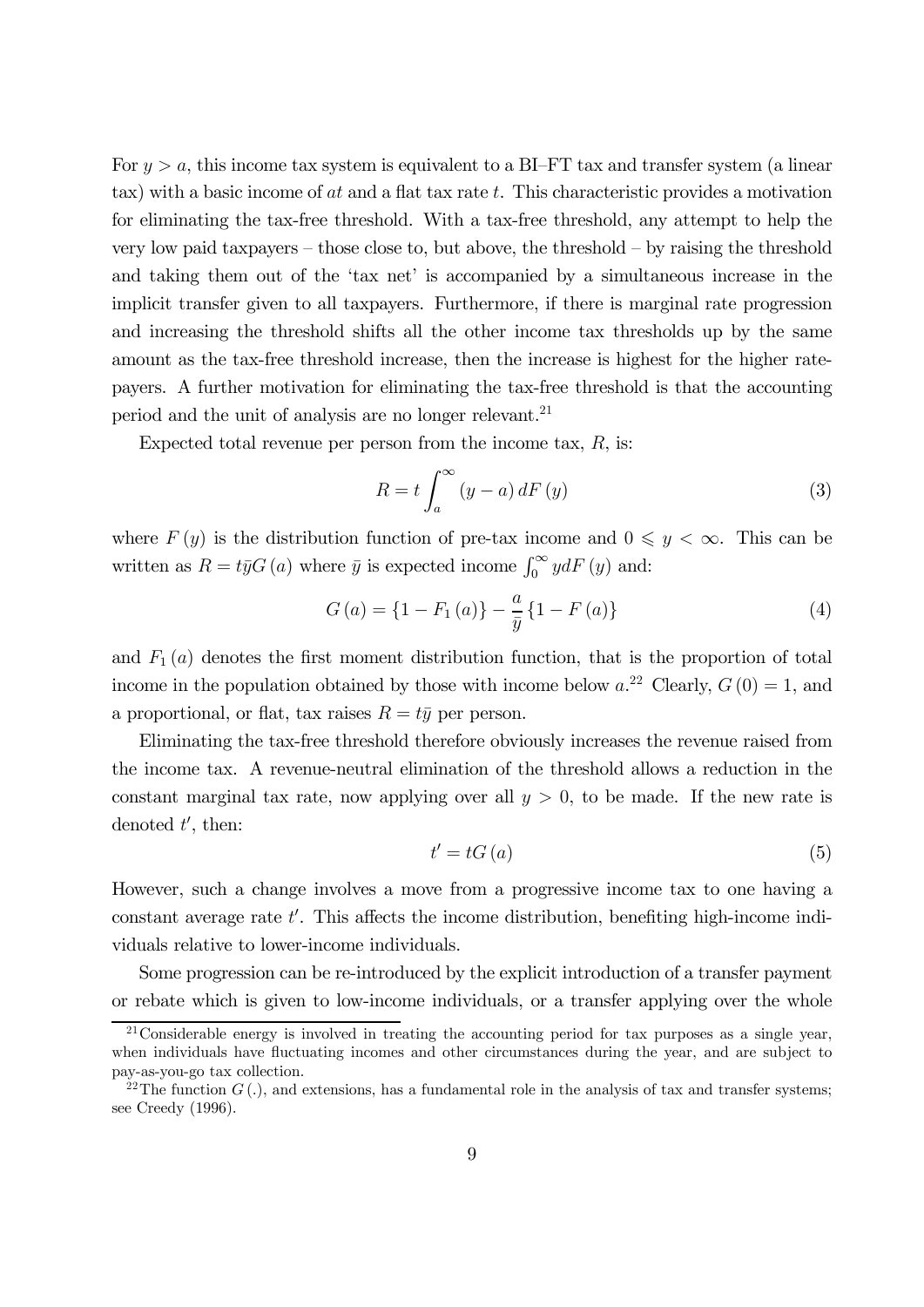range of incomes. In principle it would be possible to eliminate the tax-free threshold while retaining precisely the same relationship between gross and net income, by giving a transfer of at to all those with  $y > a$ , and introducing a means tested benefit of  $B(y) = ty$  for those with  $y < a$ . This is effectively a tax rebate which cancels the effect of the income tax. Such a change in administration would make no sense where there is no well-developed tax administration, poor monitoring of incomes, a large number of individuals in the lower income groups, and low tax revenue. It is thus not surprising that a 'degressive' system was used in the UK for many years in order to achieve proportionality for the higher-income groups: a tax rebate (taking with one hand and giving with the other) would have been extremely cumbersome. However, in the modern context, a rebate for low-income groups is feasible as one component of a range of income transfers.

### 3.2 Basic Income—Flat Tax System

Instead of a means-tested benefit, consider the use of an unconditional basic income; that is, a BI–FT system. Suppose a non-means-tested transfer payment of  $b$  is introduced, and the flat-tax rate is  $t^*$ . Net income for all individuals is thus:

$$
z = b + (1 - t^*)y \tag{6}
$$

This system is unambiguously progressive as total tax paid,  $T(y) = t^*y - b$ , and the average tax rate,  $t^* - b/y$ , increases over the whole range of income. The latter is initially negative, becomes zero at  $y = b/t^*$  and asymptotically approaches  $t^*$  as y increases. Average and marginal rates for this structure are shown in Figure 2. With its negative tax for incomes below  $b/t^*$  and with its higher tax rate  $t^*$  (compared to t in the previous section), this system is clearly more progressive than the income tax alone so the reform is not distributionneutral.

To ensure that a reform, involving replacement of the income tax in subsection 3.1 with the linear tax, is revenue-neutral, consider total net government revenue per person. This becomes:

$$
R^* = t^*\bar{y} - b \tag{7}
$$

and the new tax rate is given by:

$$
t^* = \frac{b}{\bar{y}} + tG(a) \tag{8}
$$

Everyone receives  $b$  rather than only those above  $a$  receiving an implicit transfer of  $at$ , so it is not possible to have  $b = at$  and  $t = t^*$  without reducing total net revenue. Thus it is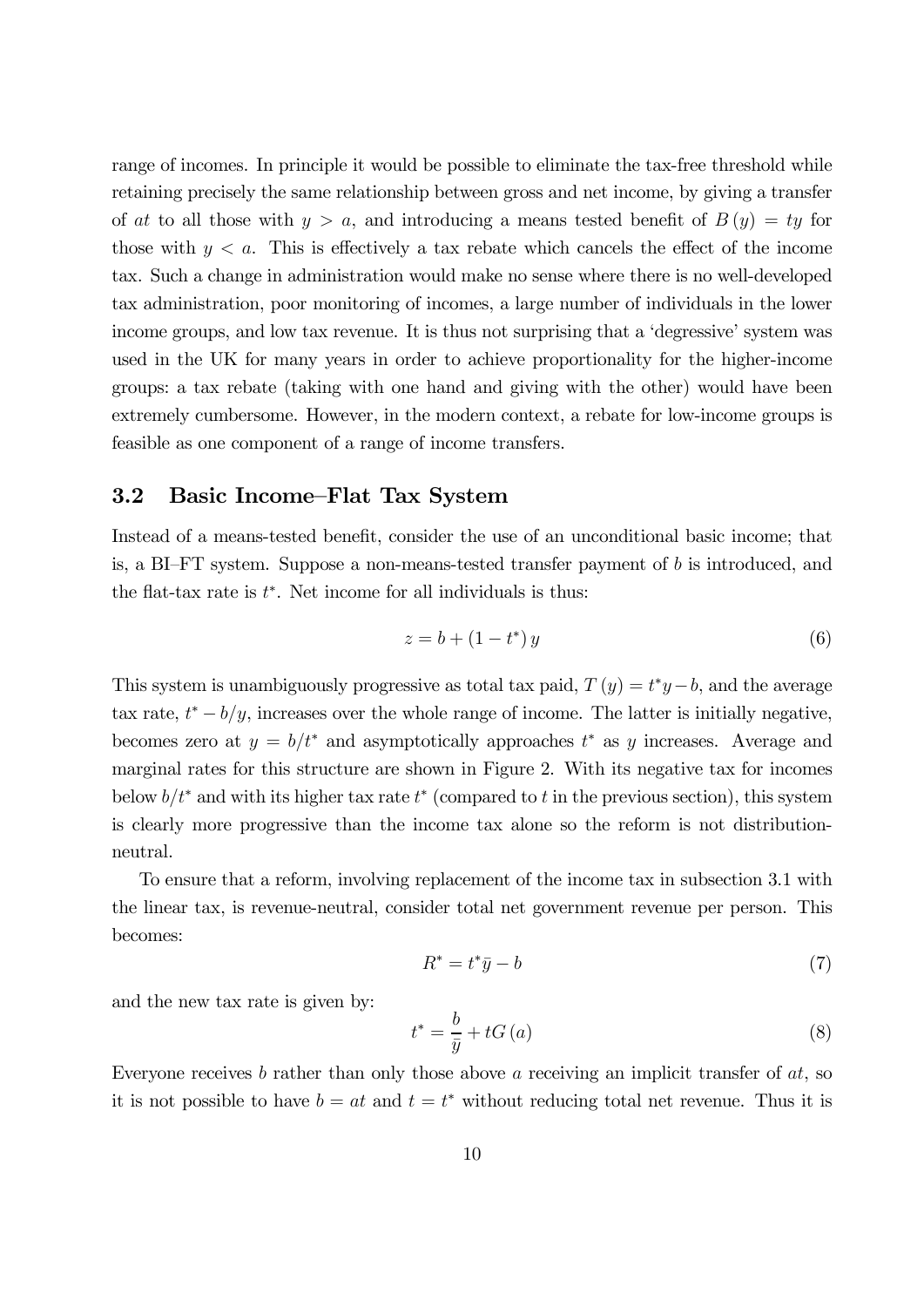

Figure 2: Tax Rates in the Linear Tax Structure

possible to have a revenue-neutral but not a distribution-neutral reform involving a move from a tax-free threshold to a basic income with a flat tax.

The above results apply for a fixed distribution of pre-tax income. However, in addition to distributional effects, the reform may also be expected to have labour supply effects. This complicates matters further; for example to remain revenue neutral, further adjustments to the tax parameters  $b$  and  $t^*$  would be required. The direction of the labour supply effects is ambiguous and needs to be determined empirically. High-income groups face a lower marginal rate if  $t^* < t$ , giving rise to a substitution effect, while at the same time also facing an income effect. Due to the income effect of receiving a basic income  $b$  and the higher marginal tax rate  $t^*$ , the labour supply of some of those previously having an income  $y < a$ is likely to fall, in some cases to the non-participation corner of the budget constraint.

### 3.3 Income Tax with a Minimum Income Guarantee

Consider now an income tax having a tax-free threshold of a combined with a minimum income guarantee such that all those with y below a have their net income brought up to the level a. Hence, for  $y < a$ , benefits are given by  $B_1(y) = a - y$  and the MIG involves means-testing with a taper rate of 100 percent. The relationship between net and gross income is shown in Figure 3 as the line ABC.

Suppose the tax-free threshold is eliminated but the MIG still guarantees a minimum income of a for those with  $y < a$ . Hence for  $y < a$ :

$$
z = y - ty + B_2(y) = a \tag{9}
$$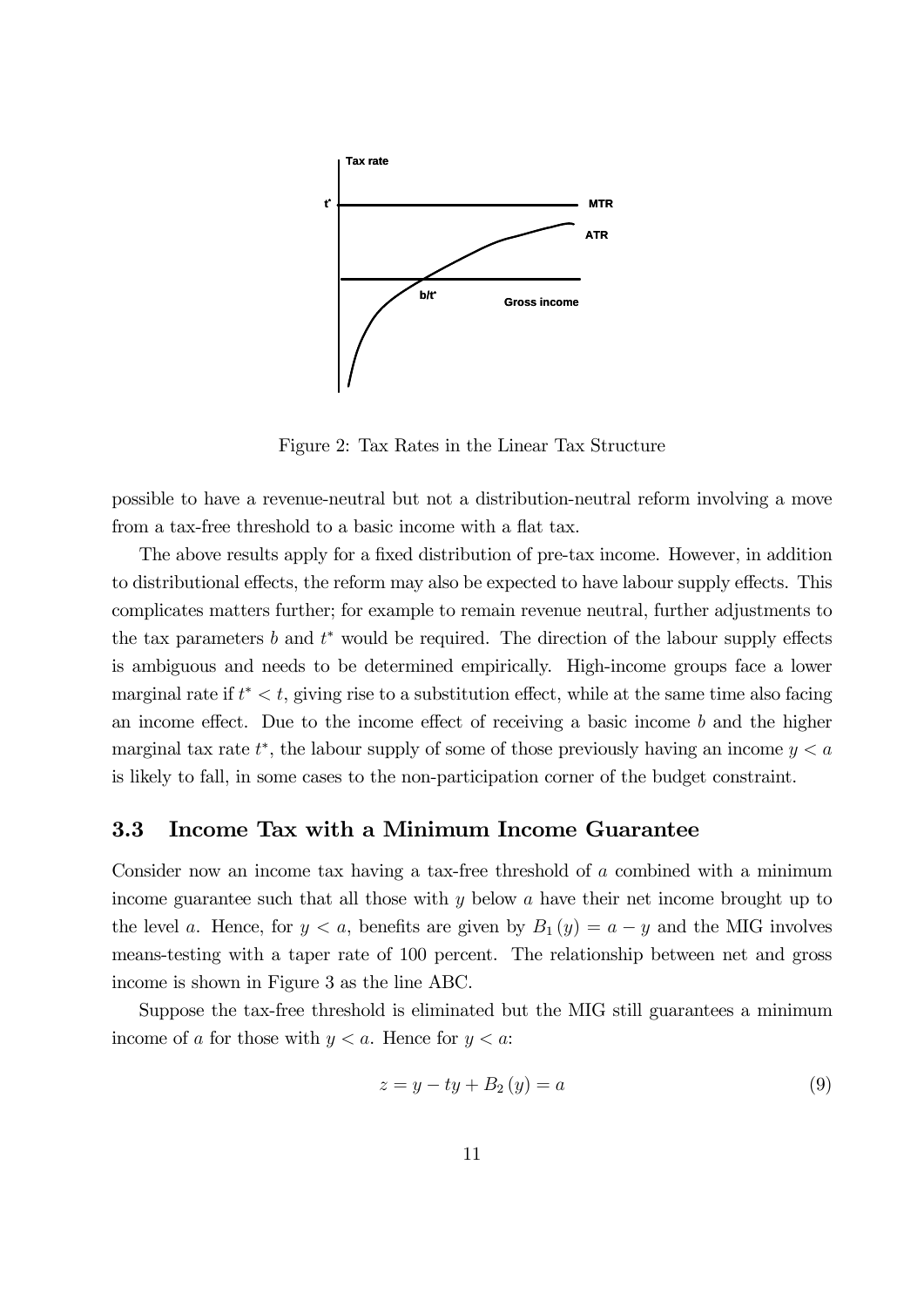

Figure 3: A Minimum Income Guarantee

and benefits are given by:

$$
B_2(y) = a - (1 - t)y
$$
 (10)

Abolishing the tax-free income, therefore involves a reduction in the benefit taper rate, from 1 to  $1 - t$ , to allow for the fact that each extra dollar of income also attracts income tax. Of course, the overall effective marginal tax rate continues to be 100 percent. Those with  $y > a$ , who initially receive an implicit transfer of at while being taxed implicitly at the flat rate of t on all their income, can now be given an explicit unconditional basic income of  $B(y) = b = at.$ 

Hence in this special case it is possible to combine the elimination of a tax-free threshold with a slight reform of the benefit structure in order to maintain precisely the same relationship between net and gross income. This involves a relatively minor change in administration in view of the fact that means testing was initially applied to low-income groups, thereby requiring an existing sophisticated tax and benefit structure. The change is revenue- and distribution-neutral and would simply be a change in the administrative arrangements.

However, elimination of the tax-free threshold is motivated by a desire to flatten the income tax structure and to take away the implicit transfer given to those higher-income individuals who pay tax. An alternative reform, instead of maintaining the effective status quo of the MIG with a tax-free threshold, might not introduce a basic income for tax payers but, keeping the MIG at the level a, extend the income range over which individuals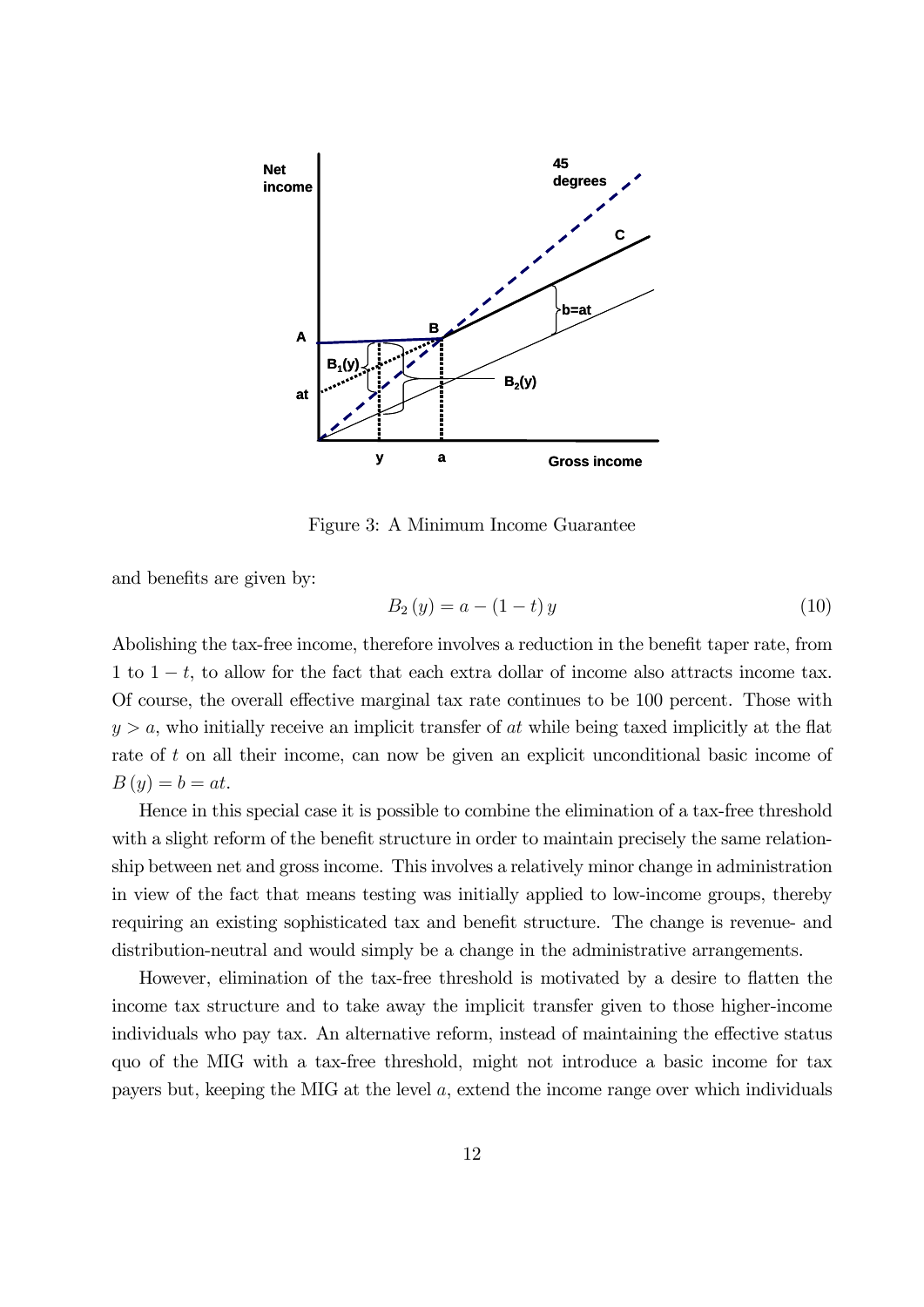are entitled to the means-tested benefit. Suppose the tax-free threshold is eliminated, the marginal and average income tax rate applying to everyone becomes  $t'$  and the MIG is received by all those with income below  $y_T$ , where  $y_T > a$ . This is illustrated in Figure 4.



Figure 4: An Alternative Reform

For continuity in the relationship between  $z$  and  $y$  it is required to have:

$$
a = (1 - t') y_T \tag{11}
$$

so that:

$$
y_T = \frac{a}{1 - t'}
$$
(12)

The above reform is clearly not distribution-neutral. However, it can be made revenueneutral. Consider the effect on the tax rate  $t'$ , needed to achieve revenue neutrality given a fixed distribution of y. Under the pre-reform tax structure, suppose that non-transfer expenditure of  $E$  per person must be financed from the income tax system, in addition to the MIG. The government's budget constraint is thus:

$$
E + \int_0^a (a - y) dF(y) = t \int_a^\infty (y - a) dF(y)
$$
 (13)

It can be shown, using the expression  $G(a)$  from (4), that:<sup>23</sup>

$$
t = \frac{E/\bar{y} + \{G(a) - (1 - a/\bar{y})\}}{G(a)}\tag{14}
$$

<sup>&</sup>lt;sup>23</sup>When  $a = 0$ , and there is no MIG nor a tax-free threshold, this reduces to the simple expression,  $t = E/\bar{y}$ .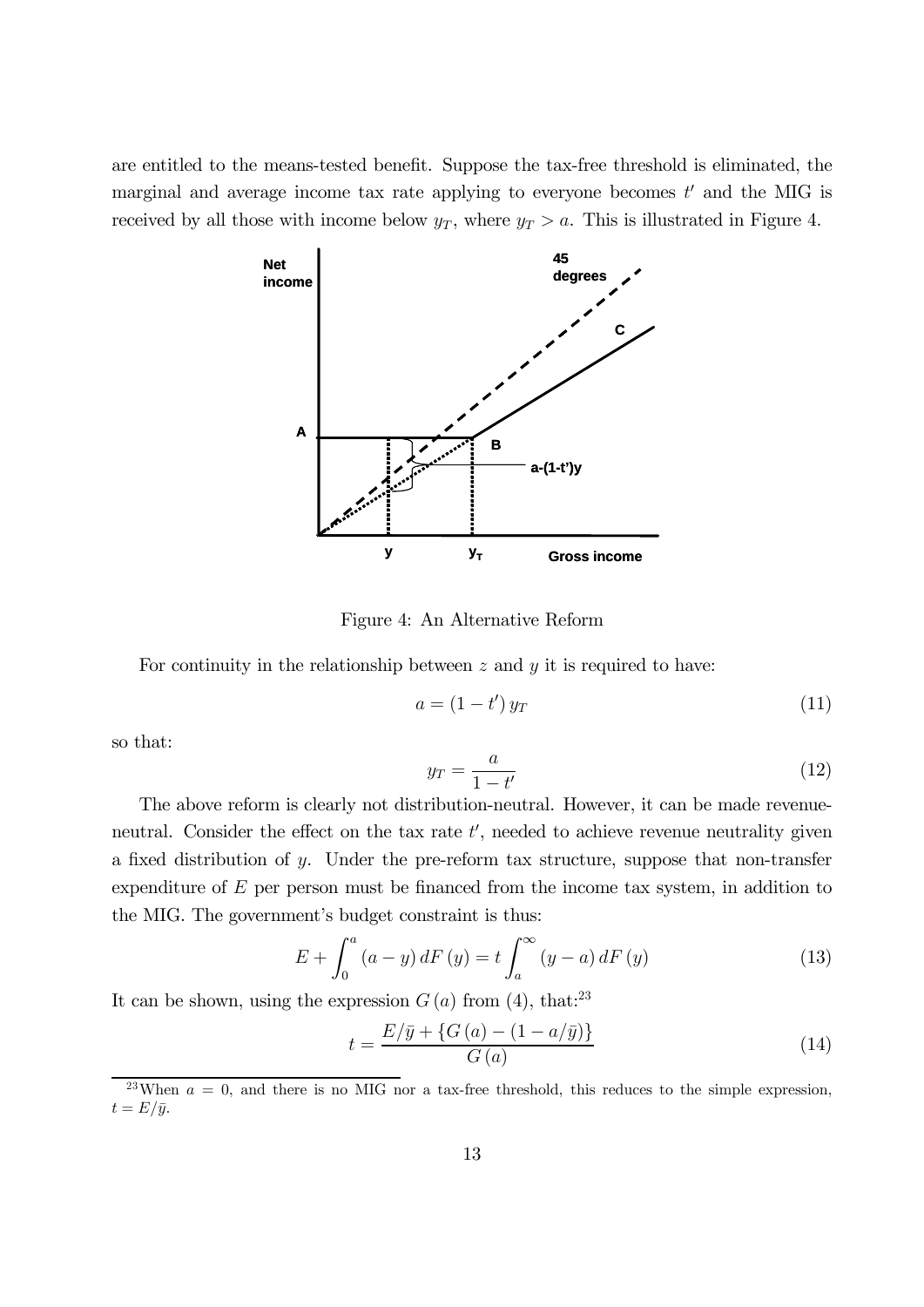Under the reformed system, the government's budget constraint becomes:

$$
E + \int_0^{a/(1-t')} \{a - (1-t')y\} dF(y) = t'\bar{y}
$$
 (15)

After some re-arrangement, this can be written as:

$$
t' = 1 + \frac{E/\bar{y} - \left\{1 - \frac{a}{\bar{y}}F\left(\frac{a}{1 - t'}\right)\right\}}{1 - F_1\left(\frac{a}{1 - t'}\right)}
$$
(16)

This expression does not provide a closed-form solution for  $t'$  as it is highly nonlinear, with terms in both integrals  $F$  and  $F_1$  depending on  $t'$ , along with their limits of integration. However, it seems likely that  $t' < t$ .

In practice the above results would be modified by labour supply responses to the change in the tax structure, since the expressions assume a fixed distribution of y. The extension in the range of y for which means testing applies (with a taper rate of  $1-t'$ ) means that more lower-income individuals, who previously simply paid income tax, now receive means-tested benefits and thus face a higher marginal tax rate (since in practice  $t' < 0.5$  and the taper rate exceeds the income tax rate). Hence their labour supply is likely to fall. Higher income individuals face a lower marginal tax rate if  $t' < t$ , giving rise to a substitution effect in favour of higher labour supply, and simultaneously there is an income effect in the same direction because of the elimination of the implicit transfer of at. The overall effect at the population level is thus unclear.

### 3.4 A Modified Minimum Income Guarantee

In practice, tax and transfer systems do not usually have the simple MIG form examined in the previous subsection. Benefits typically have a taper rate s, where  $t < s < 1$ , and a range of 'free' income before the taper begins to apply. Furthermore, the receipt of the transfer payment extends beyond  $y = a$ . A simplified form of tax and transfer system, referred to as a modified MIG, is shown in Figure 5, where the relationship between net (after-tax-and-transfer) income and gross income is shown by the piecewise-linear schedule ABCD. The diagram concentrates on the lower ranges of the income distribution. To reduce the number of parameters involved, the form illustrated assumes that the taper-free range of the benefit is the same as the tax-free range of the income tax structure, equal to  $a$ . Although in practice, tax and transfer systems are usually highly complex, with numerous overlapping benefits, each with its own thresholds, the simple form shown in Figure 5 is a reasonable approximation, which captures the issues relevant to a more complex system.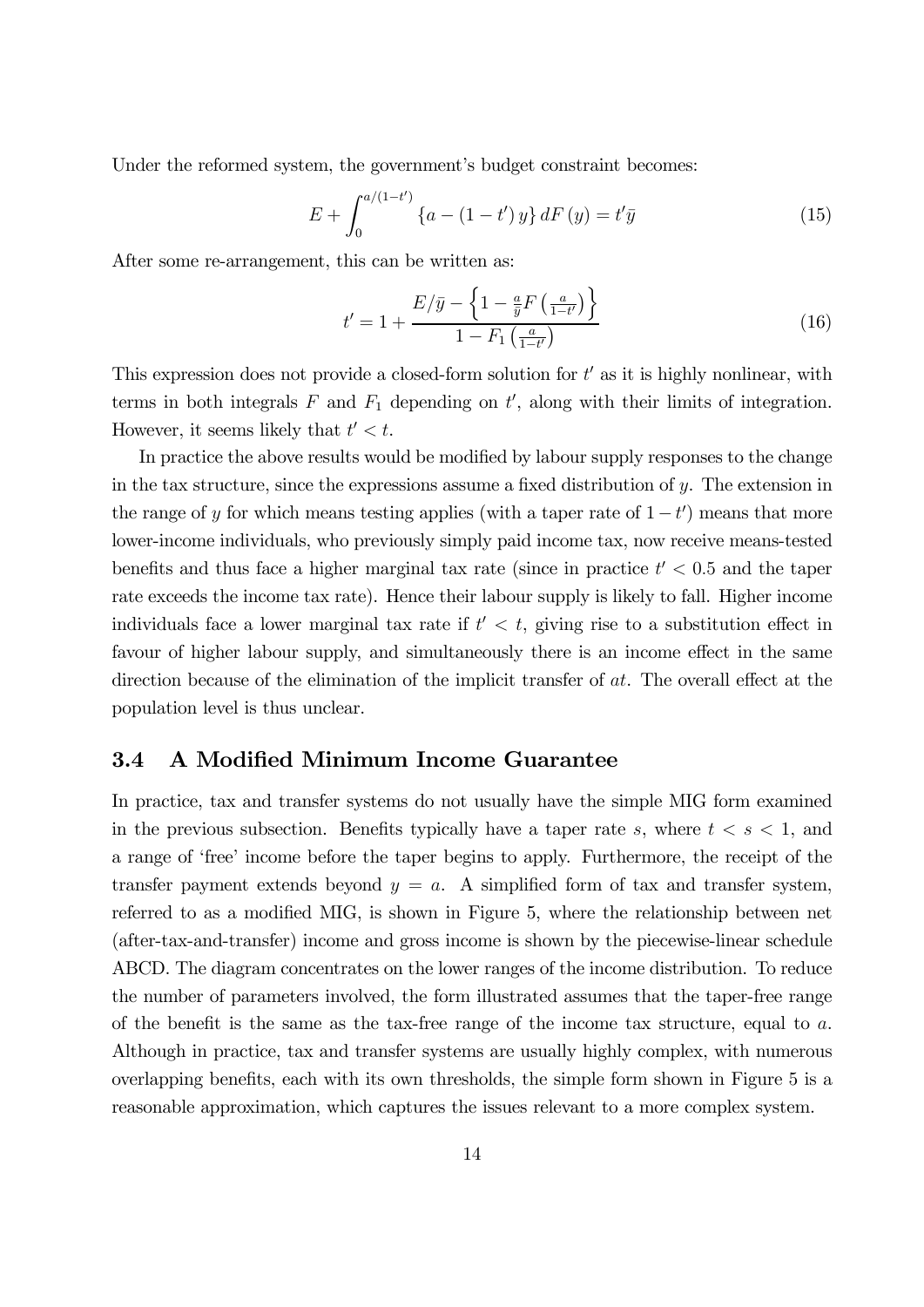

Figure 5: A Modified Minimum Income Guarantee

In the pre-reform situation, suppose the benefit received when  $y = 0$  is equal to  $B(0) = b$ . As continuity is imposed on the relationship, the point B in Figure 5 must correspond to a net income of  $z = a + b$ . Furthermore the segment BC, when continued to the net income axis, must have an intercept of  $b+as.^{24}$  Furthermore, the threshold income  $y_T$ , above which the means-tested benefit is exhausted and individuals only pay income tax, is given by:

$$
at + (1 - t) y_T = (b + as) + (1 - s) y_T \tag{17}
$$

so that:

$$
y_T = a + \frac{b}{s - t} \tag{18}
$$

For those between B and C, the net transfer, defined as the difference between their net income z and their income after the payment of income tax alone, is given by:

$$
z - y + T(y) = \{b + as + (1 - s)y\} - \{at + (1 - t)y\}
$$
  
= b - (s - t) (y - a) (19)

For this tax and transfer system the government's budget constraint is therefore given by:

<sup>&</sup>lt;sup>24</sup>This is because it must be the case that if q is the intercept,  $a + b = q + a(1 - s)$ , which can be solved for q.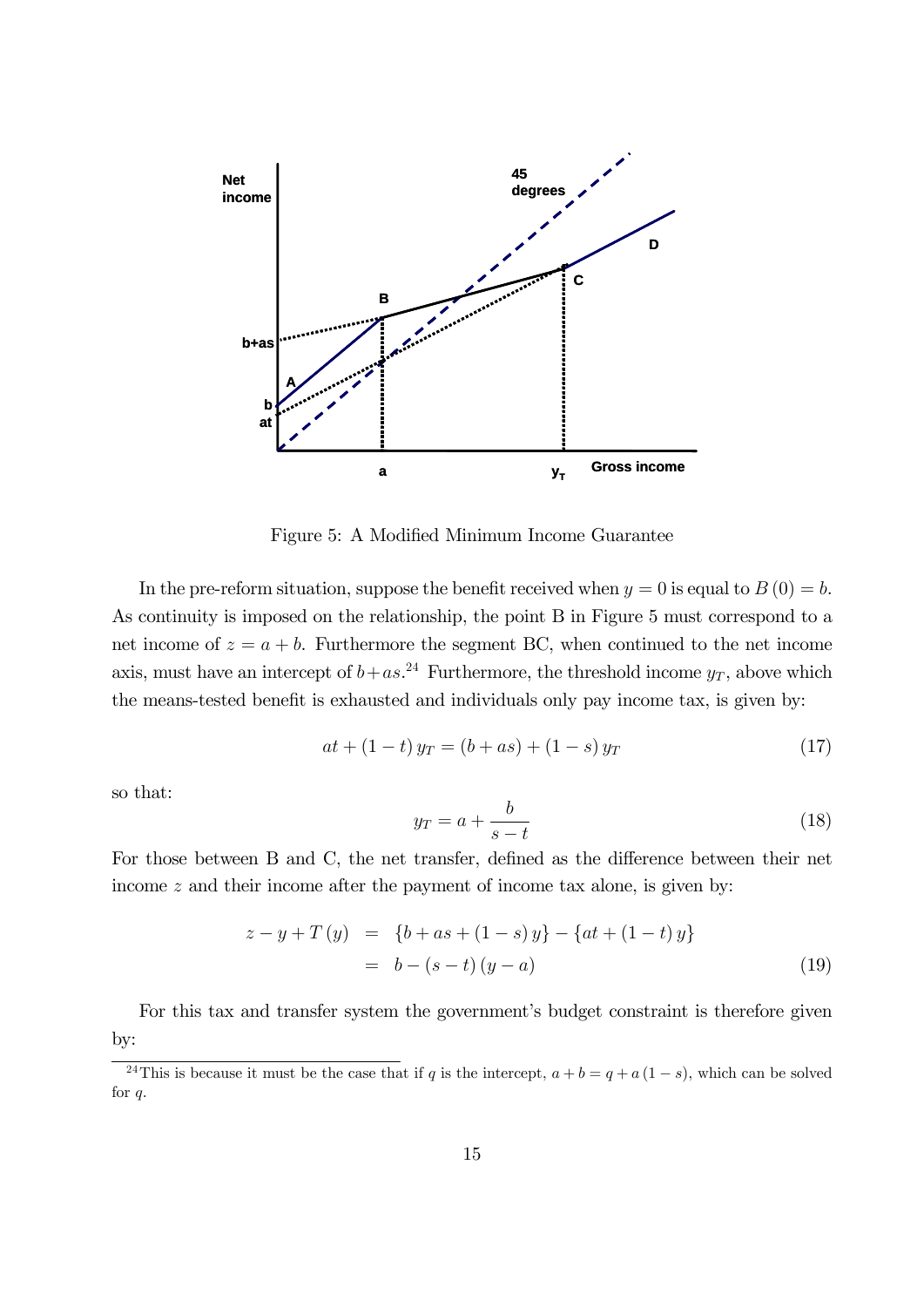$$
E + b \int_0^a dF(y) +
$$
  

$$
\int_a^{a+b/(s-t)} \{b - (s-t) (y-a)\} dF(y) = t \int_{a+b/(s-t)}^{\infty} (y-a) dF(y)
$$
 (20)

This is clearly highly nonlinear because t affects the limits of integration.

A reform involving the elimination of the tax-free threshold in the income tax could maintain the same benefits – that is the range  $ABC$  – while also extending the point  $C$  to the right until it meets the new lower taxed-income line. In order to maintain the section AB, individuals, who previously paid no tax as they were below the tax-free threshold, would need to receive a tax rebate of  $ty$ . This means, as in the previous subsection, that more people face the higher effective marginal tax rate; that is, more people are subject to the means-tested taper rate. This system is shown in Figure 6.



Figure 6: The Modified MIG without a Tax-Free Threshold

Again the reform is not distribution-neutral. The overall effect on net income inequality is not obvious given the existence of three distinct income ranges, so that within- and between-group components are relevant.

The condition required for revenue-neutrality is complex in this case, again because of the nonlinearities involved. Suppose that the marginal income tax rate is changed to  $t'$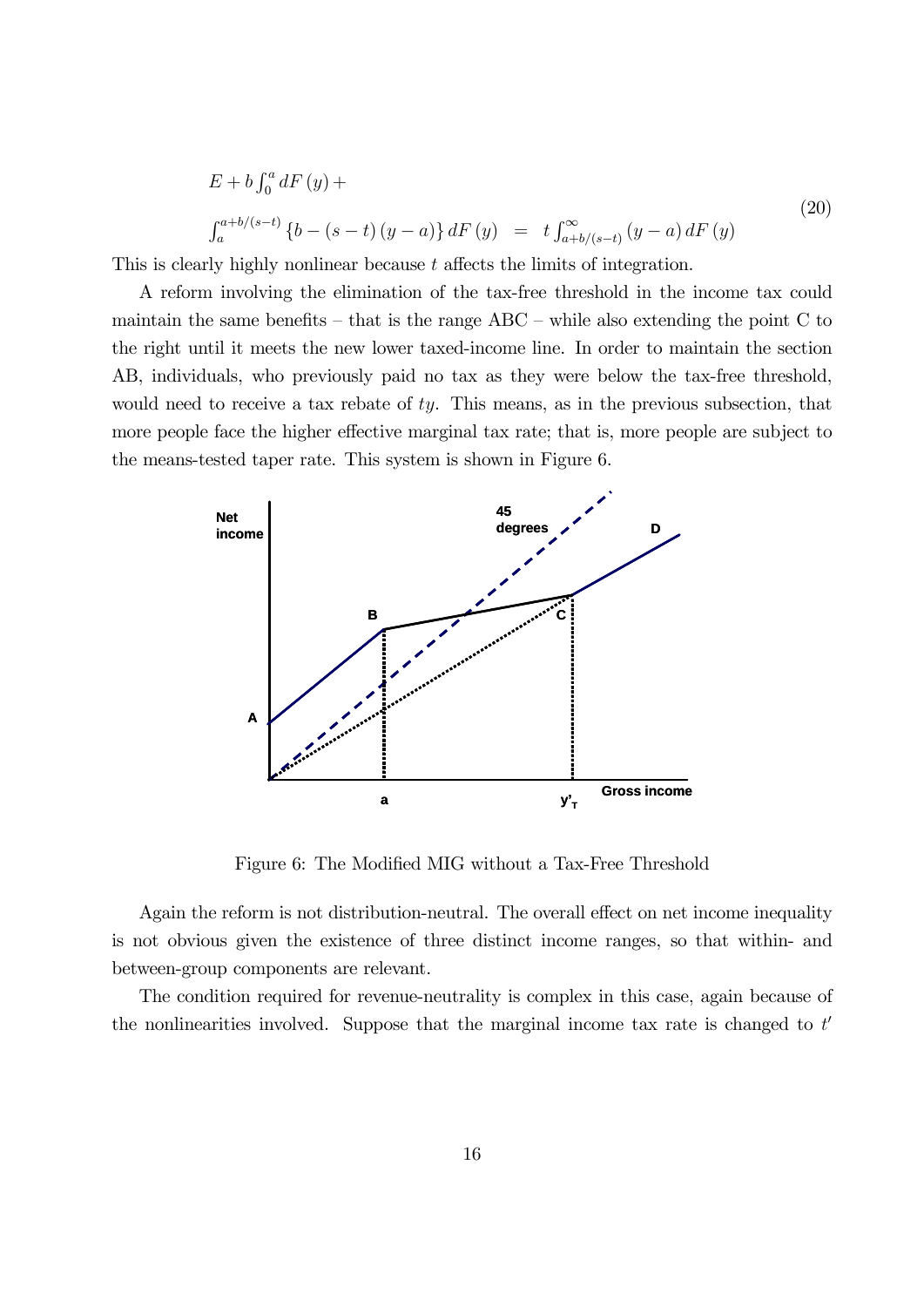when the tax-free threshold is abolished. The new threshold,  $y'_T$ , becomes:<sup>25</sup>

$$
y_T' = \frac{b + as}{s - t'}\tag{21}
$$

The net transfer received by those with pre-tax incomes between a and  $y_T$  becomes:

$$
z - y + T(y) = b + as + (1 - s)y - (1 - t')y
$$
  
= b + as - (s - t')y (22)

and this is higher than in the pre-reform situation because their after-income-tax income is lower as a result of the elimination of the tax-free threshold. As mentioned above, those with  $y < a$  receive a tax rebate in addition to the basic income b. Hence the new government budget constraint is:

$$
E + \int_0^a \{b - (1 - t')y\} dF(y) +
$$
  

$$
\int_a^{(as+b)/(s-t')} \{b + as - (s - t')y\} dF(y) = t' \int_{(as+b)/(s-t')}^{\infty} y dF(y)
$$
 (23)

Again a closed-form solution for  $t'$  is not available.

The labour supply implications of this type of piecewise-linear tax and transfer system are complex, particularly because of the non-convexities in individuals' budget sets arising from the reduction in the effective marginal tax rate as entitlement to the means-tested benefit is exhausted.26

Again the above results are likely to be modified by labour supply responses to the tax reform. Their overall effect is unclear a priori as it depends on the initial distribution of income and the balance of income and substitution effects. This reform involves a minimum of changes – adjusting t while keeping net incomes of the low-income people unchanged – and of course it would be possible to modify other parameters.

# 4 Policy Simulations for Australia

The previous section shows that, even in simple stylised structures, it is not easy to design policy changes involving elimination of the tax-free threshold which are both revenue and distribution neutral. This may be further complicated by labour supply responses. Furthermore, arguments for cutting the threshold are often accompanied by proposals for flattening the income tax rate structure, adding a further complication. Practical policy analysis

<sup>&</sup>lt;sup>25</sup>It is required to have  $(b + as) + (1 - s) y'_T = (1 - t') y'_T$ , which can be solved for y'

 $26$ See Creedy and Kalb (2006, 2005a) for discussion of labour supply modelling in continuous and discrete hours models.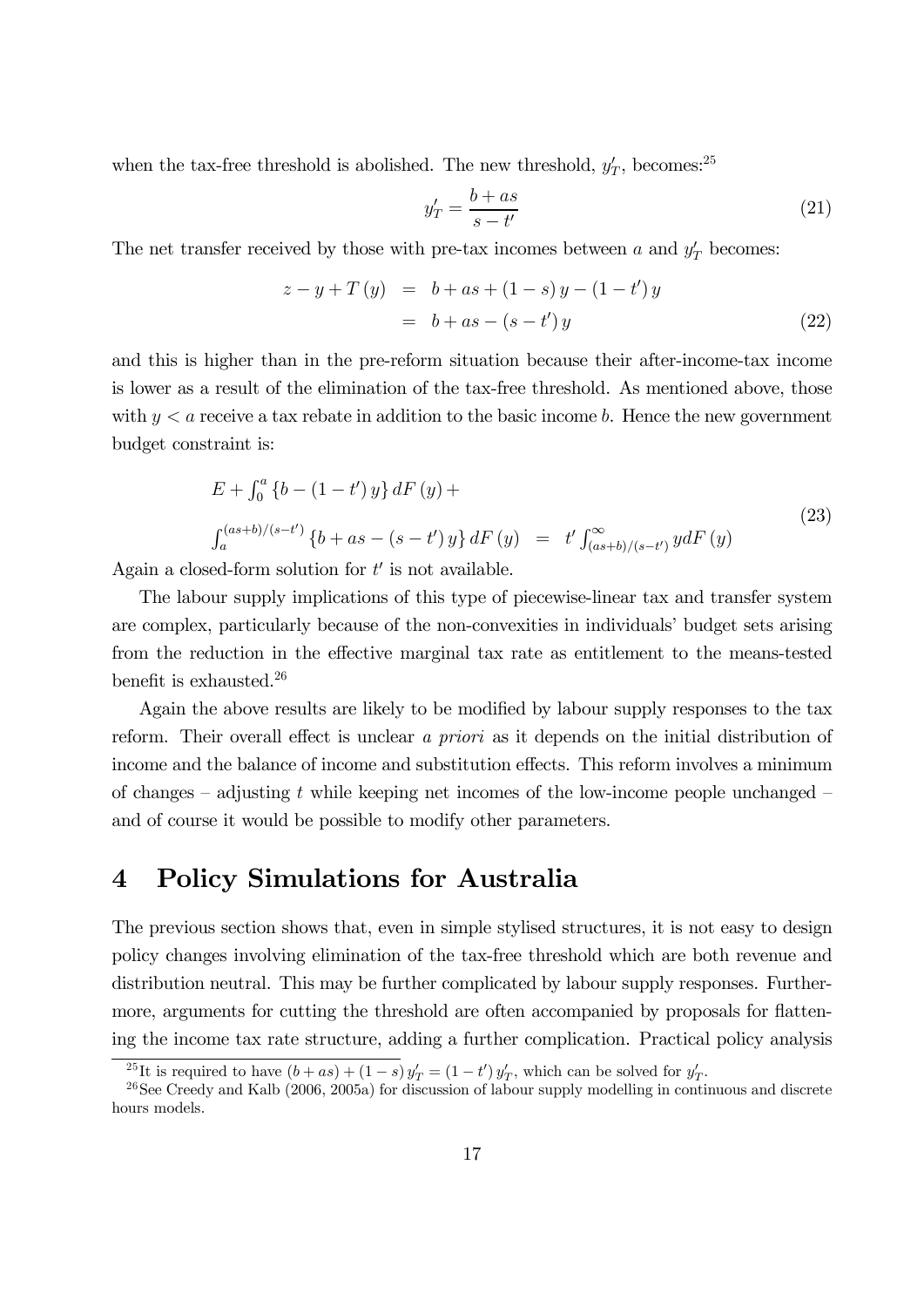requires the use of a behavioural microsimulation model, capable of dealing with the full complexity of the many elements of the tax and transfer system and the considerable degree of population heterogeneity, as well as labour supply behaviour. It is also useful to consider a range of implications of the policy changes for which summary measures can be computed. This provides information which people can use to form their own judgements.

The Melbourne Institute Tax and Transfer Simulator (MITTS) provides such a policy tool, and is used in this section to examine the effects of several hypothetical policy changes in Australia, each involving the abolition of the tax-free threshold. See Appendix A for a brief summary of the model. The Survey of Income and Housing Costs (SIHC) for 2003/2004 was used as the database in the analyses in this paper. Hence the tax and benefit changes examined apply to rates and thresholds in that year. The alternative policy changes are described in subsection 4.1. The main aggregate summary measures are reported in subsection 4.2, and subsections 4.3 and 4.4 consider labour supply and welfare changes respectively.

### 4.1 Description of the Hypothetical Policy Changes

Four alternative policy changes were examined, each involving the elimination of the tax-free threshold. In finding the (approximately) revenue neutral tax rates, a process of trial and error was necessary. Only integer tax rates were considered.27 Adjustments were made to the rates, rather than the tax thresholds. The income tax structures and other features of the four policies are listed in Table 1, which gives the marginal tax rates applying between the relevant thresholds in the current structure and in the four alternative policies considered. Detailed descriptions of each of the four policy changes follow in sections 4.1.1 to 4.1.4. These involve adjustments to the Low Income Tax Offset and Pension Rebate, the details of which are described in Appendix C.

#### 4.1.1 Policy 1

First, the tax-free threshold is eliminated and everyone earning less than \$21,600 in 2003/04 is compensated with an additional Low Income Tax Offset of \$1,020 (added to the \$235 that was available in 2003/04). This policy corresponds to going from Figure 5 to Figure 6 in

 $27$ The costs of reducing separately each of the marginal tax rates by one percentage point were found to be approximately 1.4 billion dollars for the 17 per cent tax rate, 1.5 billion dollars for the 30 per cent tax rates, 200 million dollars for the 42 per cent tax rate and 500 million dollars for the 47 tax rate. These are only indicative values at the margin and they assume fixed labour supply. The cost of further reducing the marginal tax rates is not expected to be linear.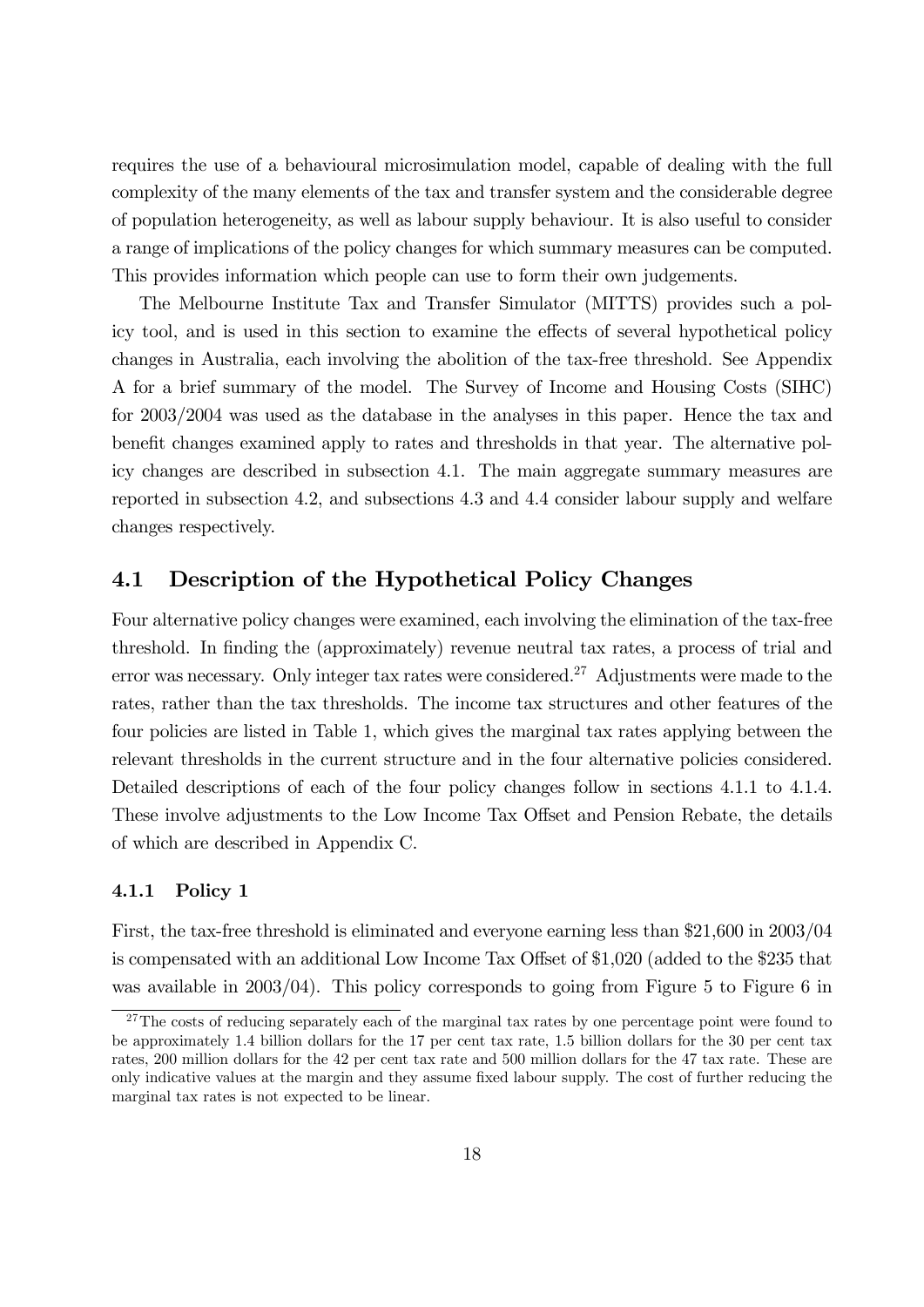|                             | Income                               | Initial  | Rates in policy: |                |                        |    |
|-----------------------------|--------------------------------------|----------|------------------|----------------|------------------------|----|
|                             | range                                | tax rate | 1                | $\overline{2}$ | 3                      |    |
|                             | $0 - 6000$                           | $\theta$ | 17               | 17             |                        | 17 |
| $\mathcal{D}_{\mathcal{L}}$ | $6000 - 21600$                       | 17       | 17               | 17             | 17                     | 17 |
|                             | $21600 - 52000$                      | 30       | 27               | 28             | 30                     | 29 |
|                             | $52000 - 62500$                      | 42       | 42               | 38             | 30                     | 29 |
| 5                           | over $62500$                         | 47       | 47               | 47             | 31                     | 30 |
|                             | Availability of additional features: |          |                  |                |                        |    |
|                             | Extended Low Income Tax Offset       |          | <b>ves</b>       | yes            | $\mathop{\mathrm{no}}$ | no |
|                             | Pension Rebate top-up                |          | $\mathbf{no}$    | yes            | no                     | no |

Table 1: Marginal Tax Rates (Per Cent) and Other Features of Each Policy

Section 3.4. This off-set of \$1,020 corresponds to 17 per cent of \$6,000, which under Policy 1 is paid in additional tax. The remaining excess revenue collected from the higher-income earners is used to reduce the middle income tax rate from 30 to 27 per cent. This policy change is designed to be approximately revenue neutral under fixed labour supply. Assuming fixed labour supply, the amount of Pension Rebates decreases by \$19.6 million for couples. Furthermore, 63,000 fewer individuals receive it.<sup>28</sup> This arises from the fact that unlike other rebates, excess Pension Rebate (relative to income tax payable) can be transferred from one partner to the other within a couple family. This is done without taking other rebates into account.29 Based on the 2003/04 SIHC sample, 127,000 persons on an individual gross income below \$21,600 are expected to experience a decrease in their individual net income following the decrease in their Pension Rebate.<sup>30</sup> This is due to the fact that less Pension Rebate can be transferred to them by their partner after the tax increase.

Although some individuals are expected to be worse off after the elimination of the taxfree threshold, the fact that as many as 127,000 of them would have an individual income below \$21,600 is an unexpected result. This is of concern because the aim of this policy change is to eliminate the tax-free threshold, while making sure low-income earners are fully compensated through the extension of the Low Income Tax Offset. This is an example of the type of interaction between tax and benefit structures that is not immediately obvious when considering separate components.

<sup>&</sup>lt;sup>28</sup>These aggregate figures are obtained by multiplying the samples numbers by their sample weights, provided by the SIHC.

<sup>&</sup>lt;sup>29</sup>See Appendix C for details. For details of the wide range of benefits in Australia, see Australian Government Department of Family and Community Services (2004). For details on taxes and rebates, see Australian Taxation Office (2006).

<sup>30</sup>The unweighted number in the SIHC is 187.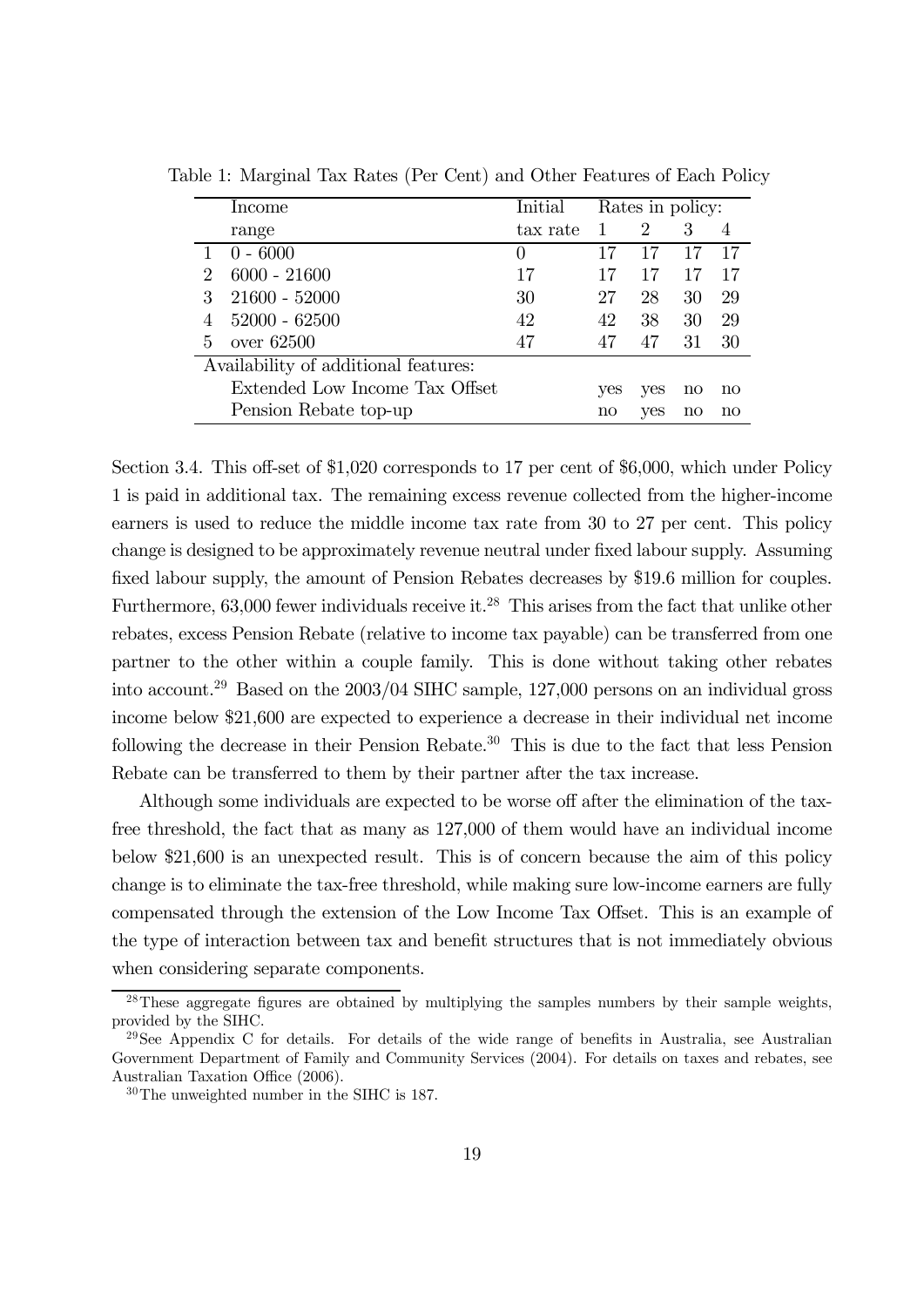#### 4.1.2 Policy 2

The second policy change is a small variation on Policy 1 which attempts to compensate for the reduction in the Pension Rebate for some low-income couples under Policy 1. It is difficult to compensate the pension recipients who lose income without overcompensating other income units or applying arbitrary changes. In Policy 2, the Low Income Tax Offset is increased as in Policy 1. In addition, the extra revenue generated from the elimination of the tax-free threshold is used to provide low-income partnered pension recipients with a Pension Rebate top-up, even though this means some other pension recipients are overcompensated as a result. The Pension Rebate, which is \$304 per year for couples, is increased by \$1,020 to compensate them. This benefits only partnered pension recipients. The remaining extra revenue is less than in Policy 1. Therefore, the middle income tax rate can only be reduced from 30 to 28 per cent. The remaining extra revenue is enough to lower the 42 per cent tax rate to 38 per cent. Again, the policy change is designed to be approximately revenue neutral under fixed labour supply.

#### 4.1.3 Policy 3

The third policy change considers the elimination of the tax-free threshold accompanied by a reduction in the top two tax rates without increasing the Low Income Tax Offset. This policy is similar to the reform presented in Figure 4 in Section 3.3, although that was based on a simplified tax and transfer system. The 42 per cent tax rate is reduced to 30 per cent and the 47 per cent tax rate is reduced to 31 per cent. This ensures that the policy change is approximately revenue neutral under fixed labour supply. Only high-income earners benefit from these tax cuts and the amount provided is unbounded, depending only on taxable income. As a result, very high income earners could be compensated by much more than they lost as a result of the elimination of the tax-free threshold.

#### 4.1.4 Policy 4

The simulation results presented below show that, although Policy 3 is revenue neutral with fixed labour supply, the allowance for labour supply responses produces a substantial increase in total net revenue. This is because Policy 3 generates a substantial increase in labour supply, which translates into a large increase in net government revenue. In Policy 4, this extra revenue is used to reduce the three top income tax rates further, so that revenue neutrality is restored after allowing for labour supply responses. The 30 and 42 per cent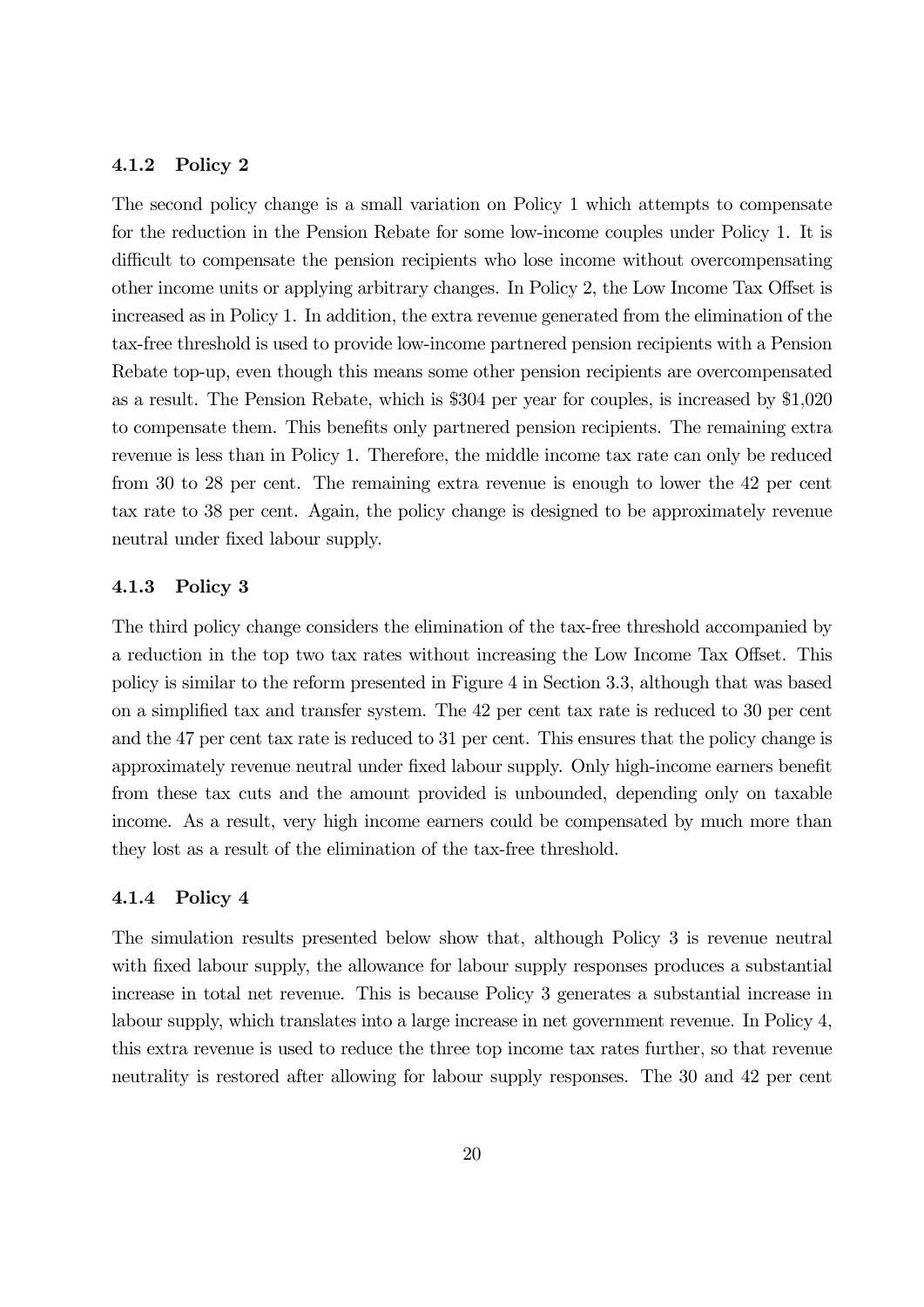tax rates are each reduced to 29 per cent and the 47 per cent tax rate is reduced to 30 per cent.

### 4.2 Summary of Aggregate Effects of Policy Changes

Table 2 summarises the aggregate results for each of the four policies examined, separately for four demographic groups. Separate econometric estimates of preference functions are available within MITTS for each of the demographic groups. For couples, the first figure for average hours change relates to the male partner while the second figure is for the female partner.

Aggregate effects of the policy changes are calculated by adding all equivalent variations (EV), compensating variations (CV) and net incomes across all income units, using the survey weights provided with the SIHC data to obtain population level results. A positive value for the compensating or equivalent variation indicates a welfare loss. In terms of social evaluations, the focus on aggregate amounts can be regarded as equivalent to the assumption of zero relative inequality aversion.

The results show that Policies 1 and 2 imply very small changes. This is because lowincome households are almost fully compensated by the additional Low Income Tax Offset. As a result, their labour supply responses are negligible and both policy changes are approximately revenue neutral under both fixed and flexible labour supply assumptions. In Policy 1, couples appear to be the only demographic group losing from the policy change in terms of aggregate net income and welfare. As explained in Section 4.1.1, this is due to the Pension Rebate being held constant. In addition, they are more likely to be on a higher income than other groups and are therefore less likely to be fully compensated. By contrast, couples are the only demographic group to see an increase in their aggregate net income and welfare under Policy 2 because they are the only demographic group to benefit from the increase in the Pension Rebate (and some couples are actually overcompensated). In addition, they also benefit more from the reduction in the fourth tax rate, since they tend to have higher incomes than other demographic groups.

The results for Policies 3 and 4 show that labour supply responses are expected to be substantial if the elimination of the tax-free threshold is accompanied by reductions in the top tax rates instead of an increase in the Low Income Tax Offset. Labour supply responses are discussed in more detail in the next subsection. Following the large increase in labour supply, Policy 3, which is approximately revenue neutral under fixed labour supply, leads to a significant increase in net government revenue. Aggregate net income and welfare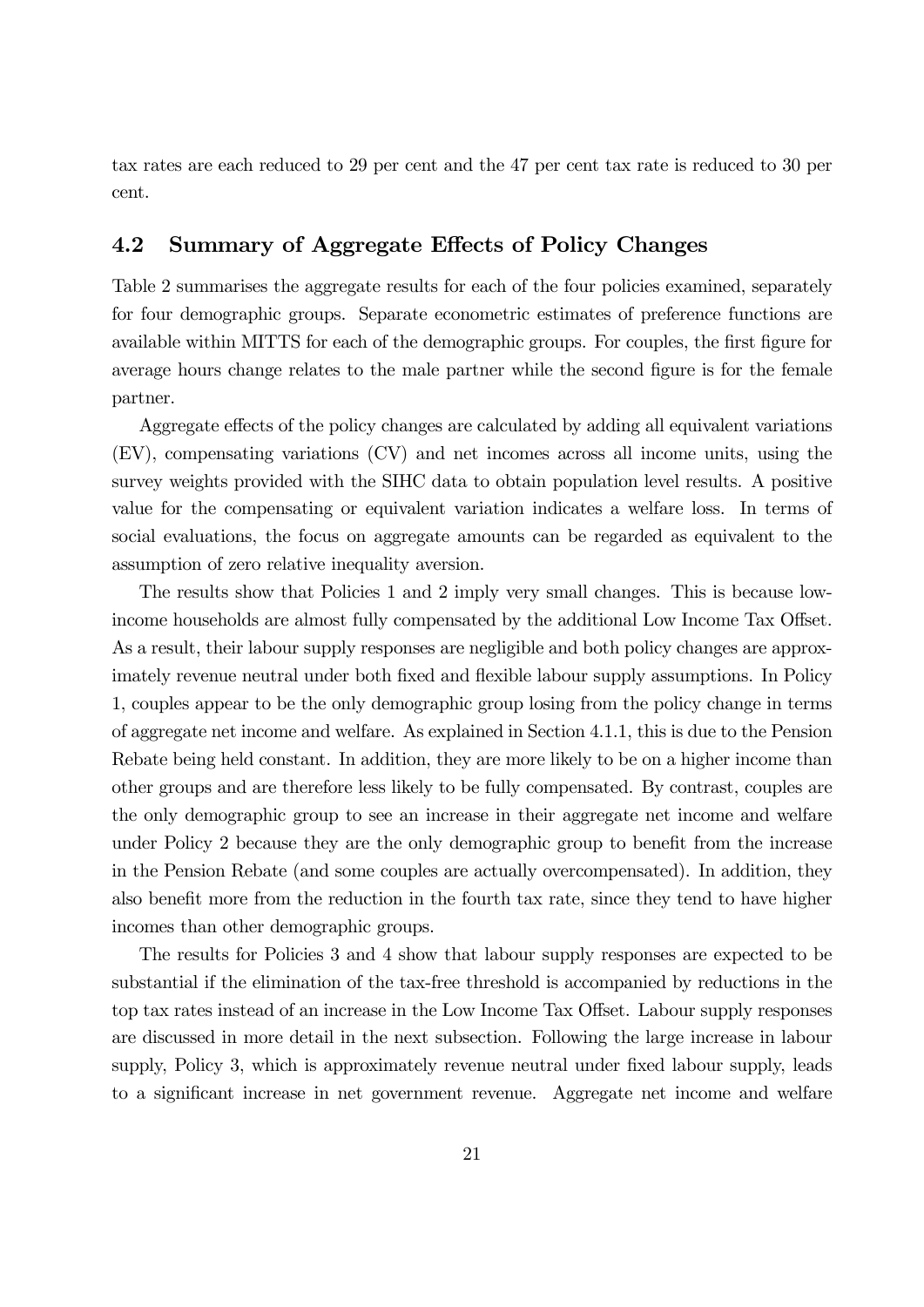|                                           | Couples        | Single   | Single    | Single           | All      |
|-------------------------------------------|----------------|----------|-----------|------------------|----------|
|                                           |                | men      | women     | parents          |          |
| Policy 1                                  |                |          |           |                  |          |
| Change in:                                |                |          |           |                  |          |
| Net govt revenue (fixed labour supply)    | 92             | $-32$    | $-38$     | $-9$             | 13       |
| Net govt revenue (variable lab. sup.)     | 61             | $-29$    | $-33$     | $\boldsymbol{0}$ | $-1$     |
| Average hours (in hours per week)         | 0.00/0.00      | 0.01     | 0.01      | 0.05             | 0.01     |
| Aggregate net income                      | $-130$         | $30\,$   | $37\,$    | 18               | $-44$    |
| Compensating variation                    | 91             | $-32$    | $-38$     | $-9$             | 11       |
| Equivalent variation                      | 91             | $-32$    | $-38$     | $-9$             | 12       |
| Diff b/w net inc change and EV (in $\%$ ) | $-30.3$        | $6.3\,$  | 2.8       | $-52.2$          | $-73.9$  |
| Policy 2                                  |                |          |           |                  |          |
| Change in:                                |                |          |           |                  |          |
| Net govt revenue (fixed labour supply)    | $-113$         | 86       | 54        | 12               | 40       |
| Net govt revenue (variable lab. sup.)     | $-163$         | 69       | 47        | $-5$             | $-53$    |
| Average hours (in hours per week)         | $-0.03/-0.07$  | $-0.02$  | $-0.01$   | $-0.03$          | $-0.01$  |
| Aggregate net income                      | 41             | $-112$   | $-68$     | $-20$            | $-159$   |
| Compensating variation                    | $-119$         | 86       | 54        | 11               | 33       |
| Equivalent variation                      | $-118$         | 86       | 54        | 12               | 34       |
| Diff b/w net inc change and EV (in $\%$ ) | 187.2          | $-22.7$  | $-20.3$   | $-43.1$          | $-78.8$  |
| Policy 3                                  |                |          |           |                  |          |
| Change in:                                |                |          |           |                  |          |
| Net govt revenue (fixed labour supply)    | $-1,595$       | 573      | 824       | 372              | 174      |
| Net govt revenue (variable lab. sup.)     | $\overline{0}$ | 910      | 1,023     | 419              | 2,352    |
| Average hours (in hours per week)         | $0.30/-0.05$   | 0.28     | 0.24      | 0.13             | 0.17     |
| Aggregate net income                      | 4,477          | $-25$    | $-516$    | $-319$           | 3,617    |
| Compensating variation                    | $-2,108$       | 573      | 807       | 367              | $-362$   |
| Equivalent variation                      | $-1,868$       | 573      | 837       | 374              | $-84$    |
| Diff b/w net inc change and EV (in $\%$ ) | $-58.3$        | 2165.7   | 62.1      | 17.4             | $-97.7$  |
| Policy 4                                  |                |          |           |                  |          |
| Change in:                                |                |          |           |                  |          |
| Net govt revenue (fixed labour supply)    | $-3,302$       | 246      | 637       | 319              | $-2,100$ |
| Net govt revenue (variable lab. sup.)     | $-1,574$       | 611      | 850       | 391              | 278      |
| Average hours (in hours per week)         | 0.34/0.00      | 0.32     | 0.26      | 0.22             | 0.21     |
| Aggregate net income                      | 6,536          | 362      | $-302$    | $-244$           | 6,352    |
| Compensating variation                    | $-3,875$       | 246      | 618       | 313              | $-2,699$ |
| Equivalent variation                      | $-3,597$       | 246      | 652       | 322              | $-2,377$ |
| Diff b/w net inc change and EV (in $\%$ ) | $-45.0$        | $-167.9$ | $116.1\,$ | 31.8             | $-62.6$  |

Table 2: Summary of Aggregate Results (Million Dollars per Year)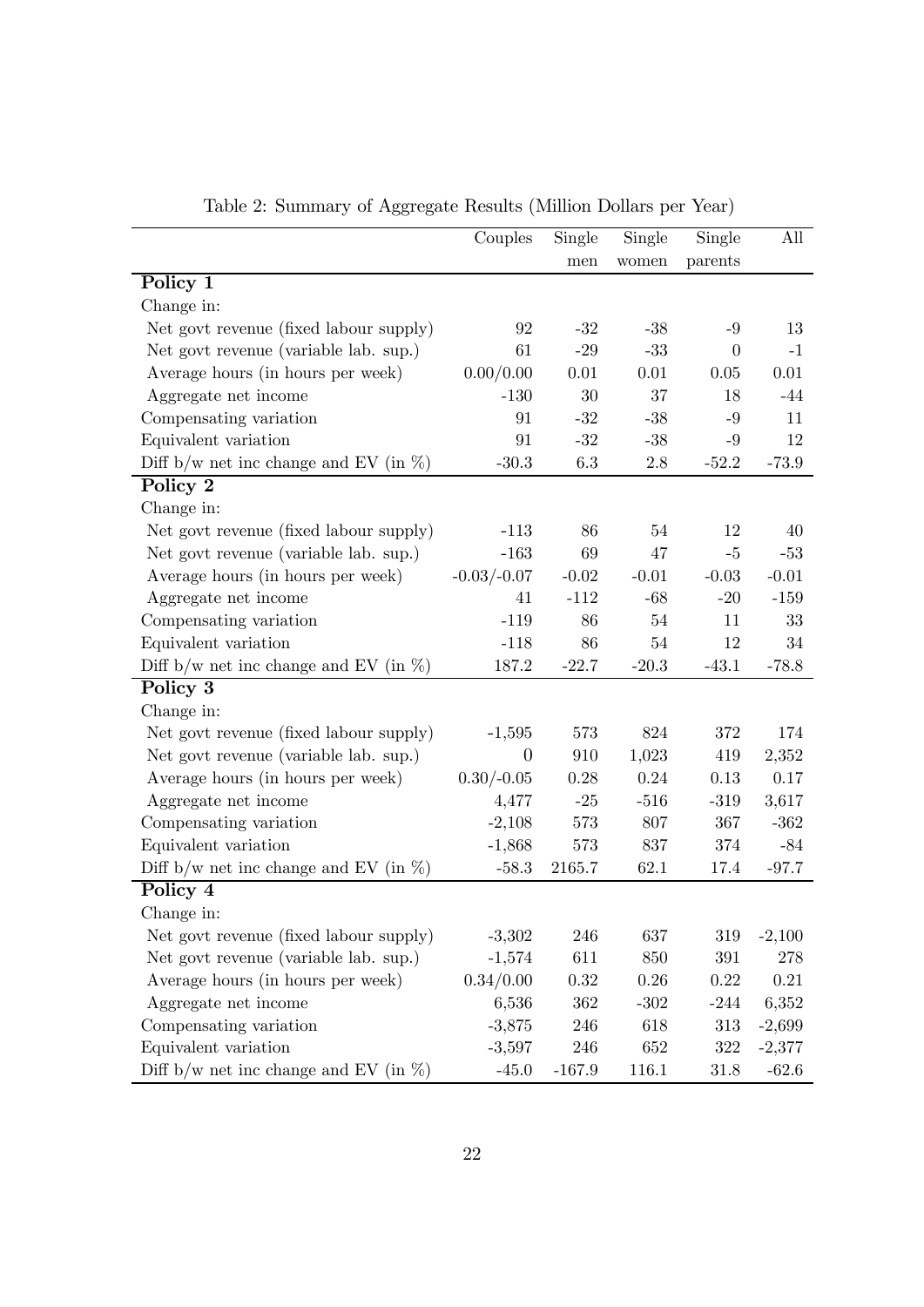increase for couples but other demographic groups are worse off after the policy change (the only exception is an increase in aggregate net income for single men under Policy 4). This indicates that couples benefit more than other demographic groups from the decreases in the top tax rates.

Summary information regarding winners and losers by income unit decile, while taking into account the predicted labour response, is reported in Table 3 for Policies 1 and 4. There is a sharp contrast between Policy 1, in which low income households are compensated, and Policy 4, in which they are not compensated. Under Policy 1, virtually none of the income units in the bottom three deciles lose, while the proportion of losers goes up with income level. In Policy 1 for high-income households, the elimination of the tax-free threshold is not entirely compensated by the tax cuts. The net income gains for low-income households are achieved through an increase in labour supply (see the next subsection), which explains the limited welfare gains. By contrast, the decrease in net income for high-income households is partly caused by a reduction in labour supply, which limits their welfare losses.

The picture is quite different under Policy 4. A large number of low-income households lose from the policy change in terms of net income, because they are no longer compensated through an increase in the Low Income Tax Offset. Furthermore, the reduction in net income for households in the bottom deciles underestimates their welfare loss due to the increase in labour supply. The main winners are high-income households. They benefit the most from the reductions in the top tax rates. The gains are particularly large for the households belonging to the top decile.

### 4.3 Labour Supply Response

Table 4 summarises the labour supply responses by males and females for Policies 1 and 4. Under Policy 1, the increase in the labour supply of low-income households is influenced mainly by the reduction in the middle income tax rate from 30 to 27 per cent. For higherincome deciles this effect is likely to be offset by the impact of the elimination of the tax-free threshold, as the additional rebate is withdrawn at a rate of 4 per cent. Hence, so that the proportions of individuals reducing their labour supply become larger than the proportions of those increasing their labour supply. Middle-income households also face a higher effective marginal tax rate since the increased Low Income Tax Offset is tapered out over a larger range of their income.

Under Policy 4, the increase in the labour supply of low-income households is a result of the uncompensated elimination of the tax-free threshold, which has a direct negative impact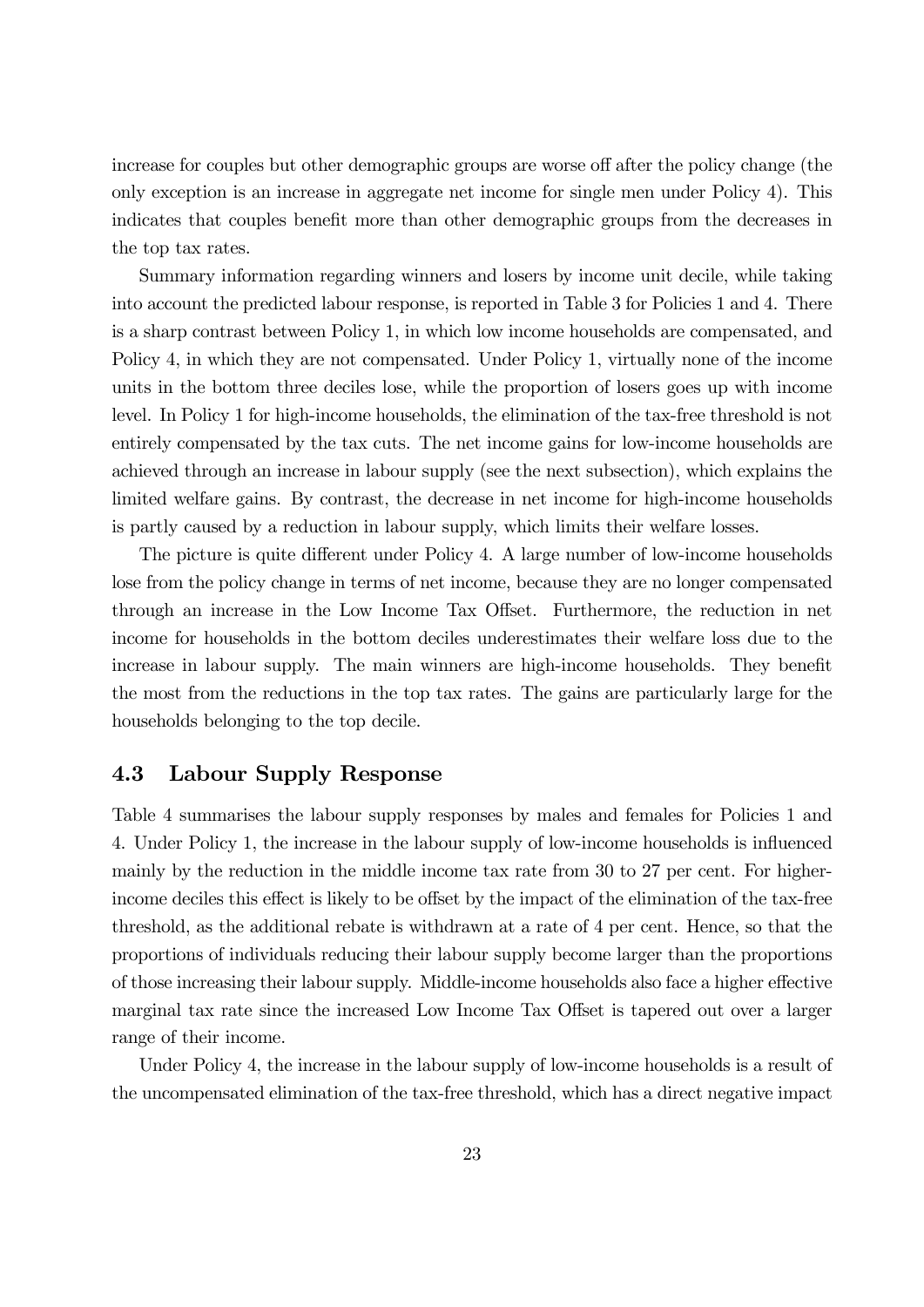| $Decile^a$     | Percentage of   |       |                |           | Ave. change in adult-               | Number of   |  |
|----------------|-----------------|-------|----------------|-----------|-------------------------------------|-------------|--|
|                | population who: |       |                |           | equivalent (in $\frac{1}{2}$ /year) | individuals |  |
|                |                 | Stay  |                |           |                                     | (000s)      |  |
|                | $\text{Lose}^b$ | equal | $\text{Win}^b$ | Net inc   | EV                                  |             |  |
| Policy 1       |                 |       |                |           |                                     |             |  |
| $\mathbf{1}$   | 0.0             | 80.3  | 19.7           | 32.08     | $-0.06$                             | 1,188       |  |
| $\overline{2}$ | 0.0             | 90.2  | 9.8            | 10.95     | $-0.25$                             | 1,569       |  |
| 3              | 0.7             | 73.6  | 25.8           | 20.11     | $-6.98$                             | 1,836       |  |
| $\overline{4}$ | 11.8            | 37.1  | 51.1           | 2.61      | 3.93                                | 2,322       |  |
| $\overline{5}$ | 28.9            | 10.4  | 60.7           | $-5.80$   | 7.82                                | 2,207       |  |
| 6              | 33.1            | 4.0   | 62.9           | 38.89     | $-38.81$                            | 2,122       |  |
| $\overline{7}$ | 39.7            | 1.2   | 59.1           | 21.26     | $-28.02$                            | 2,204       |  |
| 8              | 48.7            | 1.1   | 50.1           | 1.55      | $-13.23$                            | 2,108       |  |
| 9              | 68.3            | 2.5   | 29.2           | $-51.64$  | 28.31                               | 1,973       |  |
| 10             | 89.2            | 0.4   | 10.4           | $-102.31$ | 71.15                               | 1,986       |  |
| Total          | 34.1            | 25.7  | 40.3           | $-4.45$   | 1.96                                | 19,516      |  |
| Policy 4       |                 |       |                |           |                                     |             |  |
| $\mathbf{1}$   | 53.1            | 38.6  | 8.3            | $-269.68$ | 481.07                              | 1,188       |  |
| $\overline{2}$ | 61.7            | 36.8  | 1.6            | $-169.05$ | 222.59                              | 1,569       |  |
| 3              | 77.8            | 19.5  | 2.7            | $-349.93$ | 456.68                              | 1,836       |  |
| $\overline{4}$ | 91.7            | 4.4   | $3.9\,$        | $-393.27$ | 610.18                              | 2,322       |  |
| $\overline{5}$ | 85.4            | 0.8   | 13.8           | $-432.04$ | 679.14                              | 2,207       |  |
| 6              | 77.0            | 0.2   | 22.9           | $-131.86$ | 502.35                              | 2,122       |  |
| $\overline{7}$ | 71.4            | 0.0   | 28.6           | 62.55     | 308.12                              | 2,204       |  |
| 8              | 66.4            | 0.1   | 33.5           | 208.28    | 130.62                              | 2,108       |  |
| 9              | 48.5            | 0.4   | 51.1           | 917.52    | $-547.99$                           | 1,973       |  |
| 10             | 13.7            | 0.2   | 86.1           | 5,668.39  | $-5,222.93$                         | 1,986       |  |
| Total          | 66.1            | 7.9   | 26.2           | 526.28    | $-243.87$                           | 19,516      |  |

Table 3: Winners and Losers by Income Unit Decile

Notes: a) Income unit deciles are based on net income unit income per adult equivalent (before the policy change).

b) Winners are individuals whose net income unit income per adult equivalent goes up by more than \$1 per year. Likewise, losers experience a decrease in their net income unit income per adult equivalent of more than \$1 per year.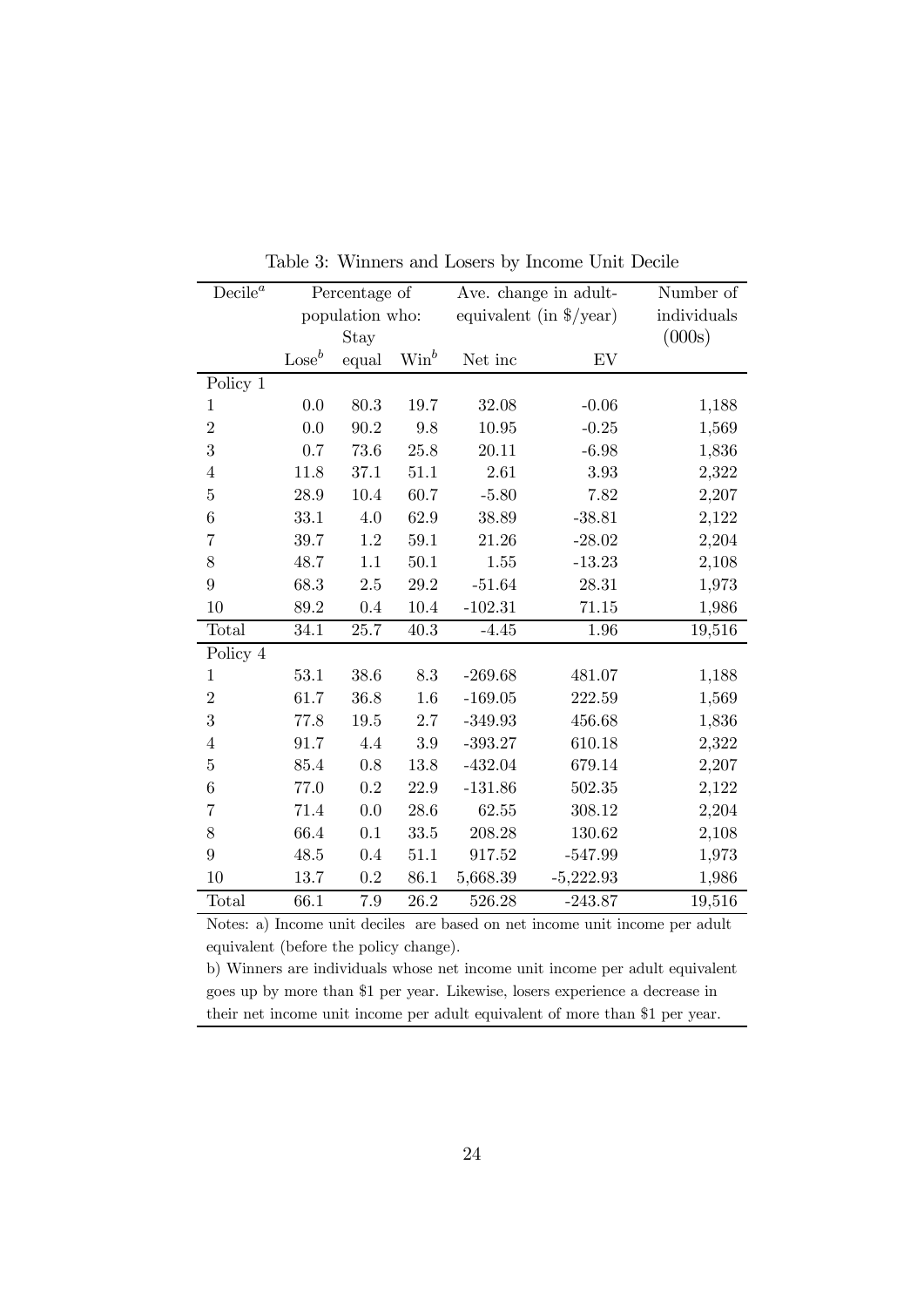|                | Men        |                 |           |        |                 |               | Women   |        |  |  |  |
|----------------|------------|-----------------|-----------|--------|-----------------|---------------|---------|--------|--|--|--|
|                |            | Change in hours |           |        | Change in hours |               |         |        |  |  |  |
|                | (per cent) |                 |           | Number | (per cent)      |               |         | Number |  |  |  |
| Decile         | Less       | $\mbox{None}$   | more      | (000s) | Less            | $\mbox{None}$ | more    | (000s) |  |  |  |
| Policy 1       |            |                 |           |        |                 |               |         |        |  |  |  |
| $\mathbf{1}$   | 0.0        | 81.5            | 18.5      | 552    | 0.0             | 85.7          | 14.3    | 524    |  |  |  |
| $\overline{2}$ | 0.0        | 94.3            | 5.7       | 601    | 0.1             | 94.2          | $5.7\,$ | 772    |  |  |  |
| 3              | 0.4        | 93.8            | 5.8       | 574    | 0.3             | 90.1          | 9.6     | 754    |  |  |  |
| $\overline{4}$ | 5.5        | 89.0            | $5.5\,$   | 700    | 1.3             | 89.7          | 9.0     | 833    |  |  |  |
| $\overline{5}$ | 9.9        | 85.9            | 4.3       | 701    | 3.1             | 88.0          | 8.9     | 779    |  |  |  |
| 6              | 9.2        | 87.8            | 3.1       | 729    | $5.2\,$         | 87.4          | 7.4     | 713    |  |  |  |
| 7              | 14.7       | 81.9            | 3.4       | 756    | 11.7            | 79.4          | 8.9     | 739    |  |  |  |
| 8              | 16.0       | 80.7            | 3.3       | 805    | 13.8            | 78.7          | 7.5     | 750    |  |  |  |
| 9              | 21.7       | 75.0            | $\!3.2\!$ | 811    | 19.6            | 74.0          | 6.4     | 744    |  |  |  |
| 10             | 18.1       | 79.0            | $2.9\,$   | 891    | $20.3\,$        | 76.1          | $3.6\,$ | 753    |  |  |  |
| Total          | $10.6\,$   | 84.3            | $5.1\,$   | 7,122  | 7.7             | 84.4          | 8.0     | 7,361  |  |  |  |
| Policy 4       |            |                 |           |        |                 |               |         |        |  |  |  |
| $\mathbf{1}$   | 3.4        | 53.1            | 43.5      | 552    | 1.3             | 66.1          | 32.7    | 524    |  |  |  |
| $\overline{2}$ | 0.9        | 88.1            | 11.0      | 601    | 0.6             | 93.0          | 6.4     | 772    |  |  |  |
| $\overline{3}$ | 2.7        | 78.5            | 18.8      | 574    | 3.1             | 82.1          | 14.8    | 754    |  |  |  |
| $\overline{4}$ | 8.4        | 68.5            | 23.1      | 700    | 7.6             | 76.8          | 15.6    | 833    |  |  |  |
| $\overline{5}$ | 12.2       | $60.4\,$        | 27.4      | 701    | 16.3            | 58.8          | 24.8    | 779    |  |  |  |
| 6              | 12.9       | 54.0            | 33.1      | 729    | 17.5            | 55.5          | 27.0    | 713    |  |  |  |
| $\overline{7}$ | 22.0       | 43.8            | 34.2      | 756    | 28.0            | 42.5          | 29.4    | 739    |  |  |  |
| 8              | 23.5       | 45.4            | 31.2      | 805    | 30.4            | 40.5          | 29.1    | 750    |  |  |  |
| 9              | 19.0       | 46.3            | 34.7      | 811    | $29.2\,$        | $43.5\,$      | 27.2    | 744    |  |  |  |
| 10             | 22.1       | 52.1            | 25.9      | 891    | 31.9            | 45.8          | 22.3    | 753    |  |  |  |
| Total          | 13.8       | 57.6            | 28.5      | 7,122  | 16.9            | 60.6          | 22.5    | 7,361  |  |  |  |

Table 4: Labour Supply Responses by Income Unit Decile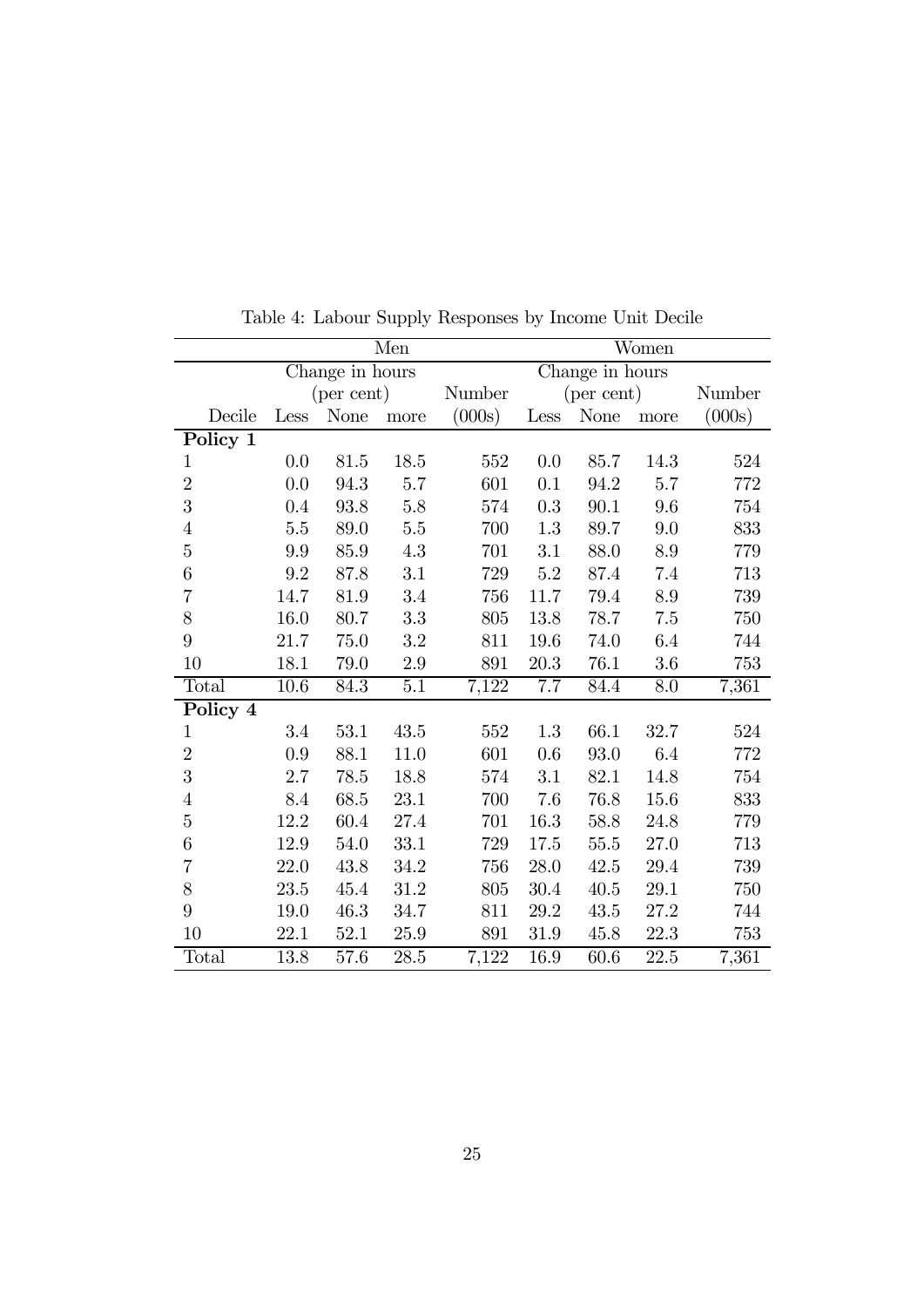on their net income. Moving up in the income distribution, both decreases and increases in labour supply arise for large proportions of the population. The decrease in tax rates means that at high income levels, the income effect allows individuals to maintain their level of net income while working fewer hours. However, there is a substitution effect leading to an increase in labour supply due to the lower marginal tax rates. The combination of these two effects leads to the mixed picture regarding the labour supply responses of high-income households presented in the table.

### 4.4 Inequality and Welfare Changes

The four policies discussed in this analysis are also expected to affect income distribution and welfare; in particular, Policy 3 and Policy 4 appear likely to affect these two measures. As explained in Appendix A, MITTS uses a discrete hours labour supply model. Appendix B briefly describes the method of computing welfare changes for each individual in a discrete hours context.<sup>31</sup> The behavioural simulations produce a frequency distribution of postreform hours for each individual, conditional on the individual's optimal pre-reform hours being equal to observed (discretised) hours. This flows on to the welfare calculation, so that consequently a frequency distribution of welfare changes is obtained for each individual, from which the expected welfare change is then calculated as the arithmetic mean value. Again, this is the mean of a conditional distribution.

This information can be used to obtain excess tax burdens and marginal welfare costs for each income unit. Direct comparisons of welfare changes and net income changes can also be made.<sup>32</sup> Population-level evaluations of welfare necessarily involve value judgements, so that a decision must be made regarding the social evaluation method. Any evaluation for a broad group of income units necessarily involves comparisons of units of different size and composition. Value judgements concern three aspects: the welfare metric, the definition of the unit of analysis and the form of the social welfare function to be used. The latter is closely related to value judgements regarding inequality aversion and the implied inequality measure. Different values of inequality aversion are used in the analyses in this paper. The reported results are based on the use of money metric utility per adult equivalent, using the Whiteford equivalence scales reported by Binh and Whiteford (1990), and using the

<sup>&</sup>lt;sup>31</sup>More detail on the approach can be found in Creedy and Kalb (2005b) and in Creedy, Hérault and Kalb (2007).

 $32$ For individuals whose labour supply is fixed, for example those who are not in the labour market, the money measure of the welfare change is equal to the net income change.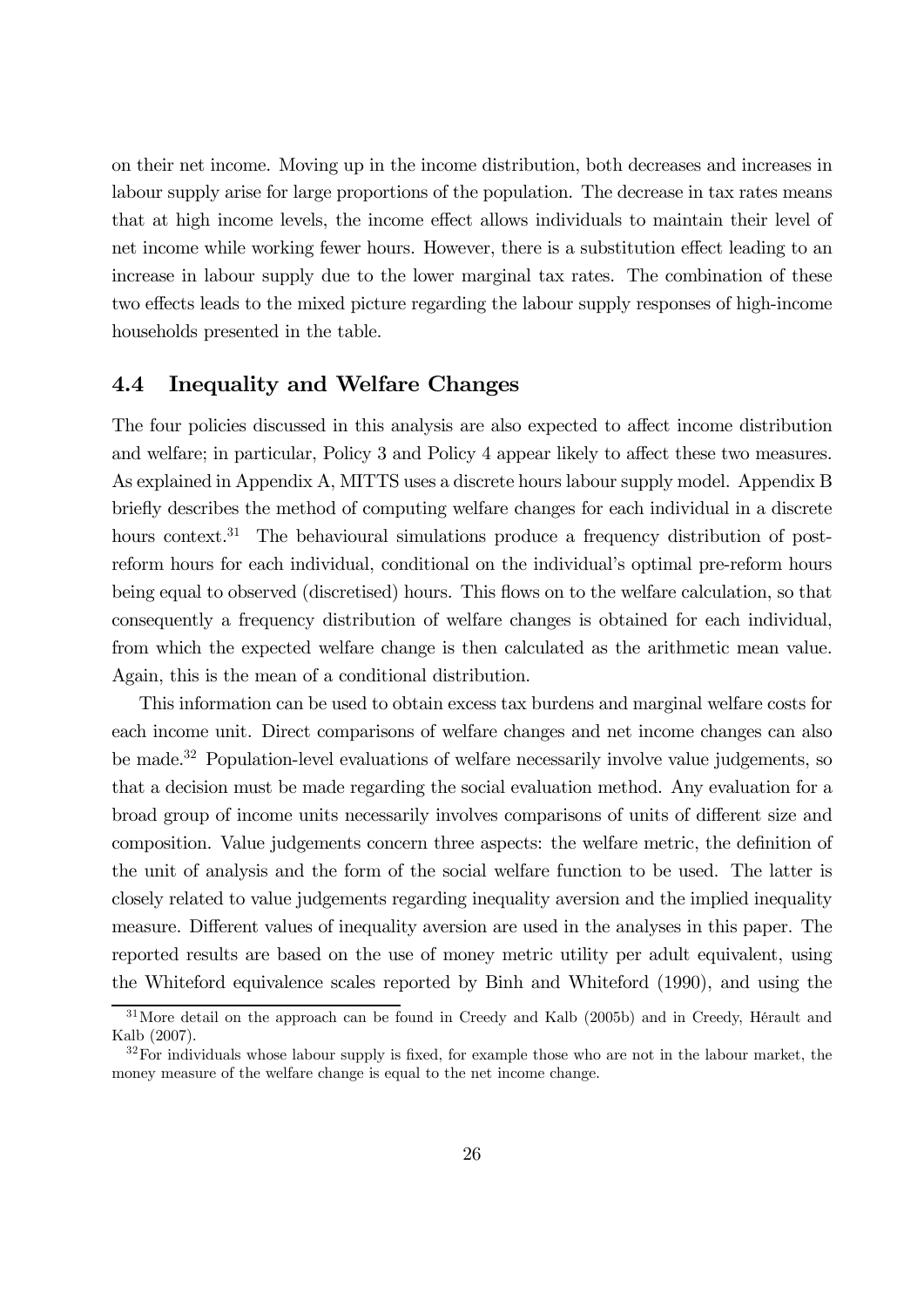individual as the unit of analysis.33

The steps in the social evaluation are as follows. For each income unit, the initial money metric utility,  $M_0$ , is obtained, using pre-reform taxes as 'reference prices'; this is equal to full income under the pre-reform system. Given the approach used to calculate EV and  $CV$ , taking into account the non-linearity and non-convexity of the budget constraint,  $M_0$ is calculated in a way that is consistent with this approach. For each income unit, the net income at 80 hours of work by all adult members of the income unit under pre-reform taxes is calculated. Assuming that 80 hours is the maximum number of hours that can be worked per week, this net income represents full income for the income unit. Then, given the expected equivalent variation,  $EV$ , resulting from the reform, expected post-reform money metric utility is computed as  $M_1 = M_0 - EV$ .

For each income unit, the adult equivalent size, s, is obtained using equivalence scales, and this in turn is used to compute money metric utility per adult equivalent,  $m_{ji}$ , where j refers to the tax structure and i refers to the income unit. The distributions of pre-reform and post-reform money metric can be used to calculate social evaluations.

In computing inequality measures with the individual as the unit of analysis, each value of  $m_{ji}$  is weighted by the actual number of persons in the income unit,  $n_i$ . This paper uses Atkinson's inequality measure,  $A(\varepsilon)$ , where  $\varepsilon$  is the degree of relative inequality aversion. The inequality measure is expressed as 1 minus the ratio of the equally distributed equivalent value to the arithmetic mean. The equally distributed equivalent value is the value which, if obtained by everyone, gives the same social welfare as the actual distribution. Using an additive welfare function based on constant relative inequality aversion, the equally distributed equivalent value,  $y_{ede}$ , is in general, for a set of values  $y_i$ , for  $i = 1, \ldots, N$ , equal to:

$$
y_{ede} = \left(\frac{1}{N} \sum_{i} y_i^{1-\varepsilon}\right)^{1/(1-\varepsilon)}
$$
\n(24)

In the present context an adjustment must be made for the weighting by the number of persons in each household. Results can be obtained for a range of inequality aversion parameters,  $\varepsilon$ . Finally, social welfare in each system is obtained using the abbreviated welfare function,  $W_j = \bar{m}_j (1 - A(\varepsilon))$ , which is associated with the Atkinson inequality measure (and where  $\bar{m}_j$  is the arithmetic mean value of the money metric utility per adult equivalent,  $m_{ii}$ ). It is then possible to compare results based on money metric utility with those obtained using net incomes in the social welfare function.

 $33$ It is recognised that the results can be influenced by the choice of adult equivalence scales and unit of analysis, but these are of secondary importance here.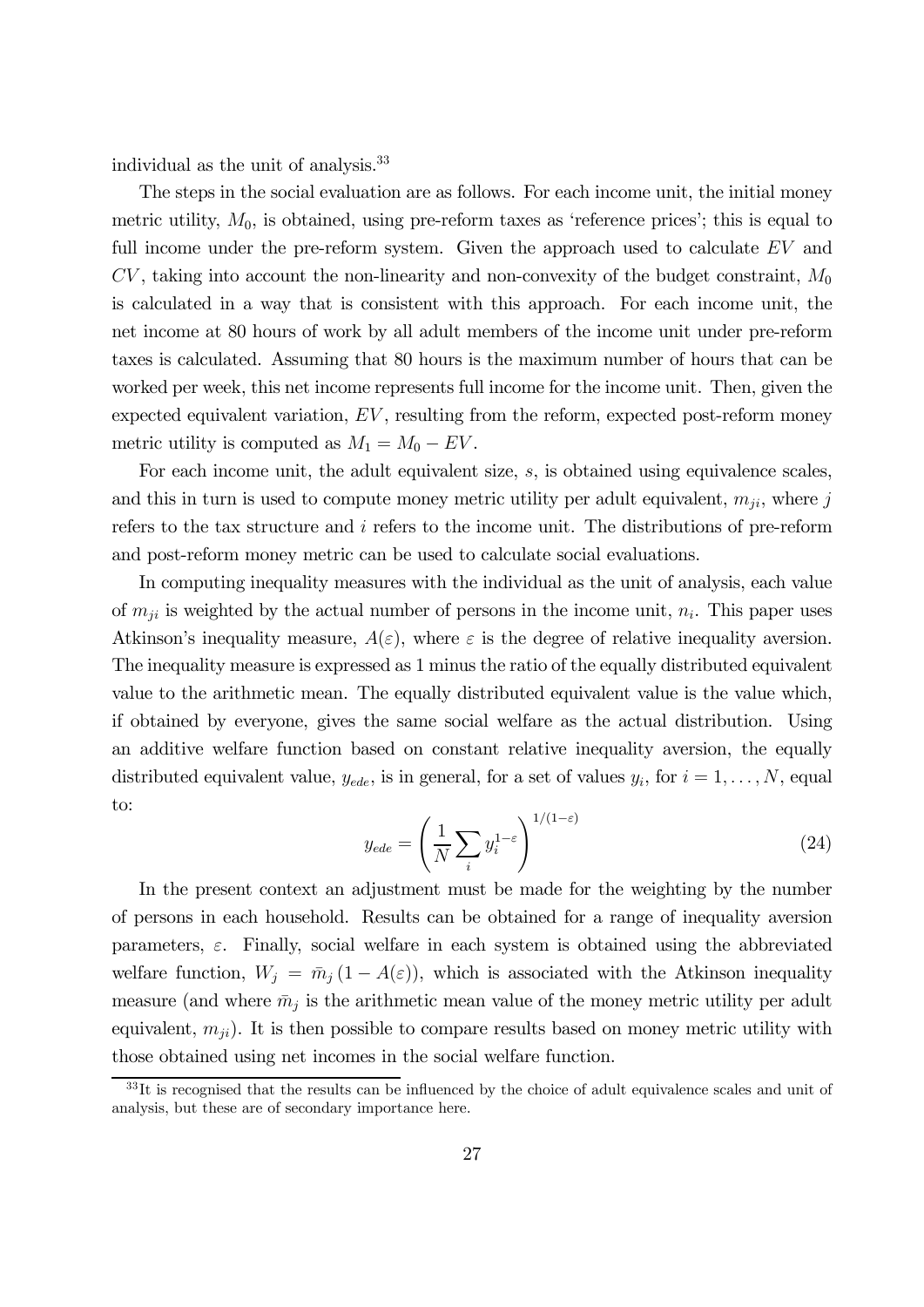The first four columns in Table 5 provide information about the effects of the four policies on inequality, using a range of Atkinson measures and the Gini inequality index, based on both net income and the money metric measure of utility. As expected, the changes are fairly small under Policies 1 and 2. Only a minor decrease in inequality is observed, which is due to the reduction in net income for some high-income households. Note that the use of net income produces somewhat higher reductions in inequality than the use of money metric utility. This arises due to the failure to value leisure time in measures based on net income only. In contrast, the changes associated with Policies 3 and 4 are much more substantial. As expected, both policies generate large increases in inequality. For the same reason as in Policies 1 and 2, the use of net income produces higher increases in inequality than the use of money metric utility.

Table 5 shows that the magnitude of the percentage increases in Atkinson's index decreases with increasing relative inequality aversion. As the inequality aversion parameter decreases, the Atkinson index becomes more sensitive to changes in the upper end of the income (or money metric) distribution, where the changes are the largest in absolute terms. As a result, the changes in the Atkinson index become larger. This also explains why the Atkinson index is more sensitive to  $\varepsilon$  in policies 3 and 4, where the top tax rates are lowered, resulting in the largest absolute changes at the upper end of the distribution.<sup>34</sup>

Measures of social welfare, using the iso-elastic social welfare function associated with the use of the Atkinson inequality measure, are given in the last four columns of Table 5. Social welfare is virtually unchanged under Policies 1 and 2. There is a small decline for the lowest value of the inequality aversion parameter but at higher levels of relative inequality aversion, the slight decrease in inequality offsets the minor reduction in aggregate net income, which results in a very small increase in social welfare.

Similar to the effect on inequality, Policies 3 and 4 also generate much larger changes on social welfare. Both policies improve social welfare at the lowest level of relative inequality aversion and the improvements are highest for the measures based on net income. In contrast, social welfare decreases at the highest level of relative inequality aversion because the increase in net income (or money metric utility) no longer offsets the widening of the income distribution sufficiently.

Policy 4 increases social welfare more (or decreases it to a lesser extent) than Policy 3. This is due to the additional government expenditure in Policy 4, spending the additional government revenue generated by the increase in labour supply, due to the abolished tax-

<sup>&</sup>lt;sup>34</sup>On the other hand, if changes at the bottom end of the income range are larger than changes at the top end, the absolute percentage changes should increase with epsilon.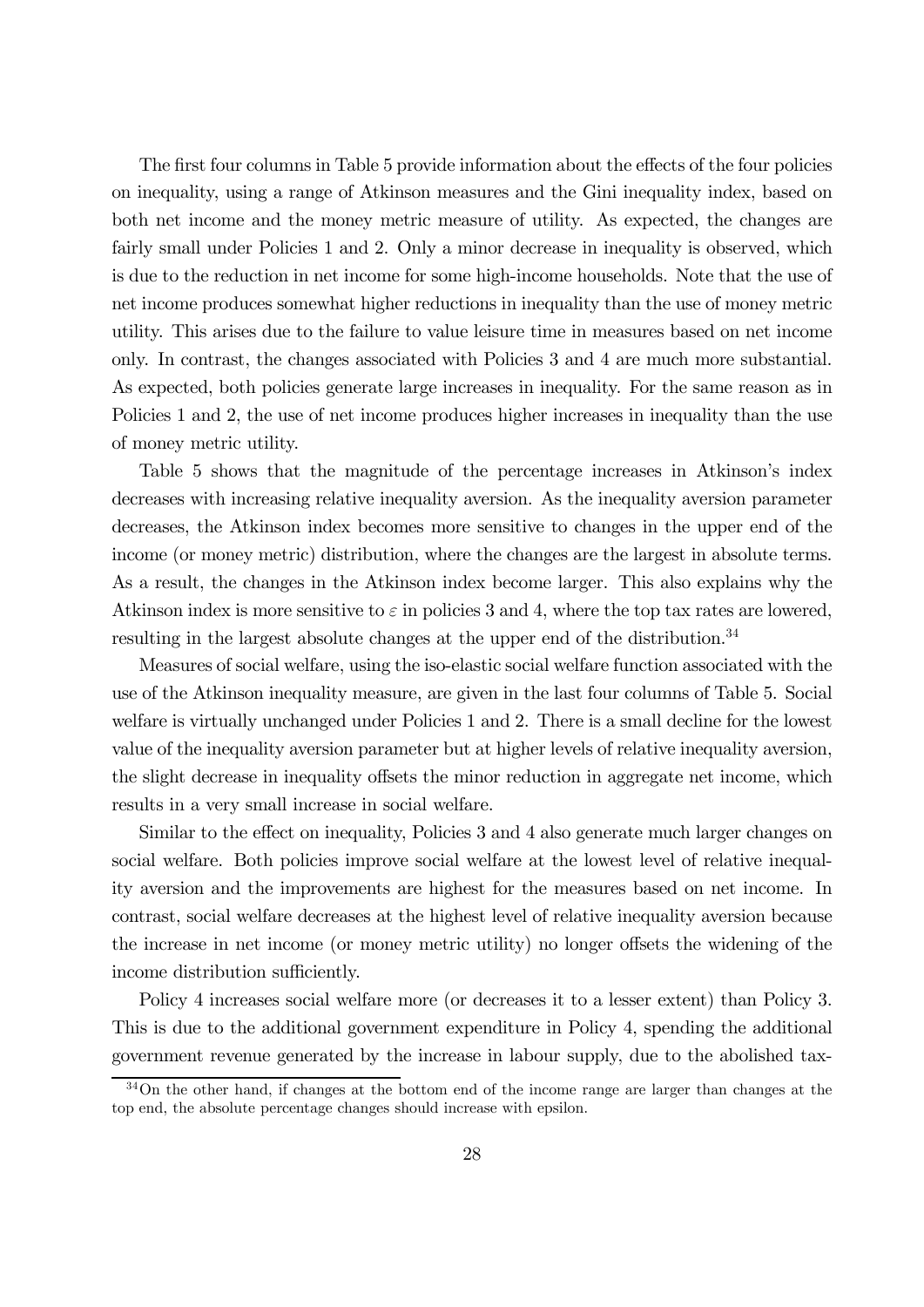|                                                                                           |                     | Atkinson's index    |                     |         | Mean    | Social Welfare    |                     |                     |
|-------------------------------------------------------------------------------------------|---------------------|---------------------|---------------------|---------|---------|-------------------|---------------------|---------------------|
|                                                                                           | $\varepsilon = 0.2$ | $\varepsilon = 0.8$ | $\varepsilon = 1.4$ | Gini    | value   | $\varepsilon=0.2$ | $\varepsilon = 0.8$ | $\varepsilon = 1.4$ |
| Pre-reform                                                                                |                     |                     |                     |         |         |                   |                     |                     |
| Money metric                                                                              | 0.0177              | 0.0630              | 0.1018              | 0.2186  | 55,972  | 54,980            | 52,444              | 50,273              |
| Net income                                                                                | 0.0267              | 0.1008              | 0.1669              | 0.2851  | 27,307  | 26,577            | 24,556              | 22,750              |
| Post-reform                                                                               |                     |                     |                     |         |         |                   |                     |                     |
| Policy 1                                                                                  |                     |                     |                     |         |         |                   |                     |                     |
| Money metric                                                                              | 0.0177              | 0.0630              | 0.1017              | 0.2184  | 55,970  | 54,980            | 52,446              | 50,277              |
| Change $(\%)$                                                                             | $-0.11$             | $-0.11$             | $-0.10$             | $-0.06$ | 0.00    | 0.00              | 0.00                | 0.01                |
| Net income                                                                                | 0.0267              | 0.1004              | 0.1663              | 0.2845  | 27,303  | 26,575            | 24,561              | 22,761              |
| Change $(\%)$                                                                             | $-0.35$             | $-0.35$             | $-0.34$             | $-0.18$ | $-0.02$ | $-0.01$           | $0.02\,$            | 0.05                |
| Policy 2                                                                                  |                     |                     |                     |         |         |                   |                     |                     |
| Money metric                                                                              | 0.0177              | 0.0630              | 0.1017              | 0.2184  | 55,967  | 54,977            | 52,444              | 50,275              |
| Change $(\%)$                                                                             | $-0.12$             | $-0.12$             | $-0.12$             | $-0.08$ | $-0.01$ | $-0.01$           | 0.00                | 0.01                |
| Net income                                                                                | 0.0266              | 0.1002              | 0.1661              | 0.2842  | 27,294  | 26,567            | 24,558              | 22,761              |
| Change $(\%)$                                                                             | $-0.50$             | $-0.51$             | $-0.50$             | $-0.30$ | $-0.05$ | $-0.04$           | 0.01                | 0.05                |
| Policy 3                                                                                  |                     |                     |                     |         |         |                   |                     |                     |
| Money metric                                                                              | 0.0194              | 0.0686              | 0.1100              | 0.2280  | 56,047  | 54,957            | 52,200              | 49,882              |
| Change $(\%)$                                                                             | 9.73                | 8.89                | 8.02                | 4.34    | 0.13    | $-0.04$           | $-0.47$             | $-0.78$             |
| Net income                                                                                | 0.0316              | 0.1158              | 0.1876              | 0.3061  | 27,632  | 26,759            | 24,432              | 22,447              |
| Change $(\%)$                                                                             | 18.02               | 14.92               | 12.42               | 7.39    | 1.19    | 0.69              | $-0.50$             | $-1.33$             |
| Policy 4                                                                                  |                     |                     |                     |         |         |                   |                     |                     |
| Money metric                                                                              | 0.0196              | 0.0691              | 0.1107              | 0.2289  | 56,216  | 55,116            | 52,331              | 49,991              |
| Change $(\%)$                                                                             | $10.47\,$           | 9.64                | 8.76                | 4.75    | 0.44    | 0.25              | $-0.22$             | $-0.56$             |
| Net income                                                                                | 0.0319              | 0.1170              | 0.1895              | 0.3078  | 27,834  | 26,946            | 24,577              | 22,559              |
| 1.93<br>1.39<br>0.09<br>Change $(\%)$<br>19.26<br>16.11<br>13.54<br>7.97                  |                     |                     |                     |         |         | $-0.84$           |                     |                     |
| Note: Money metric and net income are per adult equivalent. Social Welfare is the equally |                     |                     |                     |         |         |                   |                     |                     |

Table 5: Inequality and Social Welfare Measures

distributed equivalent level of money metric utility or net income.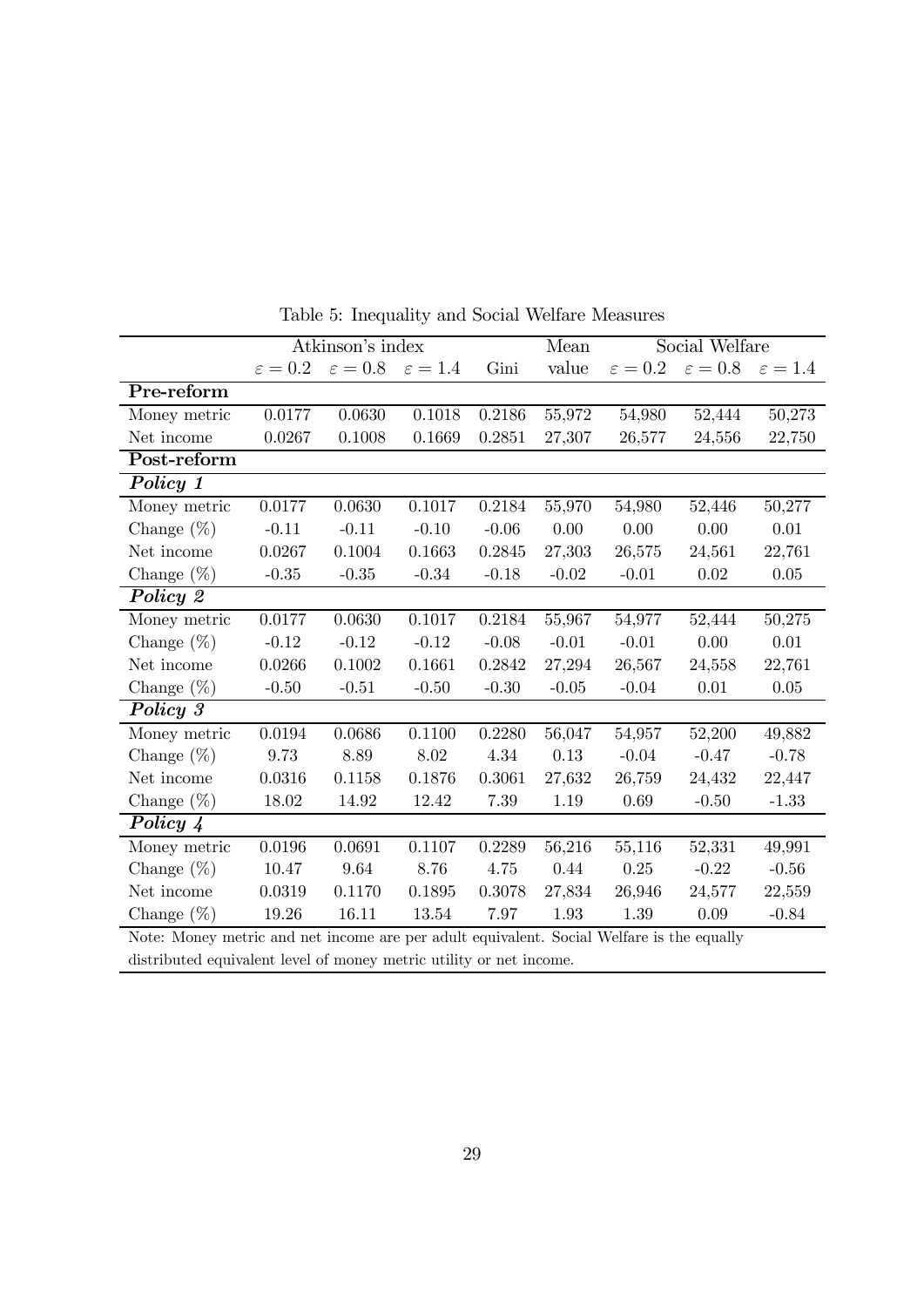free threshold and reduced top tax rates, to reduce the top tax rates further. However, inequality also increases more under Policy 4, because middle- and high-income households benefit most from the further reduction in the tax rates, increasing the gap between them and low-income households.

# 5 Conclusions

This paper has examined the role of the tax-free income tax threshold in a complex tax and transfer system consisting of a range of taxes and benefits, each with their own taper rates and thresholds. When considering the introduction of income taxation in societies which had no significant transfer payments and with many individuals regarded as being at a subsistence level, it is not surprising that a tax-free threshold was used. However, particularly in the UK, a 'degressive' rate structure was used to produce proportionality at the higher-income levels: progressivity was not a primary objective of the tax system. Considering a range of tax and benefit systems, particularly those having benefit taper rates whereby some benefits are received by income groups other than those at the bottom of the distribution, for which a sophisticated revenue collection and benefit payment system is in place, it was suggested that a tax-free threshold is not a necessary requirement to achieve redistribution. The simultaneous payment of tax and receipt of benefits does not generate excessive difficulties. What matters is the overall effect of the system.

Four alternative policy changes, each involving the elimination of the tax-free threshold in Australia and designed to achieve approximate revenue neutrality, were examined using the Melbourne Institute Tax and Transfer Simulator. A range of implications were examined, including labour supply responses to tax changes, and the effects of policy changes on inequality and social welfare.

The first two policies ensure that low-income individuals are fully compensated through an extension of the Low Income Tax Offset. In addition, the extra revenue raised from higher incomes as a result of the extension of the tax base was used to reduce the middle (marginal) income tax rate. Both policies were close to being both revenue neutral and distribution neutral, with only high-income households experiencing a decrease in net income. As a result of the small changes, labour supply incentives hardly changed and therefore labour supply remained nearly the same as before the policy change.

The third and fourth policies also eliminated the tax-free threshold and at the same time aimed to flatten the marginal tax rate structure. These policies did not compensate low-income individuals at all, but instead reduced the top tax rates. Again the policies were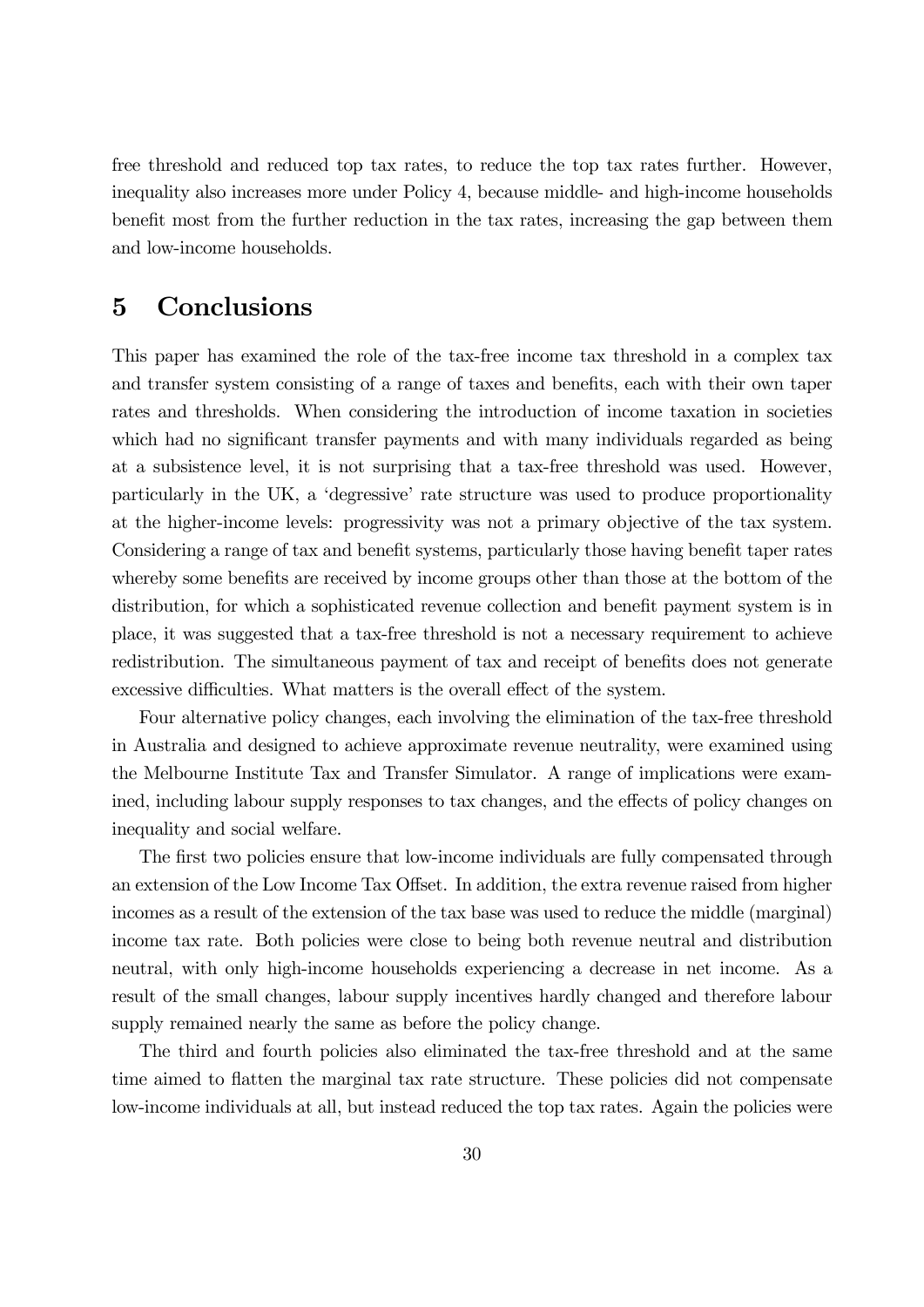close to revenue neutral (the third policy under fixed labour supply and the fourth after allowing for labour supply responses) but, as expected, they were no longer distribution neutral. The lowest-income households are affected the most negatively, and some of the high-income households are much better off after the policy change. As a result of the large changes in net income, large labour supply responses are also observed. Both increases and decreases are predicted, with the average effect being an increase, and the predominant effect for low-income individuals also being an increase in labour supply. The cost of this increased labour supply is higher inequality and a decrease in social welfare when evaluated at medium to high levels of relative inequality aversion.

The results therefore demonstrate that it is possible to eliminate the tax-free threshold under approximate overall revenue and distribution neutrality, but that it is impossible to improve labour supply incentives at the same time. In fact, not much changes in the first two policies which are revenue and distribution neutral. In order to achieve improved incentives, either revenue or distribution neutrality has to be sacrificed.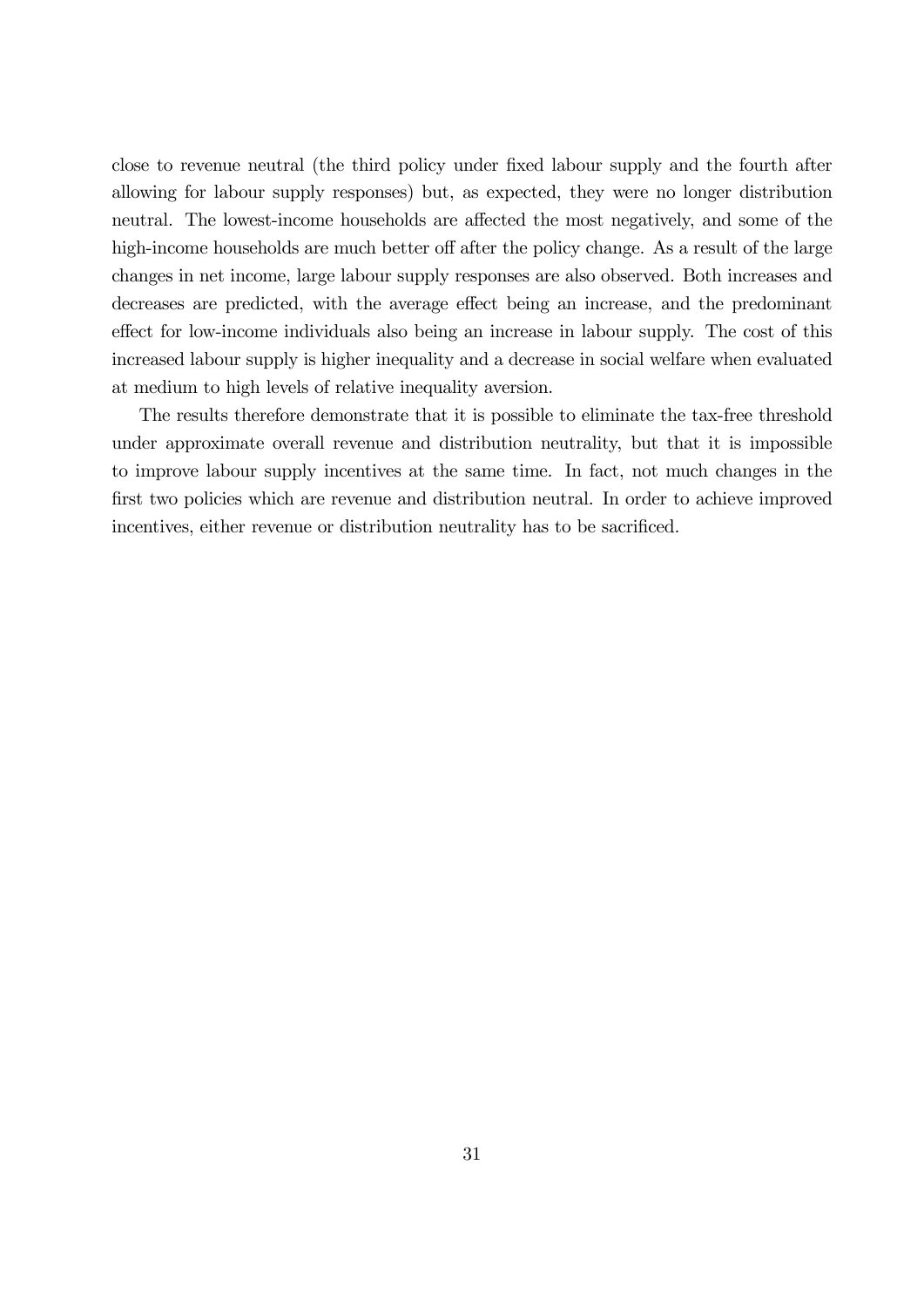# Appendix A: The Melbourne Institute Tax and Transfer Simulator

This appendix provides a brief description of the Melbourne Institute Tax and Transfer Simulator (MITTS), a behavioural microsimulation model of direct tax and transfers in Australia. Since the first version was completed in 2000, it has undergone a range of substantial developments. MITTS is based on the Australian Survey of Income and Housing Costs (SIHC), a representative sample of the Australian population, containing detailed information on labour supply and income from different sources, in addition to a variety of background characteristics of individuals and households. All results are aggregated to the population level using the household weights provided with SIHC. Pre-reform net incomes at alternative hours levels are based on the MITTS calculation of entitlements, not the actual receipt. Furthermore, MITTS applies only income tests, as there is at present no asset imputation in the model. All major social security payments and income taxes are included in MITTS, ensuring a reasonable approximation to net income by MITTS.

MITTS consists of two components. MITTS-A is the arithmetic tax and benefit modelling component and provides, using the wage rate of each individual, the budget constraints that are crucial for the analysis of behavioural responses to tax changes. For those individuals in the data set who are not working, an imputed wage is obtained. MITTS-B examines the effects of any specified tax reform, allowing individuals to adjust their labour supply. Behaviour is based on quadratic preference functions where the parameters are allowed to vary with individuals' characteristics. Individuals are considered as being constrained to select from a discrete set of hours levels. For singles, 11 discrete points are distinguished. For the couples in the labour supply estimation, two sets of discrete labour supply points are used. The female hours distribution covers a wider range of part-time and full-time hours than the male distribution, which is mostly divided between non-participation and full-time work. Therefore, women's labour supply is divided into 11 discrete points, whereas men's labour supply is represented by just 6 points. The joint labour supply of couples is estimated simultaneously, unlike a popular approach in which female labour supply is estimated with the spouse's labour supply taken as exogenous. Thus for couples there are 66 possible joint labour supply combinations.

Simulations are probabilistic, as utility at each hours level is specified as the sum of a deterministic component (depending on hours worked and net income) and a random component. Hence MITTS generates a probability distribution over the discrete hours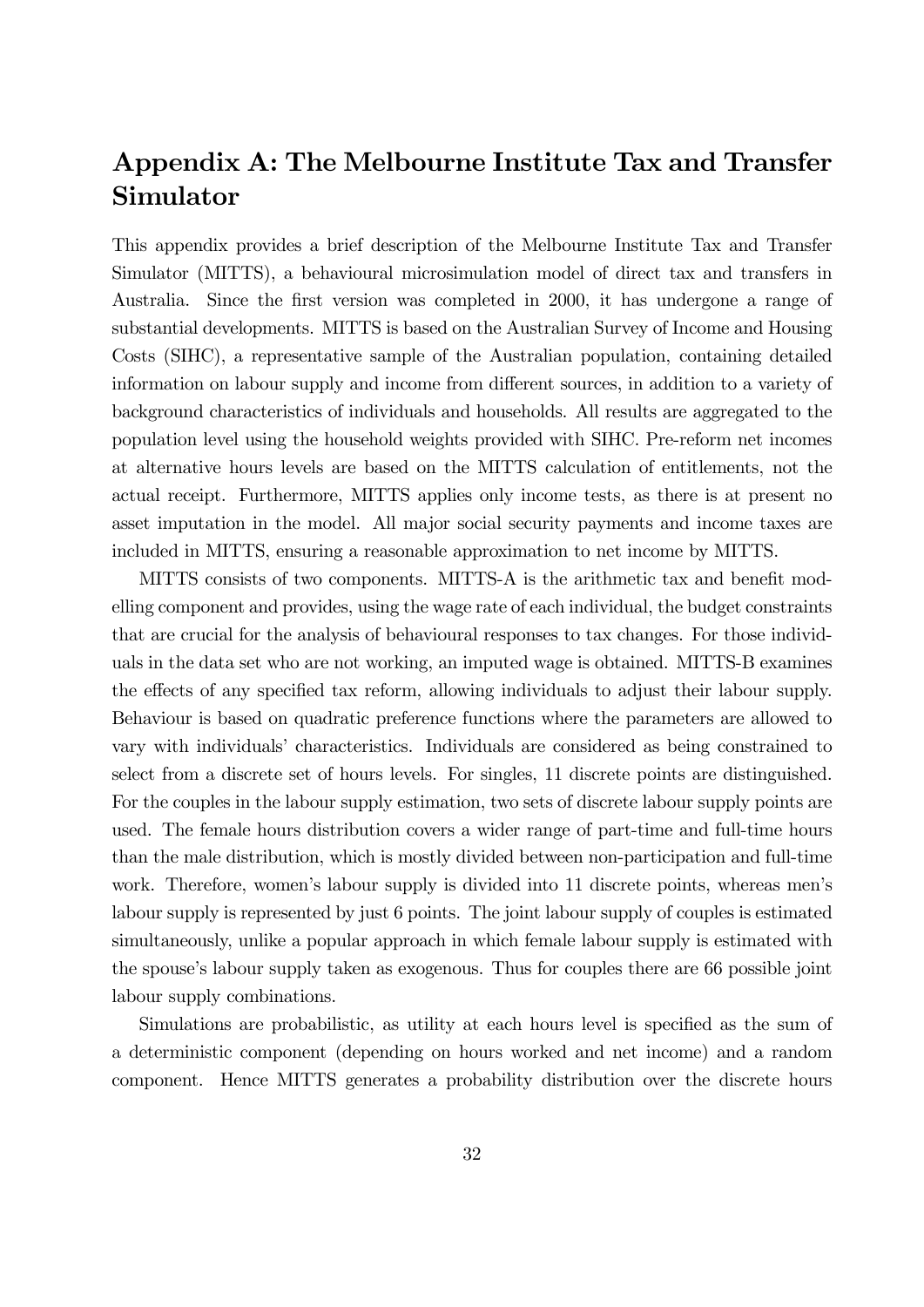levels. The self-employed, disabled, students and those over 65 have their labour supply fixed at observed hours. Simulations begin by recording the discrete hours level for each individual that is closest to the observed hours level. The deterministic component of utility is obtained using the parameter estimates of the quadratic preference function. To generate the random component, a draw is taken from the distribution of the error term for each hours level (an Extreme Value Type I distribution). The utility-maximising hours level is found by adding the two components of utility for each hours level and choosing the hours with the highest utility. Draws from the error terms are taken conditionally on the observed labour supply; that is, they are taken in such a way that the optimal pre-reform labour supply is equal to the actually observed labour supply. As a result, post-reform labour supply is simulated conditional on the observed pre-reform labour supply. A user-specified number of draws is produced.

For the post-reform analysis, the new net incomes cause the deterministic component of utility at each hours level to change, so using the same set of draws from the calibration stage, a new set of optimal hours of work is produced. This gives rise to a probability distribution over the set of discrete hours for each individual under the new tax and transfer structure. Post-reform labour supply is based on the average value over the draws. This is equivalent to calculating the expected hours of labour supply after the change, conditional on starting from the observed hours before the change. In computing tax and revenue levels, an expected value is also obtained after the policy change.

# Appendix B: Welfare Changes in Discrete Hours Framework

Individuals are restricted to hours levels  $h_1, ..., h_H$  and the utility function and net incomes at each point are known. The optimal number of hours is obtained by calculating utilities at H points, each of which is treated as a corner solution. Let  $U_j^k$  denote utility obtained from hours level  $h_k$  and tax and transfer system j. A similar convention is used when referring to virtual non-wage income,  $\mu$ , and virtual wages,  $w$ , except that an additional subscript is needed to refer to the discrete hours level to which the virtual values relate.<sup>35</sup> Hence the virtual wage,  $w_{0,j}^k$  is the slope of indifference curve  $U_0^k$  at the discrete hours point  $h_j$ . Similarly,  $\mu_{0,j}^k$  is the corresponding virtual non-wage income, which is represented by the

<sup>&</sup>lt;sup>35</sup>Any position can be regarded as being generated by a linear virtual constraint  $c = wh + \mu$ , where c is consumption (assumed to be equal to net income).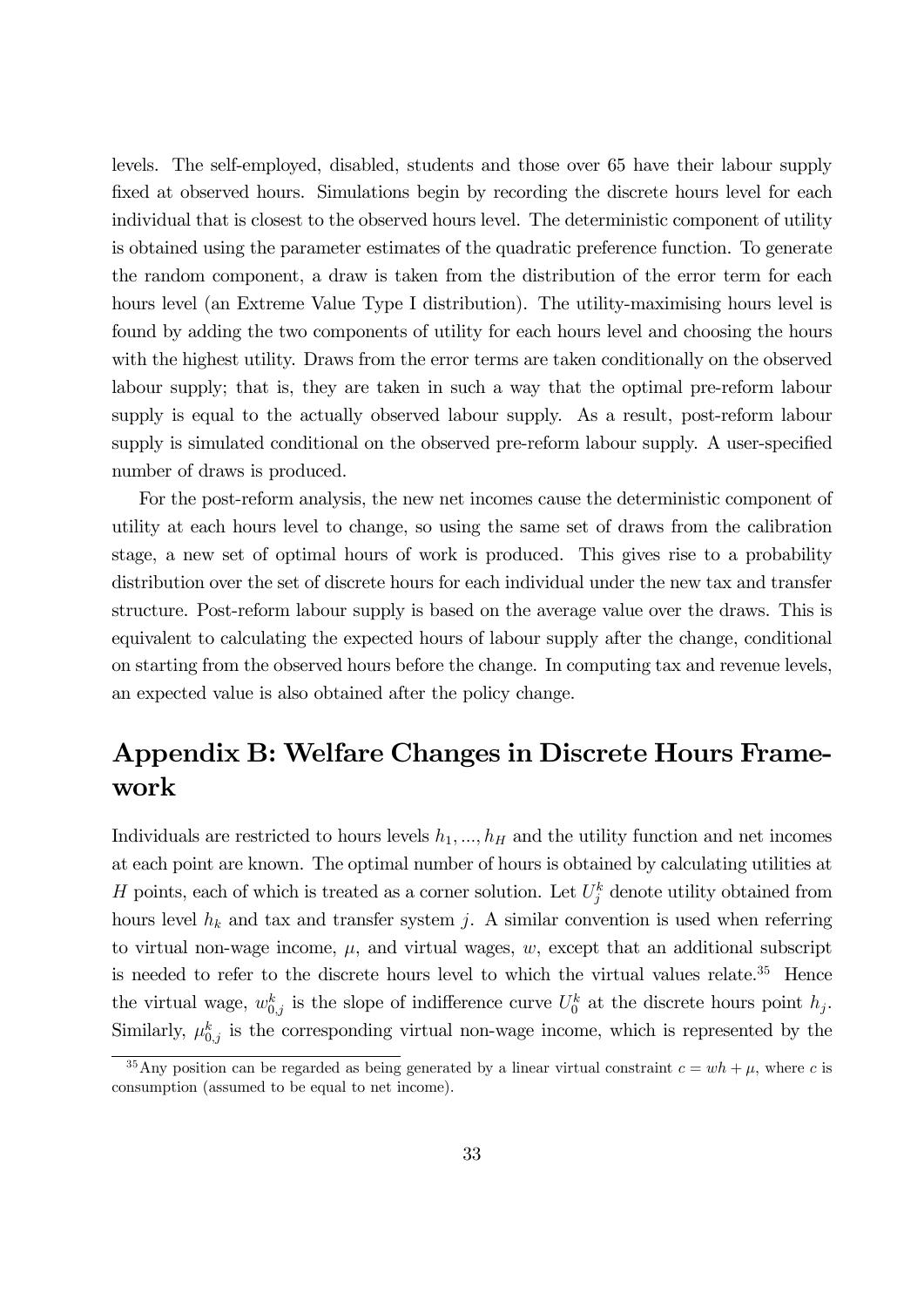intercept on the net income axis of the tangent to the indifference curve,  $U_0^k$ , at the discrete hours level  $h_i$ .

Consider Figure 7, where four discrete hours levels are available. The original optimal position is at point A on indifference curve,  $U_0^3$ , corresponding to  $h_3$  hours of work. A tax reform causes the optimal position to shift to B on indifference curve  $U_1^2$ , involving  $h_2$  hours of work. The virtual linear budget constraints associated with A and B are defined by the pairs  $(\mu_{0,3}^3, \omega_{0,3}^3)$  and  $(\mu_{1,2}^2, \mu_{1,2}^2)$  respectively.<sup>36</sup> The standard compensating variation is the difference between the net incomes at points D and B, but labour supply between  $h_1$  and  $h_2$  hours of work is not available, so  $U_0^3$  cannot be reached. In addition, even if the labour supply point were available, the nonlinearity and nonconvexity of the budget constraint may make the actual compensation required at this point different from the distance between D and B. At  $h_2$  hours of work, at least the difference between the net incomes at points E and B is required although it is not necessarily the minimum compensation needed when hours of work are allowed to vary over the discrete points available. It may be possible to work  $h_i \neq h_2$  hours and reach indifference curve  $U_0^3$  with a smaller increase to net income than the distance BE.



Figure 7: Compensating Variation in Discrete Hours Labour Supply Context

The virtual wage corresponding to  $h_2$  at point E on  $U_0^3$ , and  $\mu_{0,2}^3$  represents the associated virtual income.37 To determine the compensating variation, the distance between the current

<sup>&</sup>lt;sup>36</sup>For each hours point,  $h_j$ ,  $c_j^0$  and  $c_j^1$  can be determined, after which  $U(c_j^0, h_j)$  can be calculated. Then  $w_{0,i}^i$  is the virtual wage in the optimal point  $h_i$  associated with utility level  $U_0^i$  and  $\mu_{0,i}^i = c_i^0 - w_{0,i}^i h_i$ .<br><sup>37</sup>Determine  $c_{0,2}^3$  needed to reach  $U_0^3$  in  $h_2$  by solving for c in  $U(c, h_2) = U_0^3$  an  $c_{0,2}^3 - w_{0,2}^3 h_2.$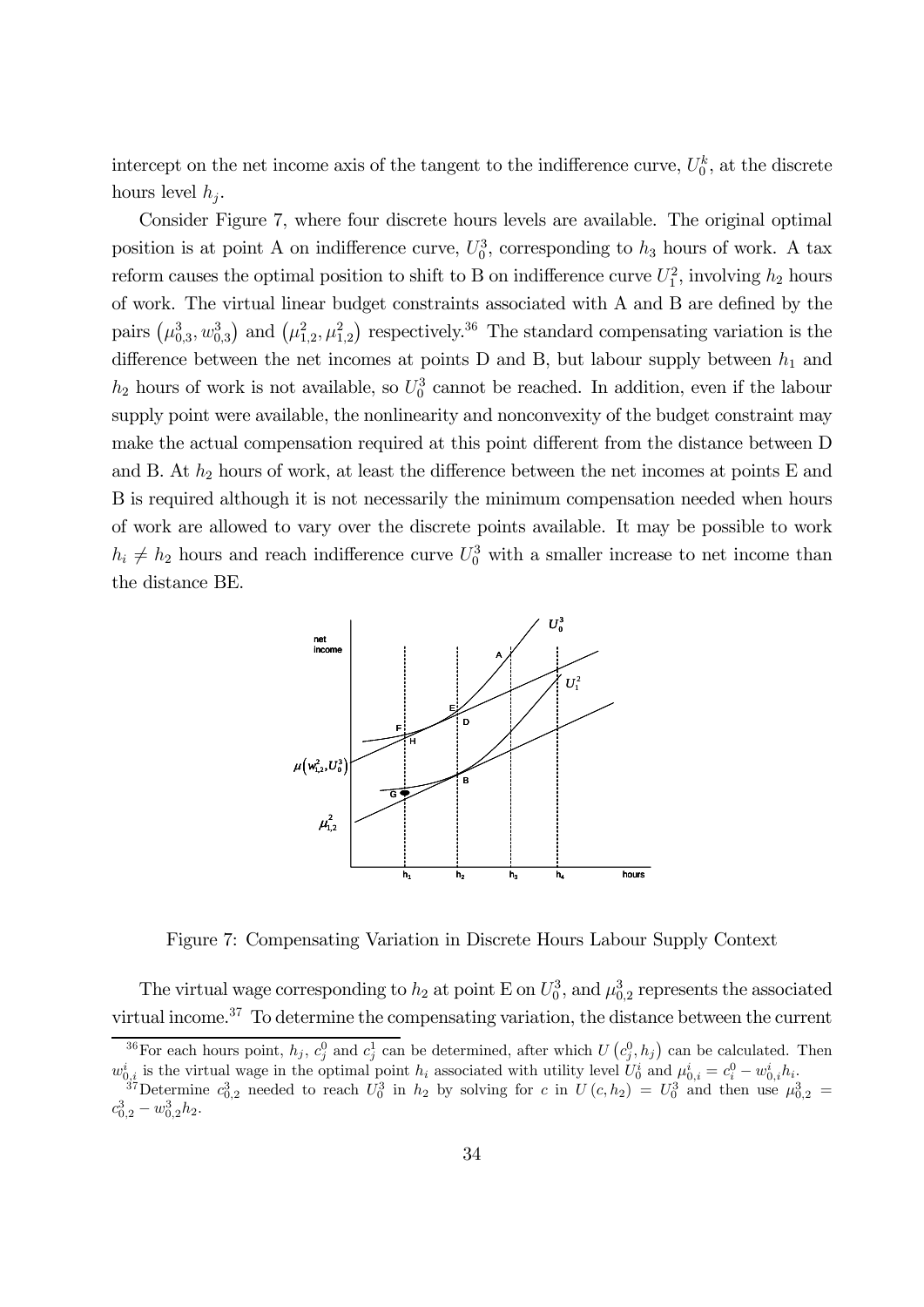budget constraint and net income required to reach the original utility level  $U_0^3$  must be determined at all labour supply levels. For example, if net income at  $h_1$  in system 1 is at point G (which is above the virtual linear budget constraint associated with B), it is possible that the distance between G and F is smaller than that between B and E. Even if G were slightly below the virtual budget line through B, it is possible for the compensating variation to be lower than if hours were fixed at  $h_2$ , depending on the distance FH compared with ED. Point G is the combination of net income on the actual budget constraint under the post-reform tax system and hours level  $h_1$ , so the indifference curve through this point is labelled  $U_1^1$ . At G, the compensation required to reach  $U_0^3$  is the length GF, given by:

$$
CV = \begin{cases} \mu_{0,1}^3 + w_{0,1}^3 h_1 \right\} - \left\{ \mu_{1,1}^1 + w_{1,1}^1 h_1 \right\} \\ = \left\{ \mu_{0,1}^3 - \mu_{1,1}^1 \right\} + \left\{ w_{0,1}^3 - w_{1,1}^1 \right\} h_1 \end{cases}
$$
(B.1)

The appropriate compensation is the minimum of this type of difference, over all discrete hours points. This procedure requires only the calculation of net income corresponding to a specified hours level and indifference curve, for a limited number of different hours levels.

# Appendix C: Rebates

In Australia, a number of rebates (or offsets) are available to reduce the tax payable for specific groups. The rebates can only be used to offset taxes that are payable; they cannot be paid. Rebates reduce the tax payable by a certain amount rather than the taxable income. This appendix discusses the two rebates that are most relevant in the four policy changes analysed in this paper: the Pension Rebate and the Low Income Tax Offset.

## C.1: The Pension Rebate

All recipients of taxable social security and Veterans Affairs service pensions, including the parenting payment (single), may be eligible for the pensioner rebate. Once taxable income reaches a threshold of  $y_T$  the rebate is shaded out at 12.5 cents for each dollar above the threshold. The maximum rebate level is calculated as the difference between the threshold level of income,  $y_T$ , and the tax-free (or first) threshold  $y_{TFT}$  (AU\$6,000 per year) multiplied by the lowest marginal tax rate,  $\tau_L$  (17 per cent). Thus the maximum rebate, max PR, is given by:

$$
\max PR = \tau_L(y_T - y_{TFT})
$$
\n(C.1)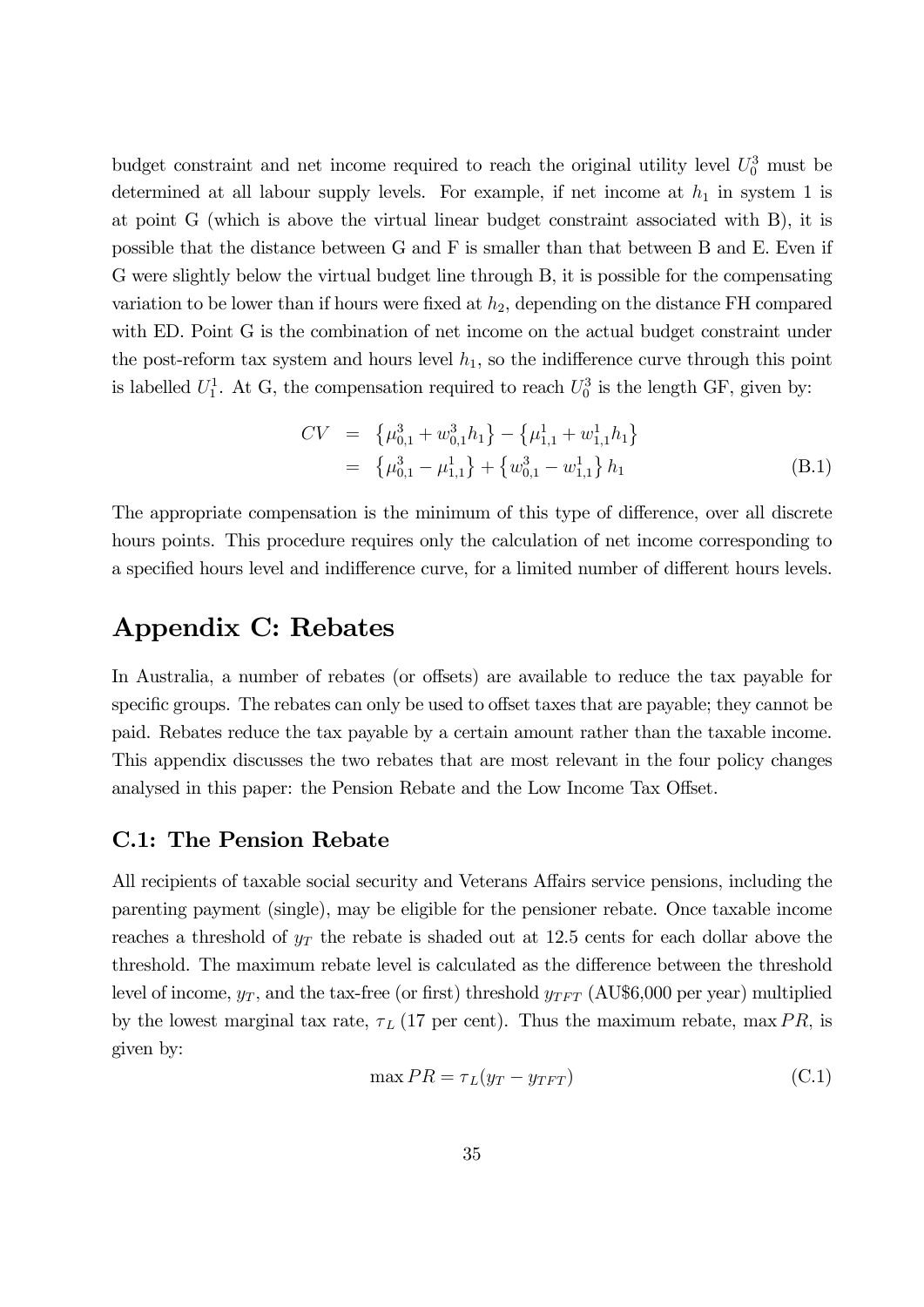The threshold amount is the sum of the maximum annual base pension payable,  $P_B$ , plus the income-free area for the pension per person,  $P_F/n$  (where n is 1 or 2, depending on whether the individual is single or partnered). These two amounts differ depending on the type of pension and the composition of the household. Thus:

$$
y_T = P_B + P_F/n \tag{C.2}
$$

The pensioner rebate is thus calculated as:

$$
PR = \max PR
$$
 if  $y < y_T$   
=  $\max[0, \max PR - 0.125(y - y_T)]$  if  $y \ge y_T$  (C.3)

Partnered pensioners can transfer the unused portion of their rebate to their partner if the partner has a tax liability. However, the calculation of the unused portion of their rebate does not take the presence of other rebates into account. If the amount of the Pension Rebate is less than the amount of income tax to be paid, no transfer takes place.

In the first two policies,  $y_{TFT}$  is kept at AU\$6,000 since the Low Income Tax Offset takes over the role of the tax free income range for low-income households. The tax rate in the first income range is in effect raised from 0 to 17 per cent, while keeping the first tax threshold, although there is no longer a tax rate change at this level. The problem under Policy 1 arises because low-income individuals transfer less rebate to their partners, since they start paying tax from the first dollar of earnings. Although the additional tax payment is compensated by the increased Low Income Tax Offset, the pension rebate calculation does not take into account this increased Low Income Tax Offset and assumes that the low-income individual pays enough tax to offset the Pension Rebate against. At the final stage of rebate calculation, when all rebates are added together, there is more rebate than tax payable for these low-income individuals. As a result, less than the full sum of rebates is paid out and the higher income partner does not benefit to the same extent as before from a transfer in the Pension Rebate, resulting in a decrease in net income.

### C.2: The Low Income Tax Offset

Individuals with annual taxable income below AU\$21,600 are entitled to the Low Income Tax Offset (LITO). The maximum level of the rebate is AU\$235 per year and is reduced by 4 cents for every dollar of taxable income above the threshold. Denoting the individual's income by y, the annual amount of Low Income Tax Offset is calculated as:

$$
LITO = $235
$$
 if  $y < $21,600$   
= max[0, \$235 - 0.04(y - \$21,600)] if  $y \ge $21,600$  (C.4)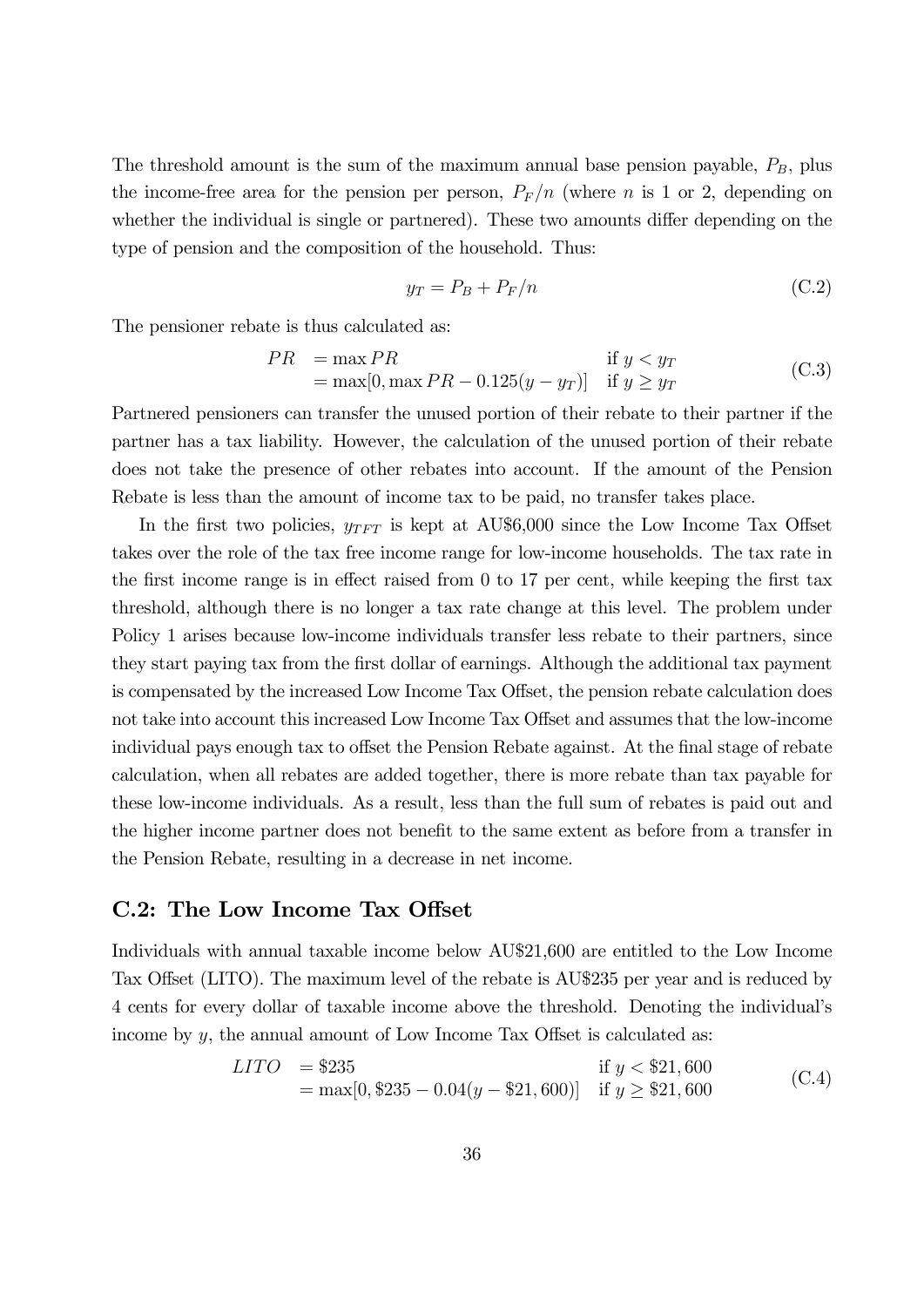# References

- [1] Atkinson, A.B. (1996) Public Economics in Action. Oxford: Oxford University Press.
- [2] Australian Government Department of Family and Community Services (2004) Annual Report 2003–04, Canberra, available on http://www.facsia.gov.au/annualreport/2004/toc.htm.
- [3] Australian Taxation Office (2006) Taxation Statistics 2003—04 A summary of tax returns for the 2003—04 income year and collections for the 2004—05 financial year, Canberra, available on http://www.ato.gov.au/content/downloads/70906\_2004TAXSTATS.pdf.
- [4] Bastable, C.F. (1903) Public Finance. London: Macmillan.
- [5] Binh, T. N. and Whiteford, P. (1990) Household equivalence scales: new Australian estimates from the 1984 Household Expenditure Survey. Economic Record, 66, pp. 221-234.
- [6] Blum, W.J. and Kalven, H. (1953) The Uneasy Case for Progressive Taxation. Chicago, Il.: University of Chicago Press.
- [7] Cassel, G. (1901) The theory of progressive taxation. Economic Journal, vol. 11, pp. 481-491.
- [8] Cohen Stuart, A.J. (1889) On progressive taxation. Translated by J.C. de Velde in Classics in the Theory of Public Finance (ed. by R.A. Musgrave and A.T. Peacock). London: Macmillan.
- [9] Colwyn, Lord (chairman) (1920) Report of the Royal Commission on the Income Tax. Cmnd. 615. London: HMSO.
- [10] Creedy, J. (1984) Public finance. In Economic Analysis in Historical Perspective (ed. by J. Creedy and D.P. O'Brien). London: Butterworths.
- [11] Creedy, J. (1996) Fiscal Policy and Social Welfare. Cheltenham: Edward Elgar.
- [12] Creedy, J. and Kalb, G. (2005a) Discrete hours labour supply modelling: specification, estimation and simulation. Journal of Economic Surveys, 19, pp. 697-734.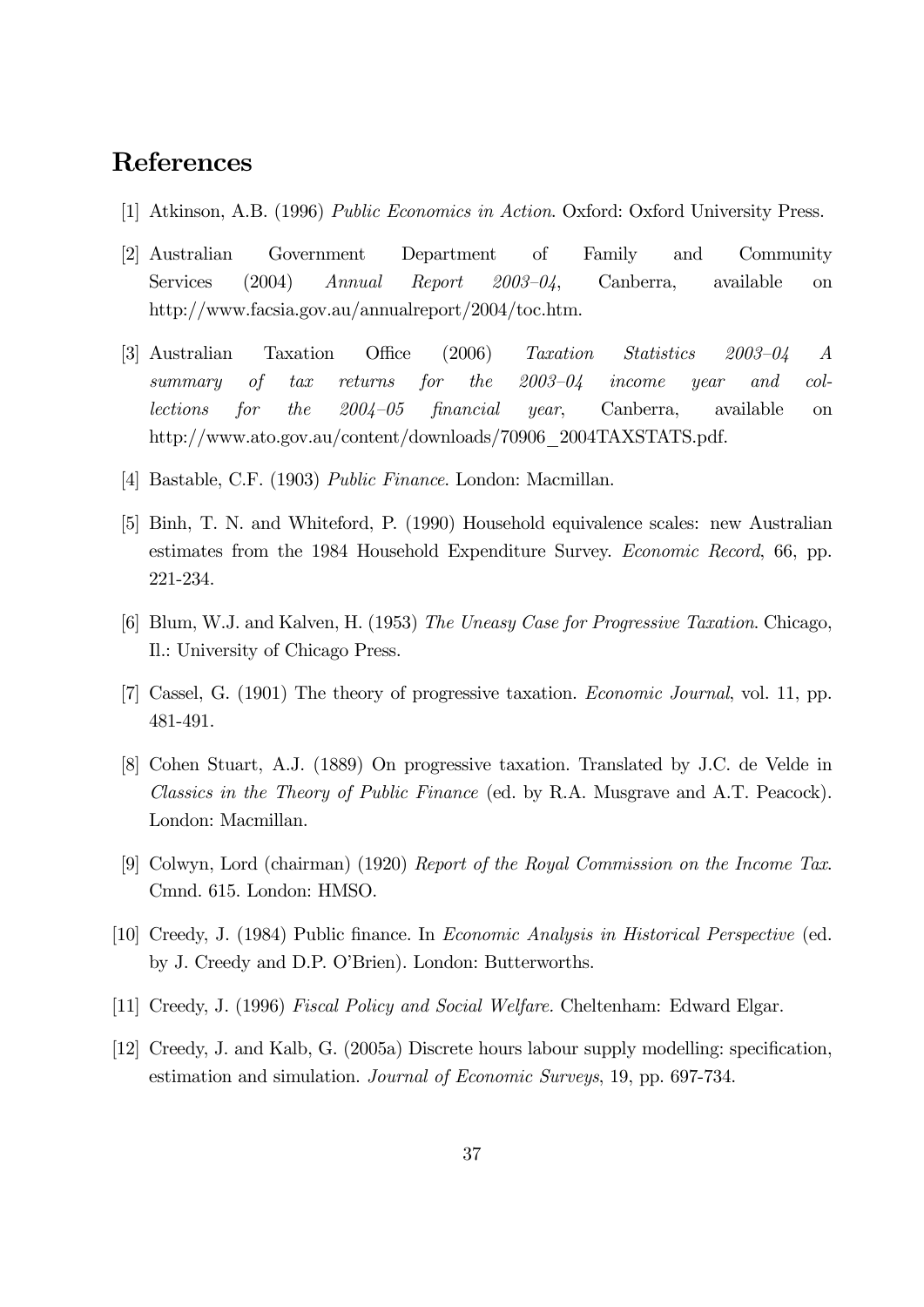- [13] Creedy, J. and Kalb, G. (2005b) Measuring welfare changes in labour supply models. Manchester School, 73, pp. 664-685.
- [14] Creedy, J. and Kalb, G. (2006) Labour Supply and Microsimulation. Cheltenham: Edward Elgar.
- [15] Creedy, J., Duncan, A.S., Harris, M., and Scutella, R. (2002) Microsimulation Modelling of Taxation and The Labour Market: The Melbourne Institute Tax and Transfer Simulator. Cheltenham: Edward Elgar.
- [16] Creedy, J., Hérault, N. and Kalb, G. (2007) Comparing Welfare Change Measures with Income Change Measures in Behavioural Policy Simulations. Melbourne Institute of Applied Economic and Social Research Working Paper No. 21/07. The University of Melbourne.
- [17] de Viti de Marco, A. (1936) First Principles of Public Finance. (Translated by E.P. Marget) London: Jonathan Cape.
- [18] Edgeworth, F.Y.E. (1897) The pure theory of taxation. Economic Journal, vol. 7, pp. 46-70.
- [19] Freebairn, J. (1998) Efficiency Issues. In The Tax Reform Debate (ed. by P. Abelson), pp. 46-70. Sydney: Allen and Unwin.
- [20] Goode, R. (1964) The Individual Income Tax. Washington: The Brookings Institution.
- [21] Groenewegen, P. (1990) Progressive personal income taxation an historical perspective. In Flattening the Tax Rate Schedule (ed. by J.G. Head and R. Krever) Melbourne: Longman.
- [22] Hicks, U.K. (1946) Public Finance. Cambridge: Cambridge University Press.
- [23] Kalb, G. and Lee, W.-S. (2007) Wage and Labour Force Participation in Australia: Accounting for Categorised Observations on Wages. Final Report for Treasury.
- [24] Kalb, G. and Lee, W.-S. (2008) Labour Supply in the Australian Population: Using Data from 1999 to 2004. Final Report for Treasury.
- [25] McCulloch, R.R. (1845) A Treatise on the Principles and Practical Influence of Taxation and the Funding System. Reprinted with editorial material by D.P. O'Brien (1975) Edinburgh: Scottish Academic Press.